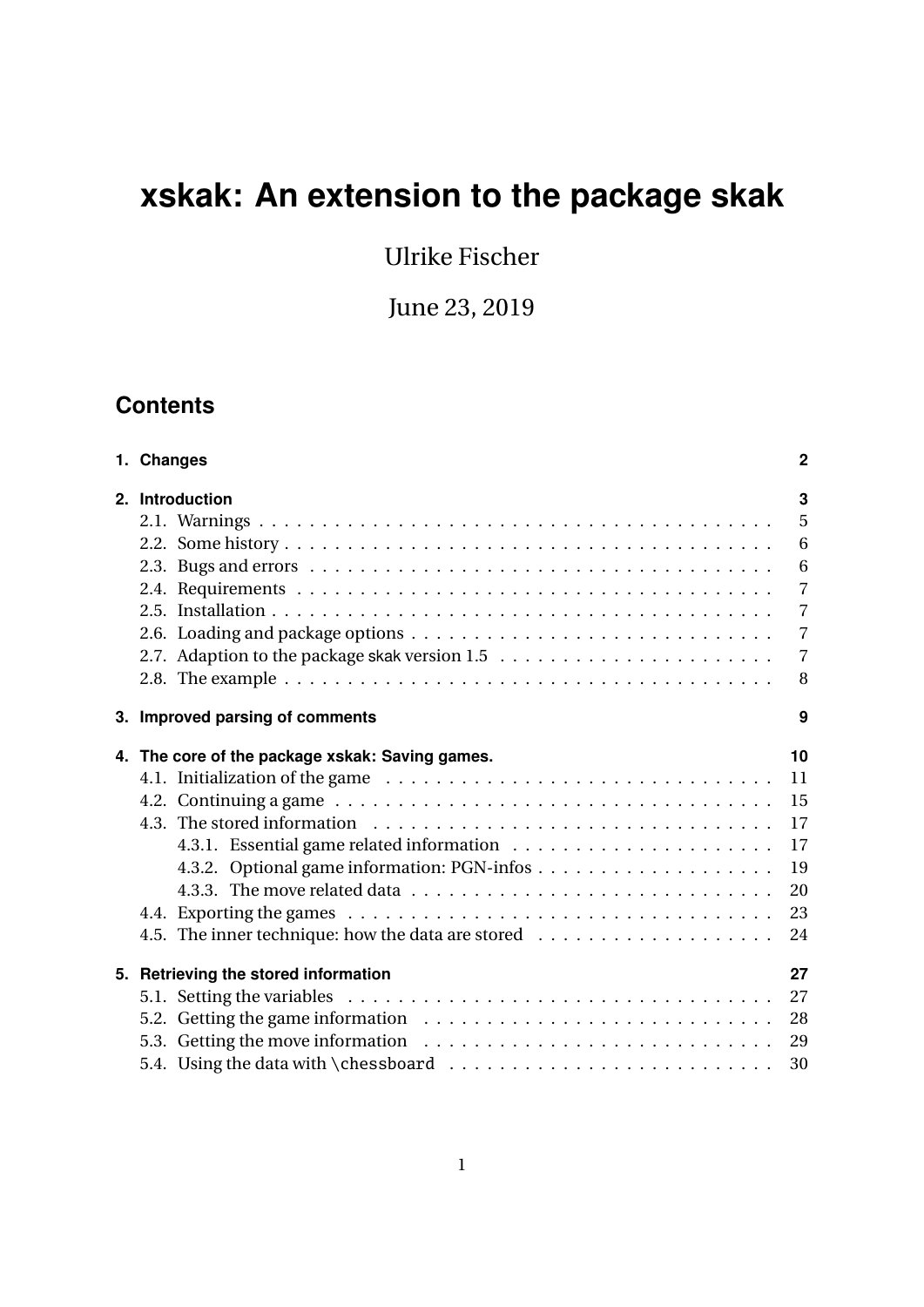| 5.5. Labeling a game $\ldots \ldots \ldots \ldots \ldots \ldots \ldots \ldots \ldots \ldots \ldots \ldots \ldots$ | 31 |  |
|-------------------------------------------------------------------------------------------------------------------|----|--|
| 5.5.1. Retrieving the tagged values with \xskakget                                                                | 32 |  |
| 5.5.2. The ref-keys $\ldots \ldots \ldots \ldots \ldots \ldots \ldots \ldots \ldots \ldots \ldots$                | 33 |  |
| 6. Looping                                                                                                        | 34 |  |
| 7. Printing                                                                                                       | 38 |  |
|                                                                                                                   | 38 |  |
|                                                                                                                   | 39 |  |
| 7.2.1. Defining style items $\dots \dots \dots \dots \dots \dots \dots \dots \dots \dots \dots \dots$             | 41 |  |
|                                                                                                                   | 42 |  |
|                                                                                                                   | 46 |  |
|                                                                                                                   | 47 |  |
|                                                                                                                   | 48 |  |
|                                                                                                                   | 49 |  |
| 8. PGN2LTX or How to sort the input                                                                               | 49 |  |
| 9. Compability issues                                                                                             | 52 |  |
|                                                                                                                   | 52 |  |
|                                                                                                                   | 53 |  |
| 54<br><b>Index</b>                                                                                                |    |  |

# <span id="page-1-0"></span>**1. Changes**

- **2019-06-23** (Version 1.5)] Corrected a bug: \xskak@beforecomment was not defined. styleA was missing a space. Improved the documentation and added the source to the ctan upload.
- **2015-01-02** (Version 1.4)] Corrected a bug: After a promotion the promotionpiece and the fen position were wrong.
- **2014-04-19** (Version 1.3)] Corrected a bug: enpassant test didn't check the piece and so other figures than a pawn could make an enpassant move.
- **2012-08-24 (Version 1.2b)** Corrected a small bug \printchessgame doesn't wrap around a wrapfigure.
- **2012-08-24 (Version 1.2a)** Corrected a small bug \hidemoves printed comment signs.
- **2008-10-10 (Version 1.2)** Made some changes to make the package xskak compatible to the version 1.5 of the package skak. See below for details.

Changed Code: As \longmoves doesn't work with \variation anyway \variation now use always \shortmoves.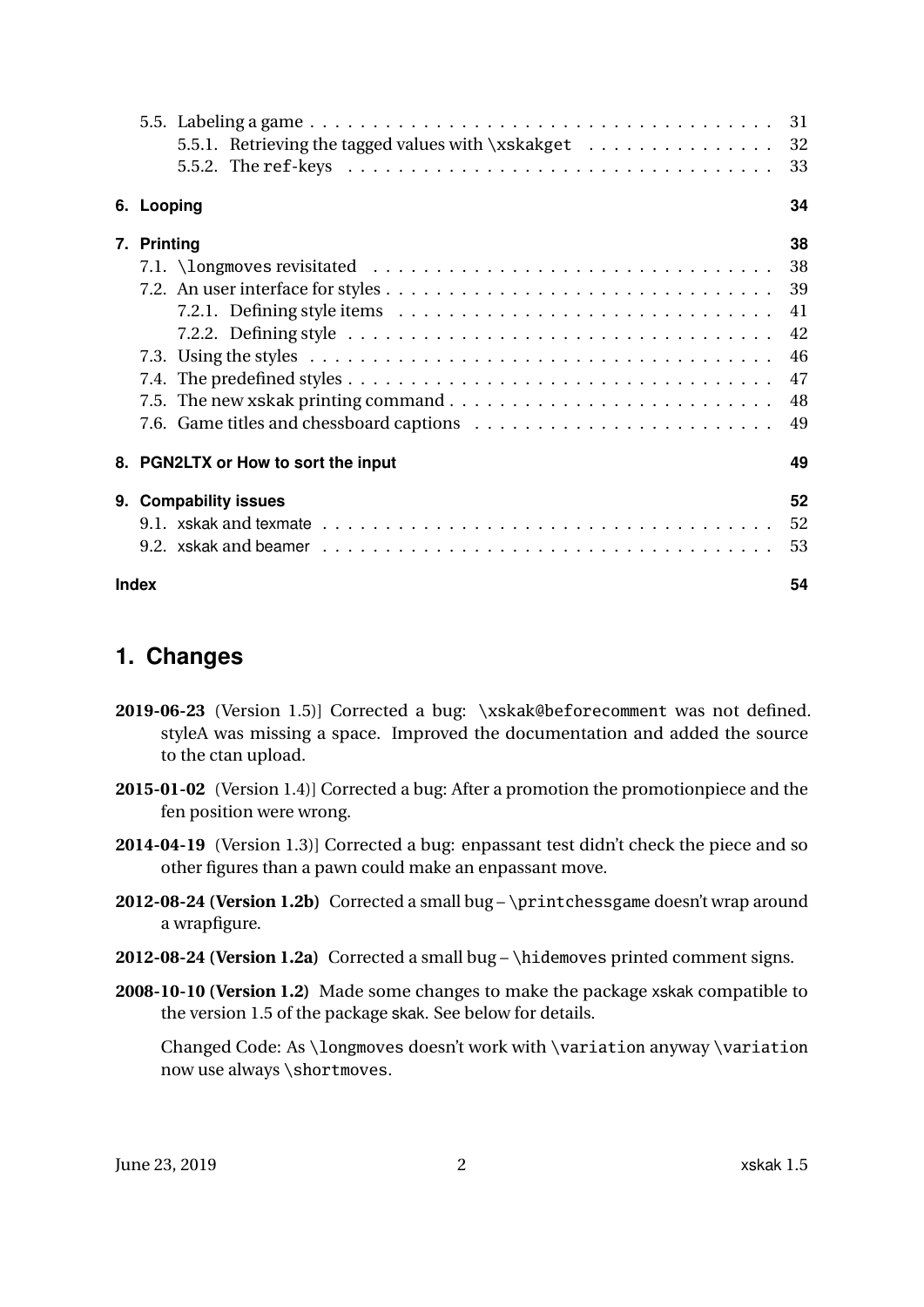Bug correction: the package skak forgets to store comments after castling moves. Code to correct this has been added to the package xskak.

Bug correction: the package xskak didn't print check and mate symbol after castling moves due to wrong position of braces.

**2008-07-28 (Version 1.1)** Bug correction: Added the code for the promotion piece to the SAN and LAN notation.

Bug correction: Remove some spurious spaces.

# <span id="page-2-0"></span>**2. Introduction**

The package xskak $^{\rm l}$  is an extension for the package skak– and as the package xskak is an extension (and not a replacement) the main work is still done by the package skak so please read first the documentation of the package skak as I'm not explaining the skak commands in this documentation.

The package skak is a package from Torben Hoffmann which can parse and print chess games given in (a subset of) the PGN notation.

The main features of xskak are:

- xskak can handle an extended set of PGN.
- xskak can parse and store an arbitrary number of chess games in PGN. The games can be exported and imported and all positions and moves can be retrieved at anytime.
- xskak can handle an arbitrary number of printing styles to distinguish the different variations levels.

### **Extended PGN handling**

When handling a PGN chess parsers at first have to split the notation in different chunks. I will call this step the *PGN parser*. As an example

15.Ne5!+ \$3 {This breaks the black defense} (15.Re1? Kg8!)

contains as chunks a *move number* (15.), a *move* (Ne5), *short move comments* (!+), a *NAG* (\$3), a *comment* ({This breaks the black defense}) and a *variation* ((15.Re1? Kg8!)).

Neither skak nor xskak can handle all legal PGN's. The package skak can only handle PGN's which contains move numbers, moves and short comments. xskak can additionally handle NAG's and a special form of comments. None of the packages can currently parse PGN's with variations.

<span id="page-2-1"></span><sup>&</sup>lt;sup>1</sup>License: LATEX Project Public License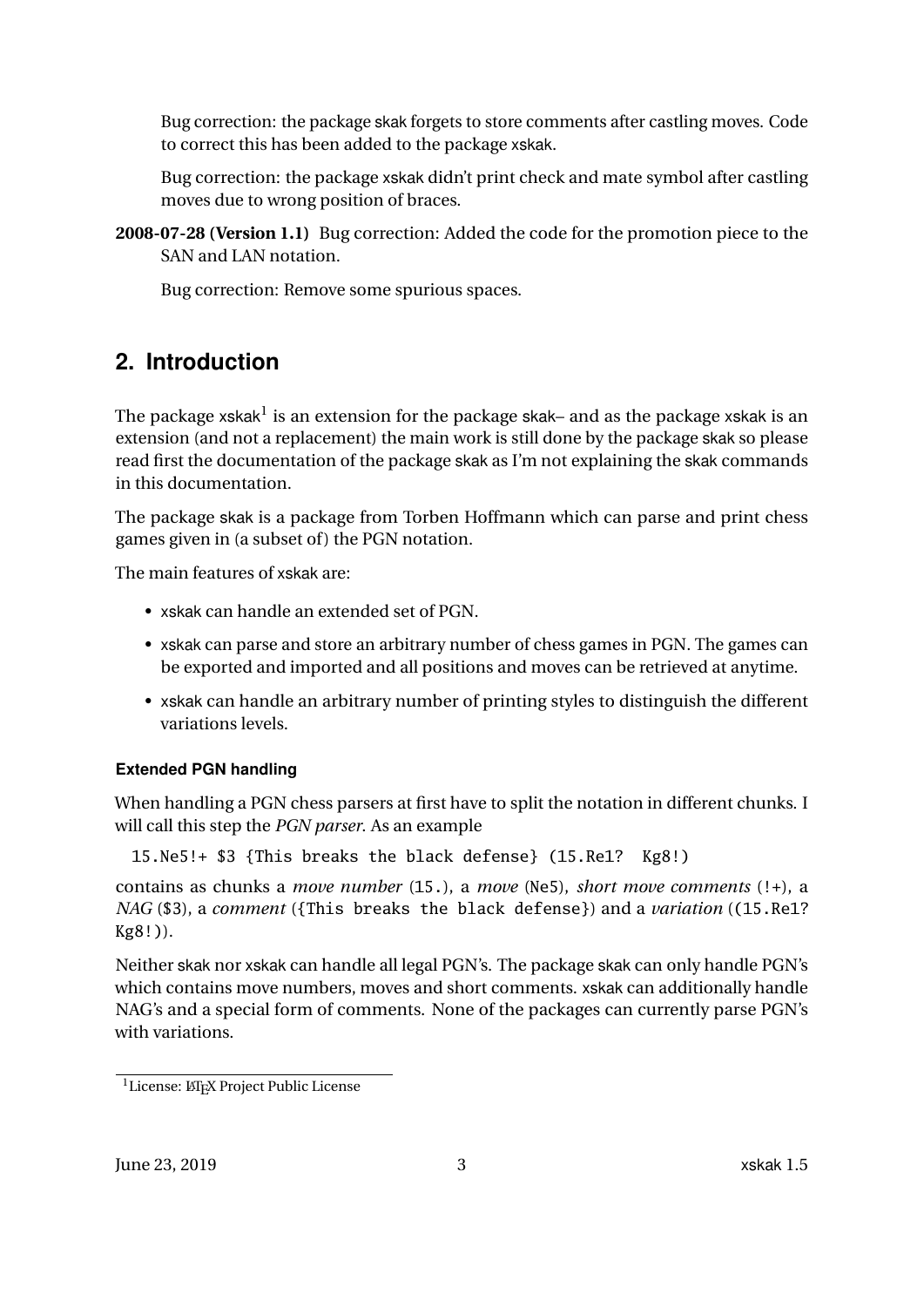#### **Storing moves**

After the splitting of the PGN the chunks are processed further. Depending on the type of the chunk different actions are taken. The most important subprocess is the *move parser*. It takes the move, retrieves from somewhere the current (FEN-)position of the game and tries to figure out what the move is exactly doing.

In xskak only the commands  $\mathrm{and}\$ hidemoves calls the move parser,  $\varphi$ uses only the PGN parser.

The main difference between xskak and skak is how they handle the information gathered by the move parser: The package skak uses the results of the move parser mainly to update the board and after the move throws almost all other information away – including previous positions. the package xskak saves all information about the moves for later use. Here a simple example:

# \newchessgame \mainline{1. e4 e5 2. Nf3 Nc6 3. Bb5 a6 4. Ba4 Nf6} \xskakset{moveid=2w}% \chessboard[setfen=\xskakget{nextfen}]\\[1ex] Position after 2.\,\xskakget{lan}

**1. e4 e5 2.Nf3 Nc6 3. Bb5 a6 4. Ba4 Nf6**



Position after 2.  $\&$  g1–f3

So in short you start a game with \newchessgame, you enter moves with \mainline (or \hidemoves), you set the move for which you want to retrieve data with \xskakset, and then you retrieve the data with \xskakget.

The storing of the moves and positions is not restricted to the main game. You can store and retrieve as much variation levels you want.

### **Printing styles**

The following example shows how to use different styles for different variation levels. But it also shows the problems: It can be quite tiresome to get a good printing result. You must pay attention to the levels and the spaces after commands, and for each variation you have to start a new game and resume older games if you go back to them.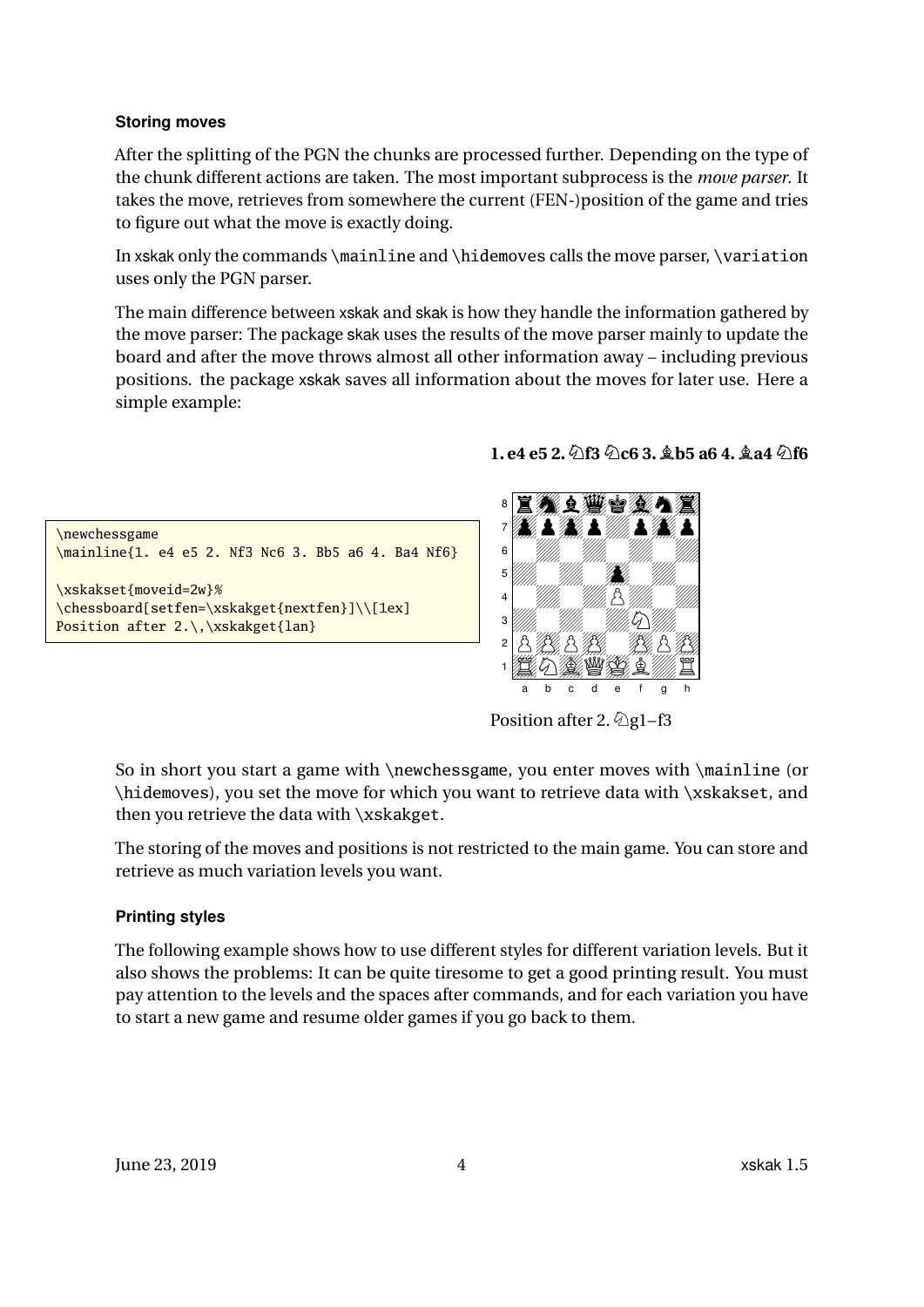```
\longmoves \xskakset{style=UF}
\newchessgame[id=main]
\mainline{1.e4 e5}
%(Alternatives are
\newchessgame[newvar=main,id=var1]%
\mainline[invar]{1... d5} which is answered
  by
\mainline{2. exd5 Qxd5}
 %
  \newchessgame[newvar=var1,id=var1-1]
  (\mainline[invar]{2... Nf6})
  %
or
\newchessgame[newvar=main,id=var2]
\mainline[outvar]{1... e6 2. d4})
\mathcal{O}_{\mathbb{A}}\resumechessgame[id=main]%
\mainline[outvar]{2.Nf3}
\chessboard
```
**1. e2–e4 e7–e5** (Alternatives are  $1...$  d7–d5 which is answered by 2. e4 $\times$ d5  $\mathscr{L}$ d8 $\times$ d5 (2. .  $\mathscr{L}$ g8–f6) or  $1... e7-e6$  2.  $d2-d4$ ) **2.**  $\bigotimes$  **g1–f3** 



In the following sections I will describe the finer points. This includes

- how to handle more than one game at a time,
- how to retrieve the data faster,
- what data you can retrieve,
- how to loop through a game,
- how to export the data,
- how to improve the printing of the games,
- and some other changes/additions I made to skak.

#### <span id="page-4-0"></span>**2.1. Warnings**

#### **xskak and skak**

The package xskak doesn't only define some new commands, it also changes some quite central internal commands of the package skak. This means

- it can break standard commands of the package skak,
- it will possibly not work together with future versions of the package skak,
- loading xskak.sty can lead to problems with packages like texmate which use internally skak.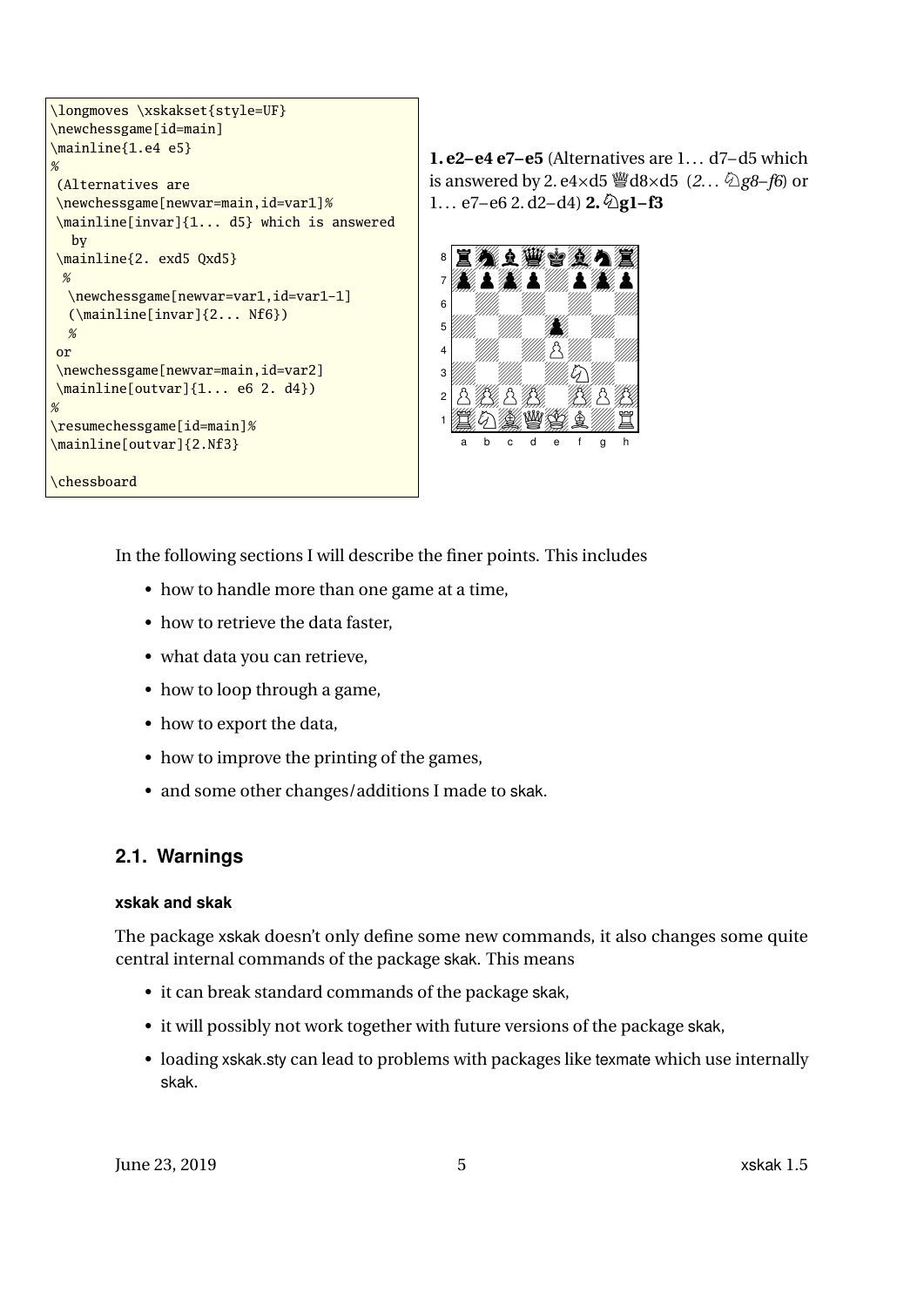#### <span id="page-5-2"></span>**Local and global commands**

In the package chessboard almost every setting is local to the board. This was a quite natural decision as a board is a confined space. In xskak the situation is quite different: As a start skak already sets and saves some information globally and the data saved by xskak during the parsing must be saved globally or they wouldn't never escape the \mainline. And secondly, as I wanted to use beamer and animate a lot of data must be preserved from one frame/picture to the next. So I decided to use in most cases global commands unless – like in the cases of styles – I could see a real advantage in keeping a setting local.

So please be aware that settings made e.g. in a figure environment can affect the following text.

### <span id="page-5-0"></span>**2.2. Some history**

While the commands \mainline and \hidemoves parse a chess game the package skak updates an internal board and so can always show the current position. Sadly a lot of the data gathered during the parsing are thrown away after skak has updated the board and has go on to the next move and so can not be used by the user. E.g. there is no way to get the field a piece came from or to store easily all positions of a game.

Some years ago I tried to find out how to print a game in long algebraic notation and I realized quite fast that I need some of these lost data to be able to do it, and that it would be necessary to patch some internal commands of the package skak to save the data. At the same time I also tried to insert some code that allows the parsing of standard PGN-comment signs. Due to lack of time the whole project didn't got very far but I had a working beta. Then a new version of the package skak came. It had even a – sadly at the time not fully working – command \longmoves (and the counterpart \shortmoves) to switch to the long algebraic notation. But I hadn't the time to test and adjust my package.

Then in 2006 I wrote the package chessboard and during the tests also tried to make animated pdf's which show all positions of a game. That worked fine but the input was so tiresome that I restarted the xskak-project: Like in the case of the long algebraic notation the main problem was the loss of previous positions.

### <span id="page-5-1"></span>**2.3. Bugs and errors**

I'm quite sure that they are bugs and errors in the package.

If you have questions ask them in the newsgroups comp.text.tex, de.comp.text.tex or fr.comp.text.tex or at <http://tex.stackexchange.com/>. I'm reading these groups regularly and I'm much better in answering there than in answering e-mails.

If you find errors in this text (this includes wrong english) or in the package, you can write me a bugreport at chess@nililand.de or – better – add an issue to the github site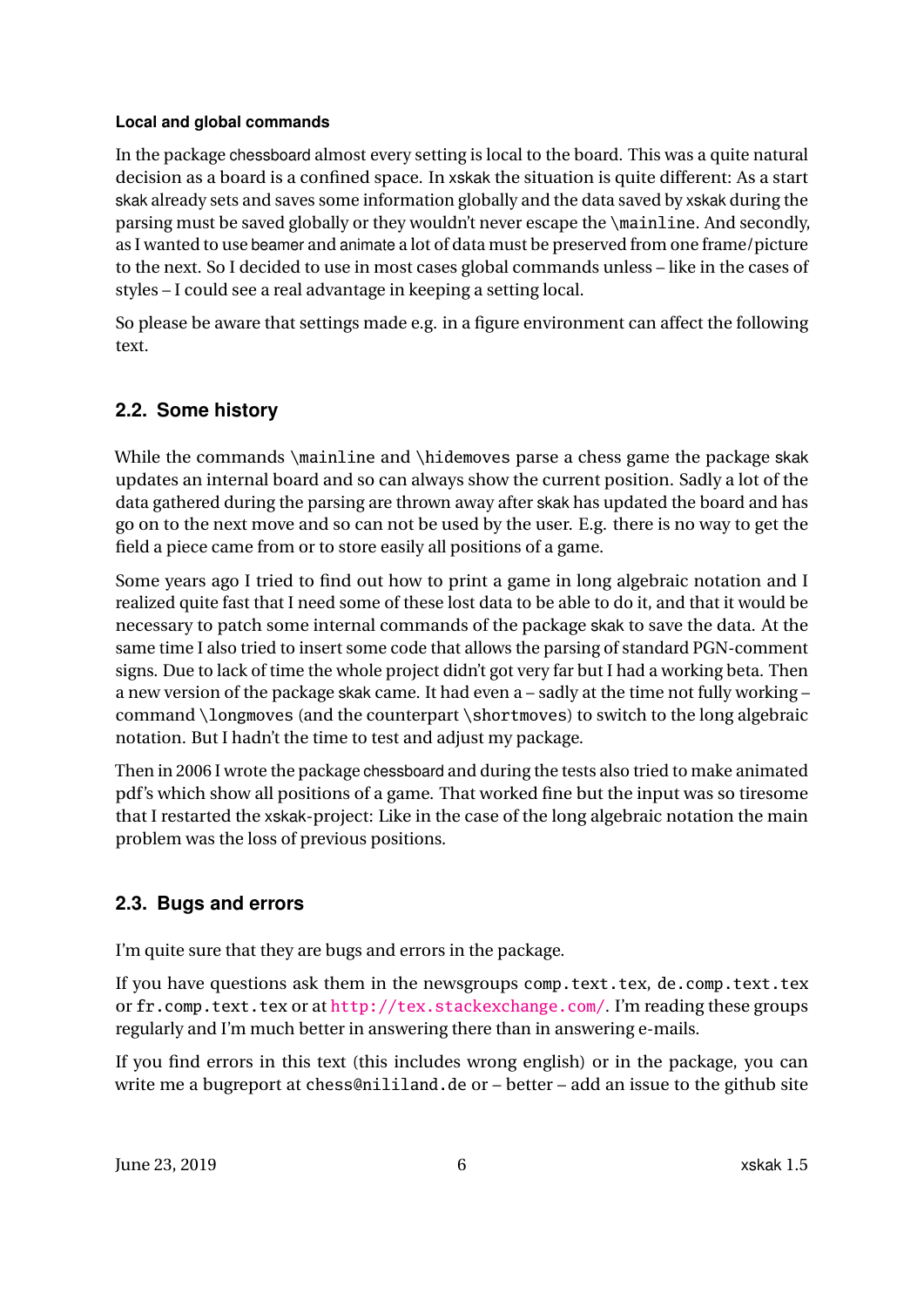<span id="page-6-4"></span><https://github.com/u-fischer/xskak/issues/>. A bugreport should contain a complete, running, *minimal* example and the log-file of the pdfLT<sub>E</sub>X run (that means the engine that makes a pdf!).

### <span id="page-6-0"></span>**2.4. Requirements**

The package xskak uses some primitives of eT<sub>E</sub>X. It needs version 1.4 or version 1.5 of the package skak, a recent version of the package chessfss (chess font selection) and xkeyval (*key=value*-syntax), version 1.5 of chessboard (which in turns needs pgf) and xifthen.

### <span id="page-6-1"></span>**2.5. Installation**

Run xskak.ins through  $\Delta E$  and then put the  $*$ .sty where  $\Delta E$ <sub>E</sub>X finds them. (<texmf> /tex/latex/xskak/ is a good place.) Update the filename database.

### <span id="page-6-2"></span>**2.6. Loading and package options**

Loading of the package is done with \usepackage{xskak}. Currently the package has only one option: nopdfmatch. The option will disable the use of the experimental \pdfmatch used in the processing of the style levels (see section [7.3\)](#page-45-0). xskak will load the package skak without option (and won't pass options to it). So, if you want to load skak with options, you must do it before loading the package xskak.

### <span id="page-6-3"></span>**2.7. Adaption to the package skak version 1.5**

Above I warned that the package xskak can break with newer versions of the package skak. When the version 1.5 of skak appeared promptly a lot of things broke so I had to adapt and change my code. Version 1.2 of the package xskak will work with both versions of the package skak.

In version 1.5 of the package skak some fundamental things have changed. At first \longmoves works now correctly, even as you can see for the \variation command: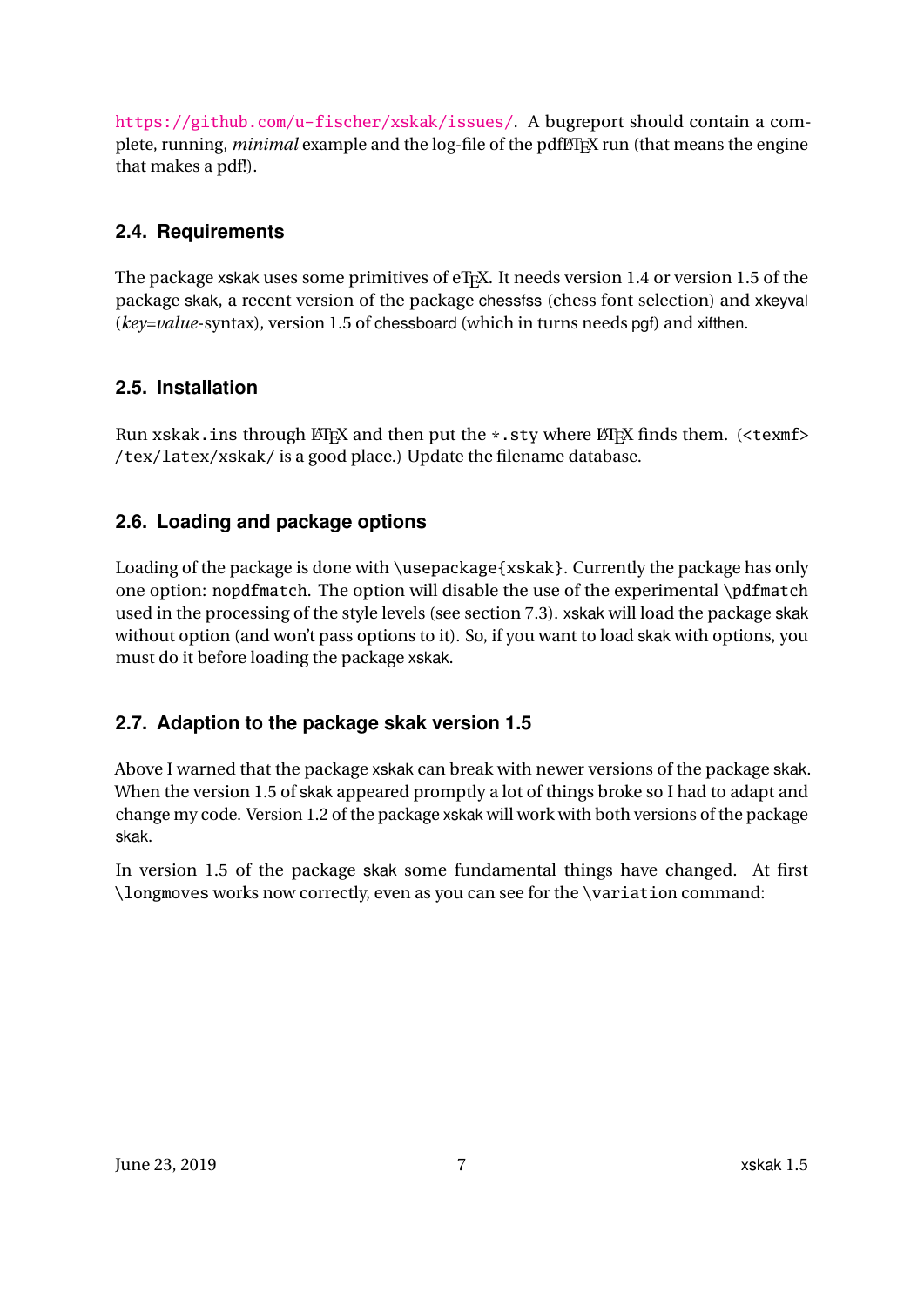Example 1: The new longmoves implementation of the package skak

```
\documentclass[12pt]{article}
\usepackage{skak}%=skak version 1.5
\begin{document}
\newgame\longmoves
\mainline{1.e4 e5 2.Nf3 Nf6}
\variation{2... d5}
\end{document}
```
1 e2-e4 e7-e5 2 **N**g1-f3 **N**g8-f6  $2. . . d7-d5$ 

The more important change (from the point of my package) is that \variation now parse the moves too (that's why it can show the long algebraic notation). To achieve this the author of the package skak, Torben Hoffman, stores now the position before a move so that he can go back to this position and start the variation from there.

The main problem with this approach is that it imposes restrictions on the move numbers of variations: All variations must start with the move number of the last move in a  $\mathcal{A}$  mainline command. So separating two moves of a variation by some text is no longer possible:

```
\documentclass{article}
\usepackage{skak} %=skak version 1.5
\begin{document}
\newgame
\mainline{1.e4 e5 2. Nf3}
\variation{2. d3 d6} %works
\variation{2. c3} %works
and then
\variation{2...c6} %error
\end{document}
```
To tell the truth, I'm not sure that this a very good idea. In any case: the package xskak overwrites the responsable definitions of the package skak. With the package xskak \variation currently doesn't parse games (and so also can't show moves in long algebraic notation – if you want this you will have to start with the commands described later in this documentation a new game with another id). So the above example works fine with the package xskak.

### <span id="page-7-0"></span>**2.8. The example**

Almost all examples use as starting point a new game. But in some cases the following position is used, which allows to show almost all special cases (like enpassant, promotion, capture, castling, ambiguous moves). The position is stored under the name "example" and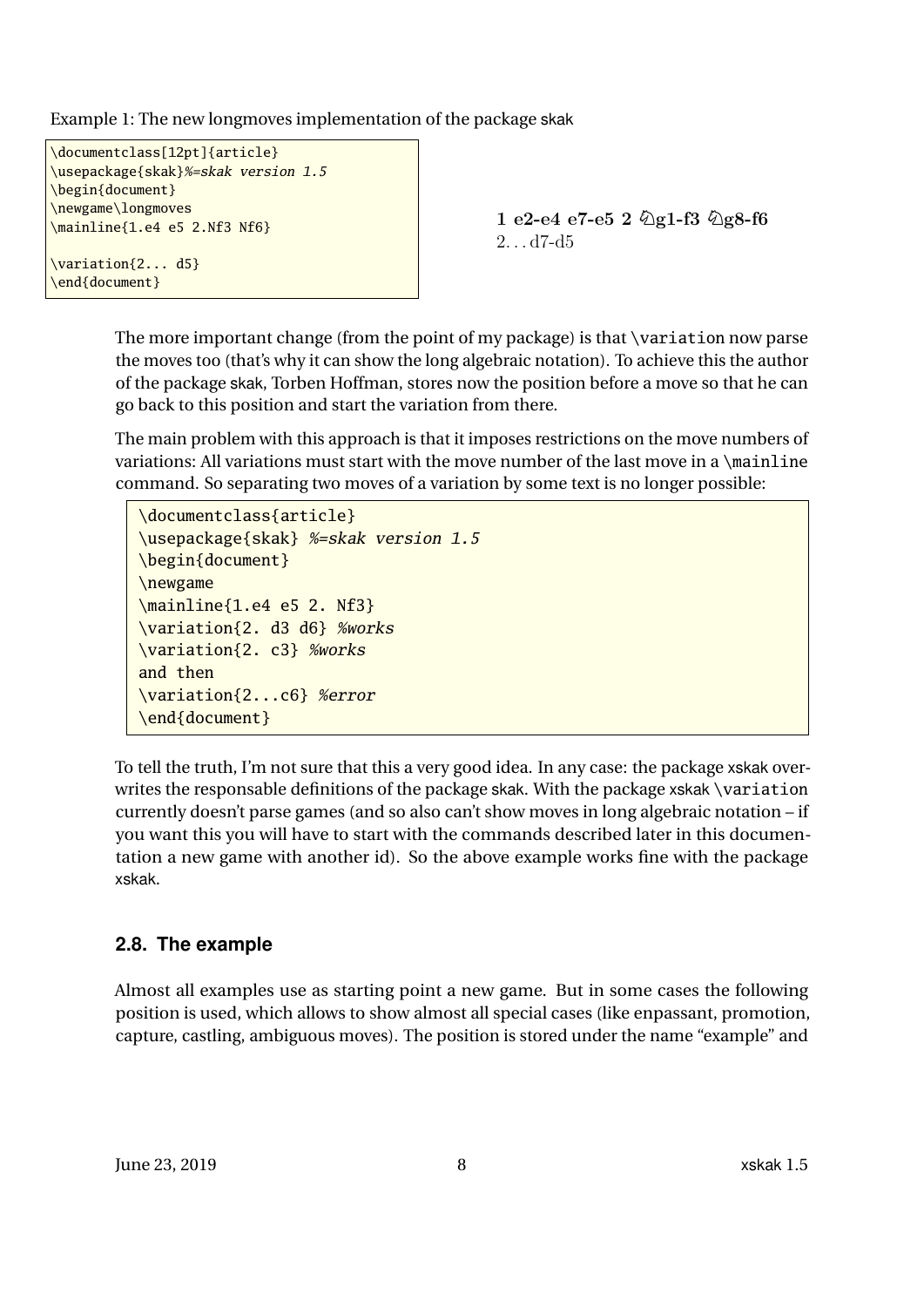so can be retrieved e.g. with the key restorefen=example from chessboard or the command  $\text{restoregame}\{\text{example}\}$  of the package skak $^2$  $^2$ :

Example 2: The standard example position



# <span id="page-8-0"></span>**3. Improved parsing of comments**

The package skak can handle comments in the input if they follow directly the move, if the commands are robust and if the spaces that separate moves and numbers are not swallowed by a command.

Example 3: comments in the package skak

```
\documentclass[12pt]{article}
\usepackage{skak} %=skak version 1.5
\begin{document}
\newgame
\newcommand\mycomment{ What else?}
\mainline{1.e4!\wbetter{}\mycomment{} e5
 2.Nf3 Nc6}
\end{document}
```
1 e4!**f** What else? e5 2 **N**f3 **N**c6

This is quite okay for a few small comments in a small number of games, but a bit tiresome if you want to handle a lot of games that you have annotated with a chess application. The PGN export of such games uses NAG's for short comments and curly braces for longer comments.

With the package xskak the commands \mainline, \hidemoves and \variation now can parse NAG's and longer comments if the input meet the following conditions:

• There must be spaces between the moves, each NAG and the comments.

<span id="page-8-1"></span><sup>&</sup>lt;sup>2</sup>One could also use key tag to store the position and key reffen to retrieve it.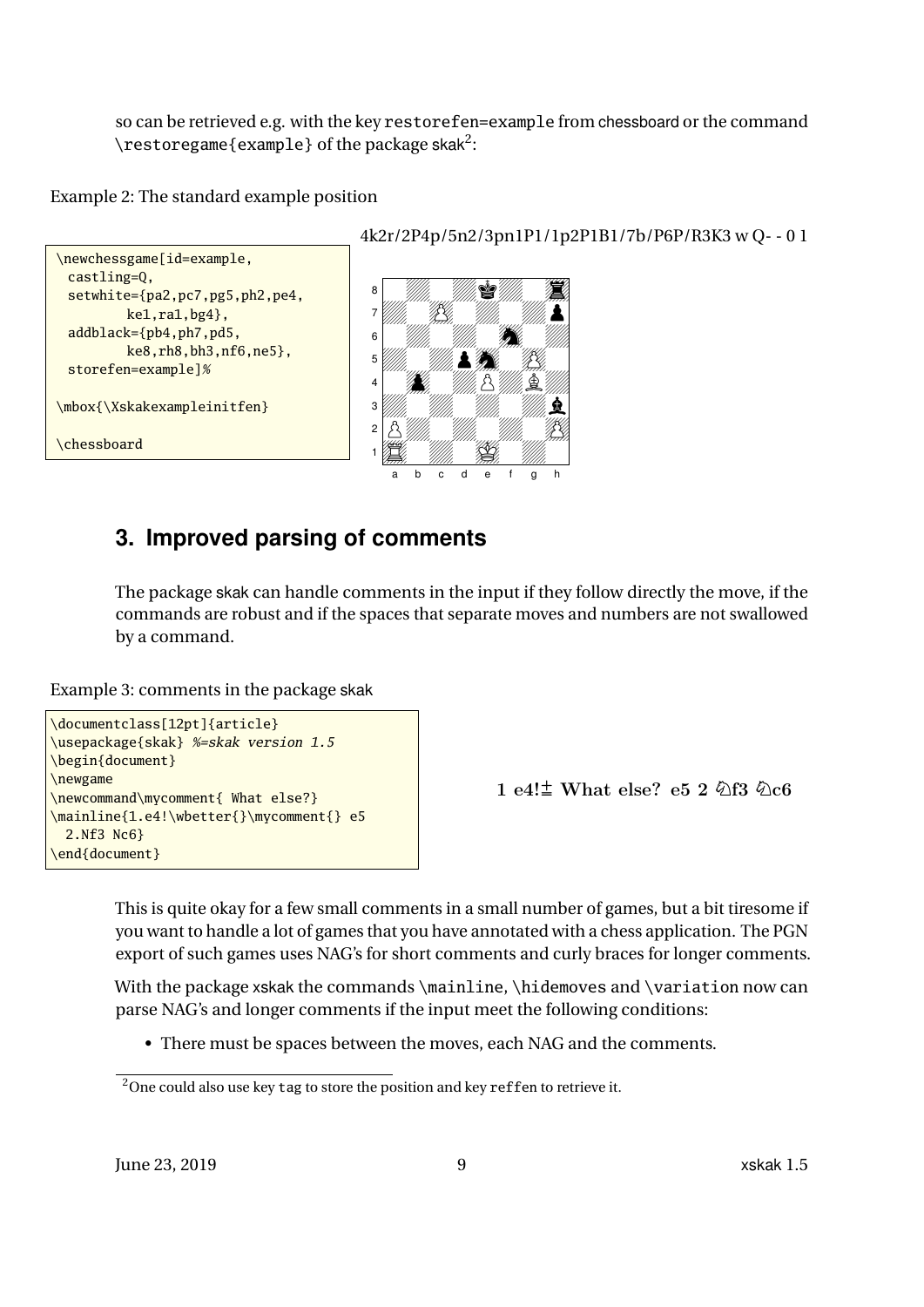• Text comments must be written as \xskakcomment{〈*Text*〉} [3](#page-9-1)

While parsing the comments the spaces before and between them will be swallowed. If you want a space you must add it to the text. The NAG's (\$1, \$2 etc) are translated following the definitions in xskak-nagdef.sty. The list there is neither complete nor definite. For quite a lot NAG's I hadn't the faintest idea what do. I'm open for suggestions/corrections.

There exist two "fake" NAG's: \$d and \$D. If used in a \mainline or \hidemoves both will save the identification of the current move in an internal list and print whatever they have been defined to. (Currently  $D$  will print \chessdiagramname which is defined as \ (Diagram)\,  $\dagger$ d is empty). This can be used to refer to diagrams printed later.<sup>[4](#page-9-2)</sup>

Example 4: NAG's, comments and diagram references in the input



# <span id="page-9-0"></span>**4. The core of the package xskak: Saving games.**

The package xskak redefines some internal commands of the package skak to enable  $\mathcal{S}$  and  $\hbar$  data about the moves and the state of the game while parsing the game.

There are two sorts of data: Information related to the game as a whole (e.g. the names of the players and the start position) and information related to the moves. Both type of

<span id="page-9-1"></span> $3B$  Braces are so frequent in T<sub>E</sub>X that is simply not possible to identify the comments simply by looking for a brace – at least not without a lot of complicated hacks.

<span id="page-9-2"></span> $^{4}$ It is not a accidental that there is a similar command "\toD" in texmate. That's where I got the idea from.

<span id="page-9-3"></span><sup>5</sup>**Attention:** When I say "a lot" I really mean it. Currently about 30 commands for each halfmove is saved plus about 30 commands for each game. A lot of games with individual game identifications can use a lot of memory. But in practice that shouldn't be a problem as it is seldom necessary to use a lot of different game identifications.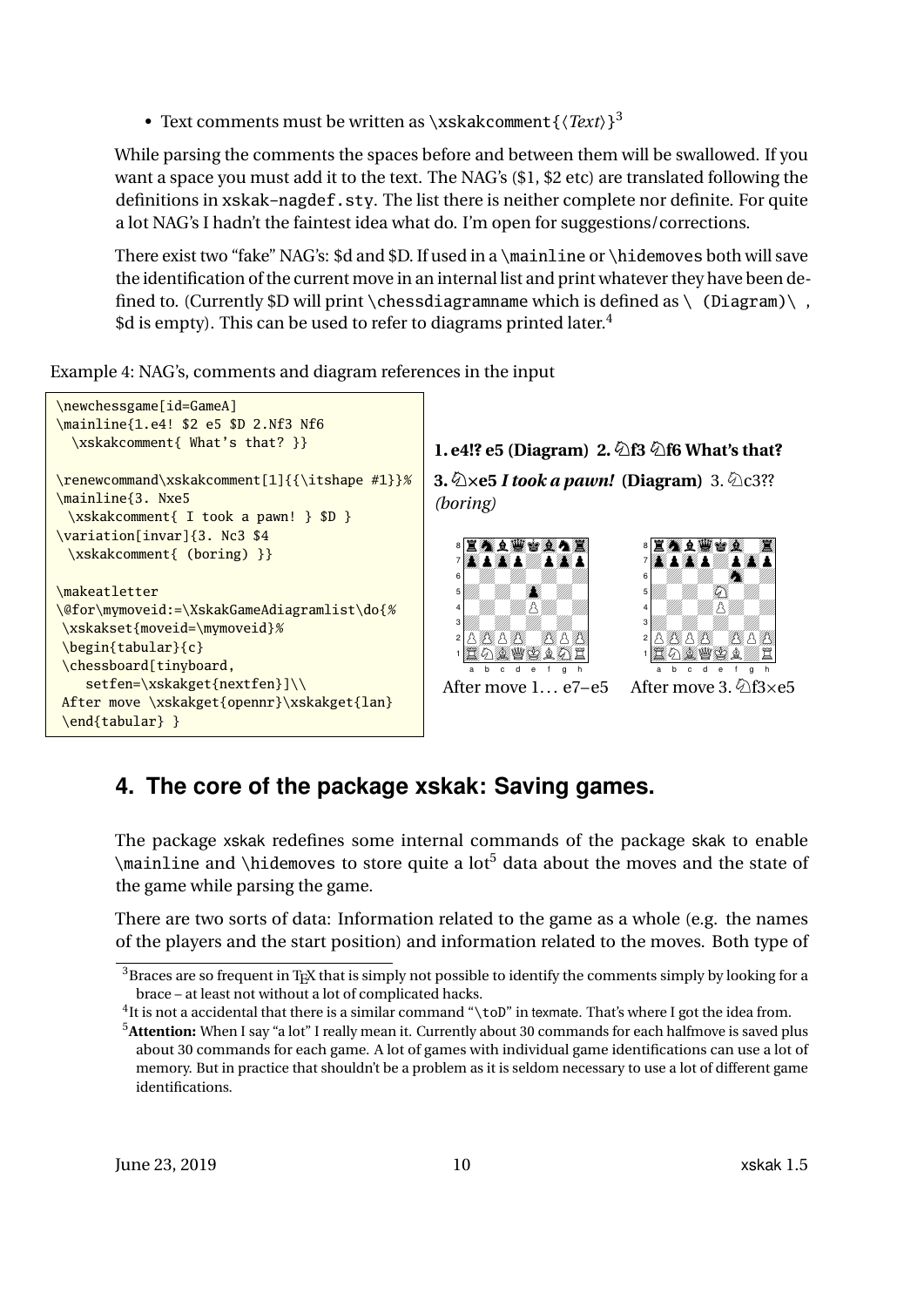<span id="page-10-1"></span>information use a  $\langle Gameld \rangle$  in the names of the commands to identify the game they are referring to, the move data use additionally a 〈*MoveId*〉.

#### **Exkurs 1**

It is important to understand one difference between the use of 〈*GameId*〉 and 〈*MoveId*〉: There is only *one* command that holds the current 〈*GameId*〉. The 〈*GameId*〉 is a concept specific to the package xskak. The current value  $\langle Gameld \rangle$  is stored in a command and will be used (and can be changed) by all the commands that store information *and* by all the commands that retrieve information. So if you are parsing a game in bits you should be careful to use the same  $\langle Gameld \rangle$  for each part.

On the other sides there are *three* different places where move data are set or used: the package skak uses in \mainline and \hidemoves a counter called "move" and a boolean to keep track of the current move and player. The package xskak has two internal commands which are used to set up the start moves of games and to retrieve the stored move data, and \chessboard has two keys that set move data in FEN's. This can be sometimes a bit confusing. The package skak will not like it if its move counter is changed while parsing a game, but it is normally not a problem to change the xskak move commands e.g. to retrieve data about previous moves – as long as you don't use commands like \newchessgame that affects also the skak move counter.

#### **Exkurs 2**

In chess we speak quite as often about the last move and the last position than about the next move and the next position: A position can be described as the one *after* the *last* move, the result of a move. But it can also be described as the one *before* the *next* move.

The keys and commands described later reflect this: Given a move number you can access e.g. the position *before* the move through the key word pastfen and the position *after* the move through the key word nextfen. Given a *tag* – that is a label between two moves, you can refer to the move *before* the tag through keys with the prefix past and to the move *after* the tag through keys with the prefix next.

In short: past looks back and next looks forward.

The first position of a game and the first move have the prefix init. The last position (after the last move) and the last move have the prefix last.

### <span id="page-10-0"></span>**4.1. Initialization of the game**

\newchessgame When using the package xskak you should start a new game with \newchessgame[〈*key=value*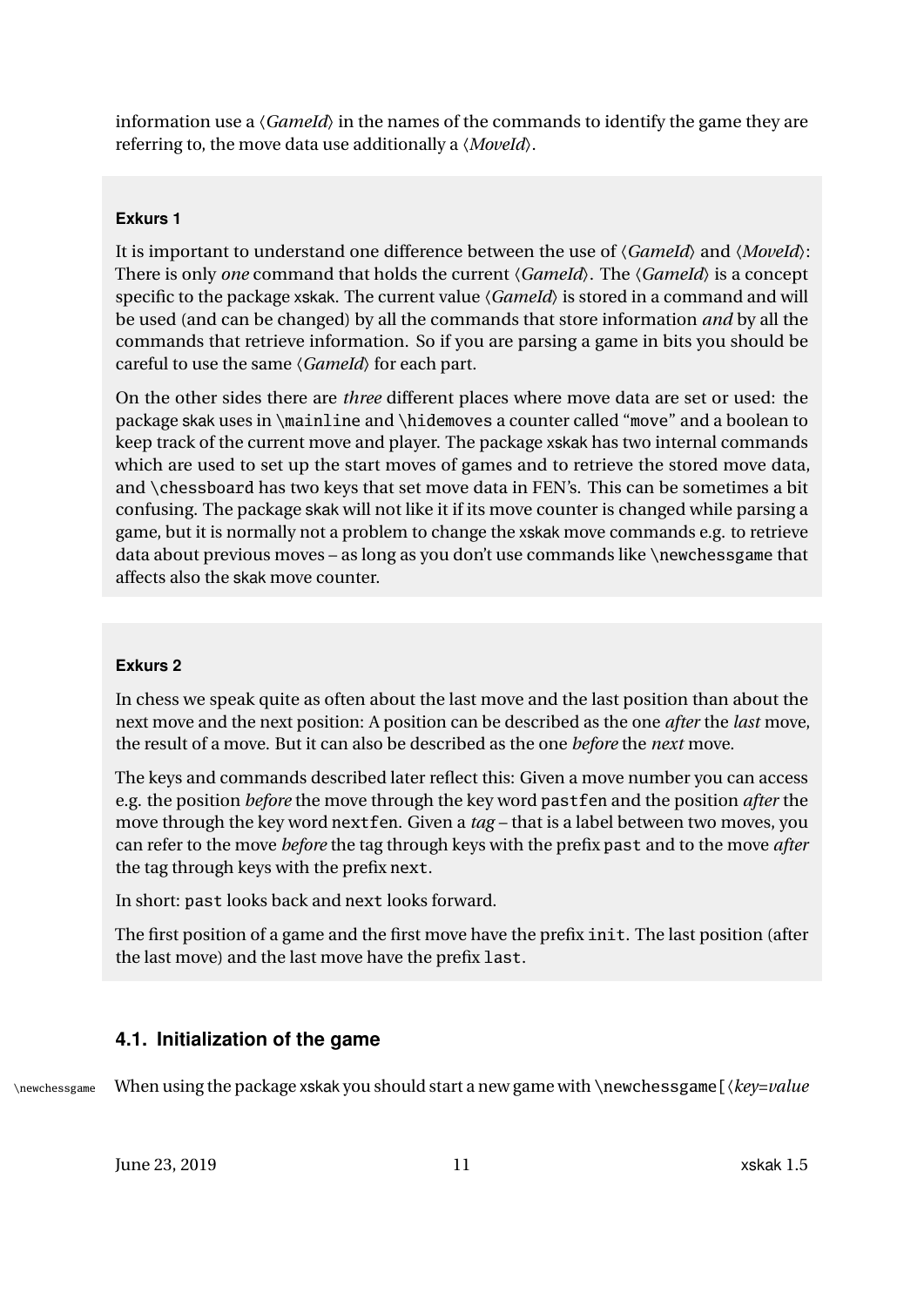<span id="page-11-0"></span>*list*〉] instead of \newgame. It will set the identification 〈*GameId*〉 of the game, the start position, start move and quite a lot of other variables to sensible values.

In the optional argument you can use the following keys:

**id=**〈*GameId*〉 This key sets the string that identifies the game and is used in the following parsing commands to store the data. It is possible to use commands and counters e.g. for automatic numbering of the games. If you don't use the key or if you use the key without argument (\newchessgame[id]) a default is used. The initial value of this default is game, but it can be changed with \xskakset. You can use the key id in each \newchessgame only once.

| \newchessgame[white=Bob]%<br>$\mathcal{1.}$ e4 e5}                                          |                          |
|---------------------------------------------------------------------------------------------|--------------------------|
| \newchessgame[id=MY,white=Bill]%<br>$\mathcal{1.}$ e4 e5}                                   |                          |
| \newcounter{gamecounter}%                                                                   | 1. e4 e5                 |
| \stepcounter{gamecounter}%<br>\xskakset{defaultid=Game\Alph{gamecounter}}%                  | 1. e4 e5                 |
| \newchessgame[white=Harry]%                                                                 | 1. e4 e5                 |
| $\mathcal{1.}$ e4 e5}                                                                       | 1. d4 d5                 |
| \stepcounter{gamecounter}%<br>\newchessgame[white=Thomas]%<br>$\mathrm{1.} \, \mathrm{d4.}$ | Bob, Bill, Harry, Thomas |
| \Xskakgamewhite, \XskakMYwhite,<br>\XskakGameAwhite, \XskakGameBwhite%                      |                          |

**movenr=**〈*number*〉**, player=**〈*"w" or "b"*〉**, moveid=**〈*number + "w" or "b"*〉 With this keys you can change the start move for the parsing commands \mainline and \hidemoves. Setting this keys will change the counter and boolean of skak *and* the internal commands of xskak. The changes are global. Default is moveid=1w, this default can be changed with \xskakset. Move number and player given through one of the FEN-keys of \chessboard will not affect the move counter of skak!

| \newchessgame                               |         |
|---------------------------------------------|---------|
| \mainline{1. e4}                            |         |
|                                             |         |
| \newchessgame[moveid=4w]                    | 1. e4   |
| $\mathcal{4.}$ e4 e5}                       |         |
|                                             | 4.e4 e5 |
| \xskakset{defaultmoveid=5b}                 | 5c4     |
| \newchessgame                               |         |
| $\mathcal{5} \ldots \mathcal{C}$            |         |
| \xskakset{defaultmoveid=1w} %back to normal |         |
|                                             |         |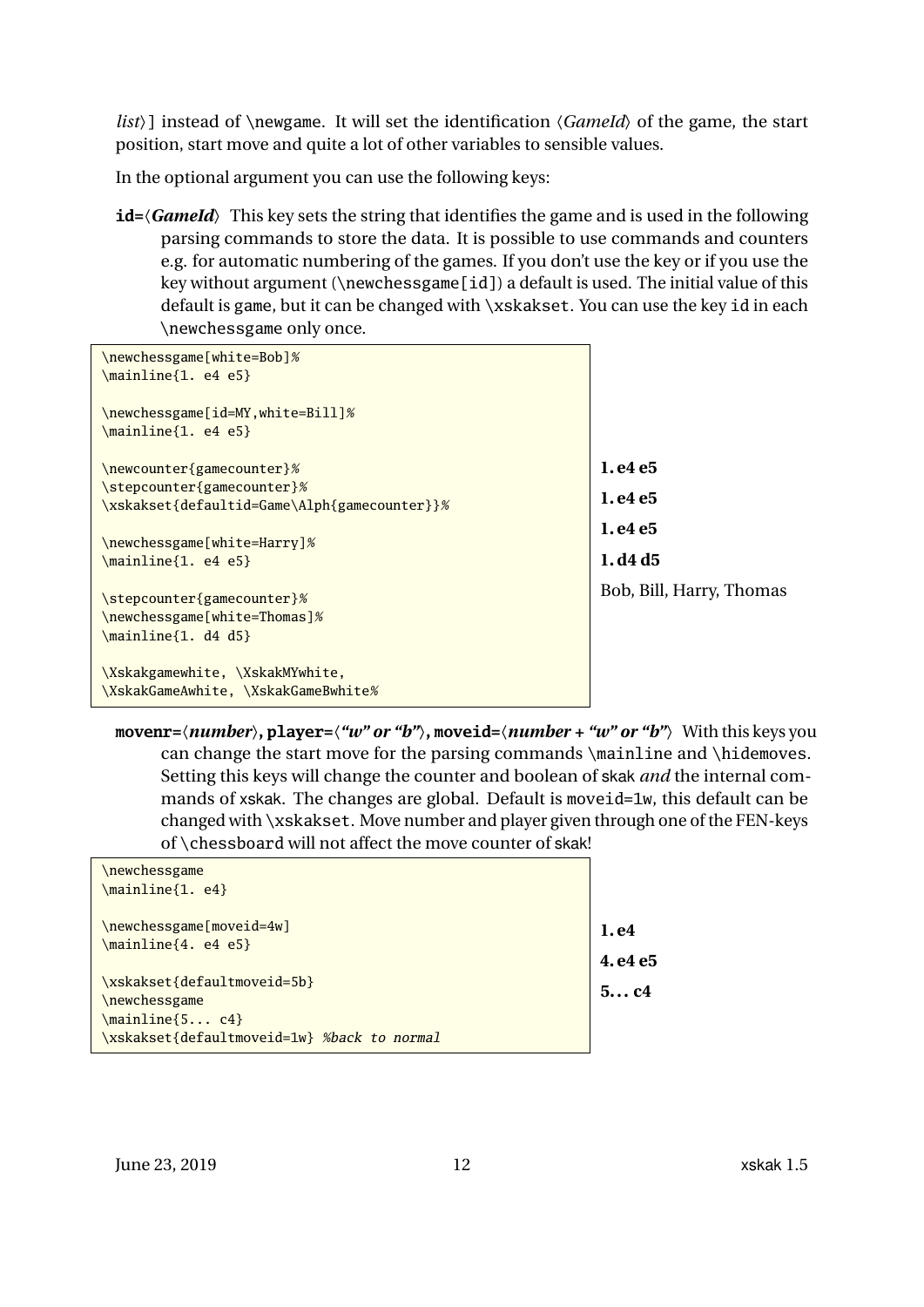- <span id="page-12-2"></span>**newvar=**〈*GameId*〉 If you use this key \newchessgame will use the position and the 〈*moveid*〉 *before* the last move of the game  $\langle Gameld \rangle$  as start position. If you don't give a value the current meaning of 〈*GameId*〉 is used. This can be used to start variations. The new game inherits only the start position of the reference game!
- **ref...=**〈*tag*〉 The 〈*GameId*〉 and the start move can also be set with keys which use values saved with a tag. The keys are described in section [5.5.](#page-30-0)
- **keys to set PGN-infos** With the keys result, white, black, whiteelo, blackelo, site, date, event and round you can store the content of the PGN-infos. Unused keys are set to default values. These defaults can be changed with \xskakset.
- 

xskaknewpgninfo With \xskaknewpgninfo[\*default value*}]{\*keyname*}} you can define a own PGNinfo key. This will also define a key default (*name*) to change the default value later.

```
\xskaknewpgninfo[Tom]{commentary}
\newchessgame[white=Harry,date=2007]
\xskakgetgame{white}, \xskakgetgame{date},
\xskakgetgame{event},
\xskakgetgame{commentary}
\xskakset{defaultevent=My open}
\newchessgame[commentary=Mller]
\xskakgetgame{commentary},
\xskakgetgame{event}
```
Harry, 2007, , Tom Mller, My open

**using chessboard keys** You can use any key that can be used in the optional argument of \chessboard from the package chessboard. \newchessgame will pass all keys to an internal \chessboard $^6$  $^6$ . \chessboard will set a position and give it back as the start position for the game. All chessboard keys are processed normally. You can even print directly the board by using the key print. The only exceptions<sup>[7](#page-12-1)</sup> are the keys maxfield and zero that change the size of the board – skak doesn't like unusual sizes of the board – and the keys mover and fullmove which are overwritten by the (eventually default) value of key moveid. The castling possibilities and the enpassant field are set accordingly the values in the default fen, you only need to set them if you want to use other values. Read the documentation of chessboard for more information.

<span id="page-12-0"></span> $6$ That's why you will get an error from \chessboard if you use an unknown key.

<span id="page-12-1"></span><sup>&</sup>lt;sup>7</sup>They don't gives error but they will have no effect.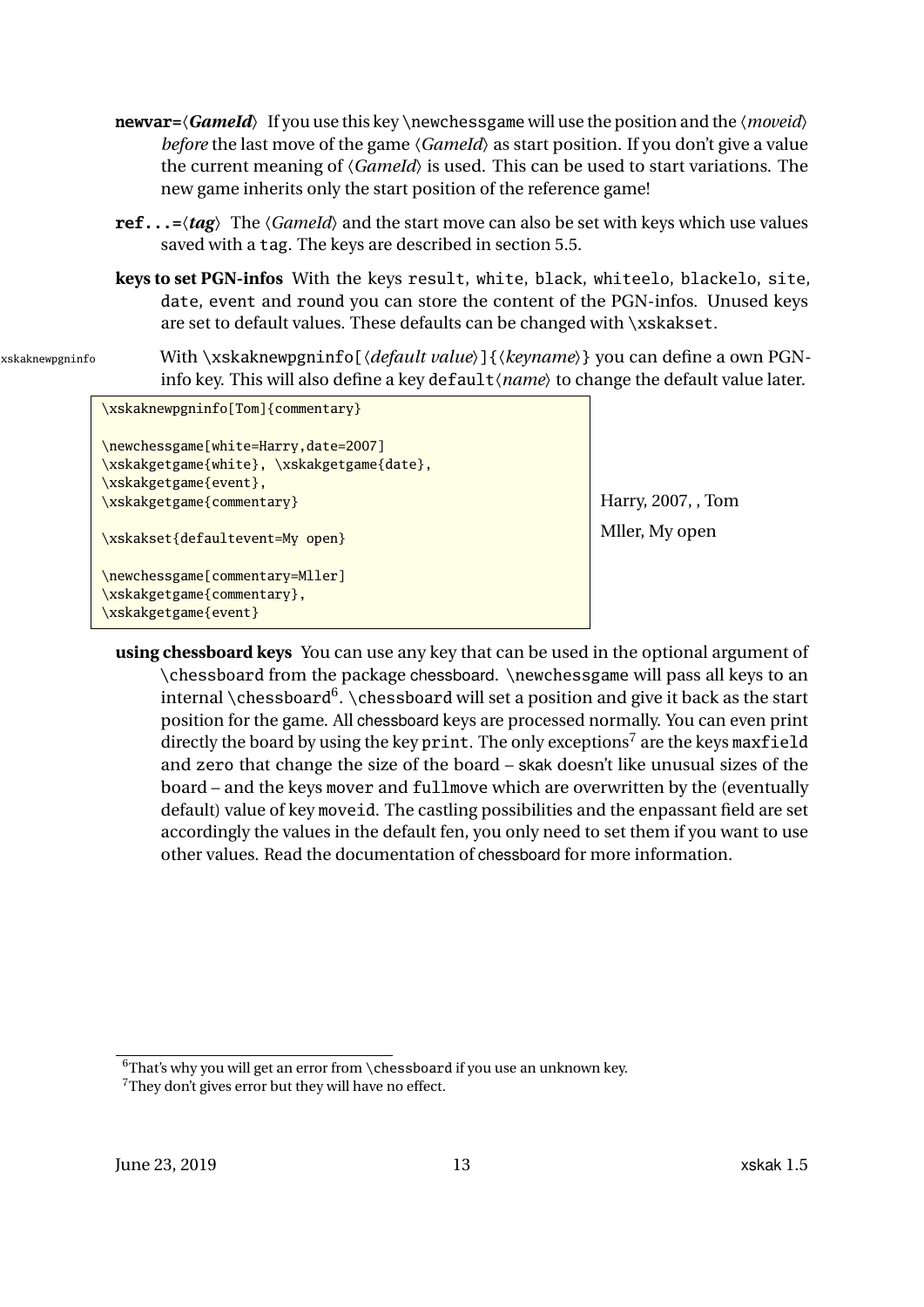



To use a position of another game as a start position you can use e.g. this sequence of keys (a shorter method that use a label/ref-method will be described in the section [5.5\)](#page-30-0):

\newchessgame[id=〈*old id*〉, moveid=〈*old move id*〉, setfen=\xskakget{〈nextfen|pastfen〉}, id=〈*new id*〉, moveid=〈*new initmove id*〉]

**Attention:** A new game is a *new* game. It doesn't inherit moves of another game – it only reuses a position. So if the new and the old game have identical 〈*GameId*〉 then the old game will be more or less lost.

In case that you want to go one half move back and start a new game from there you can use the key newvar:

\newchessgame[newvar=〈*old id*〉, id=〈*new id*〉]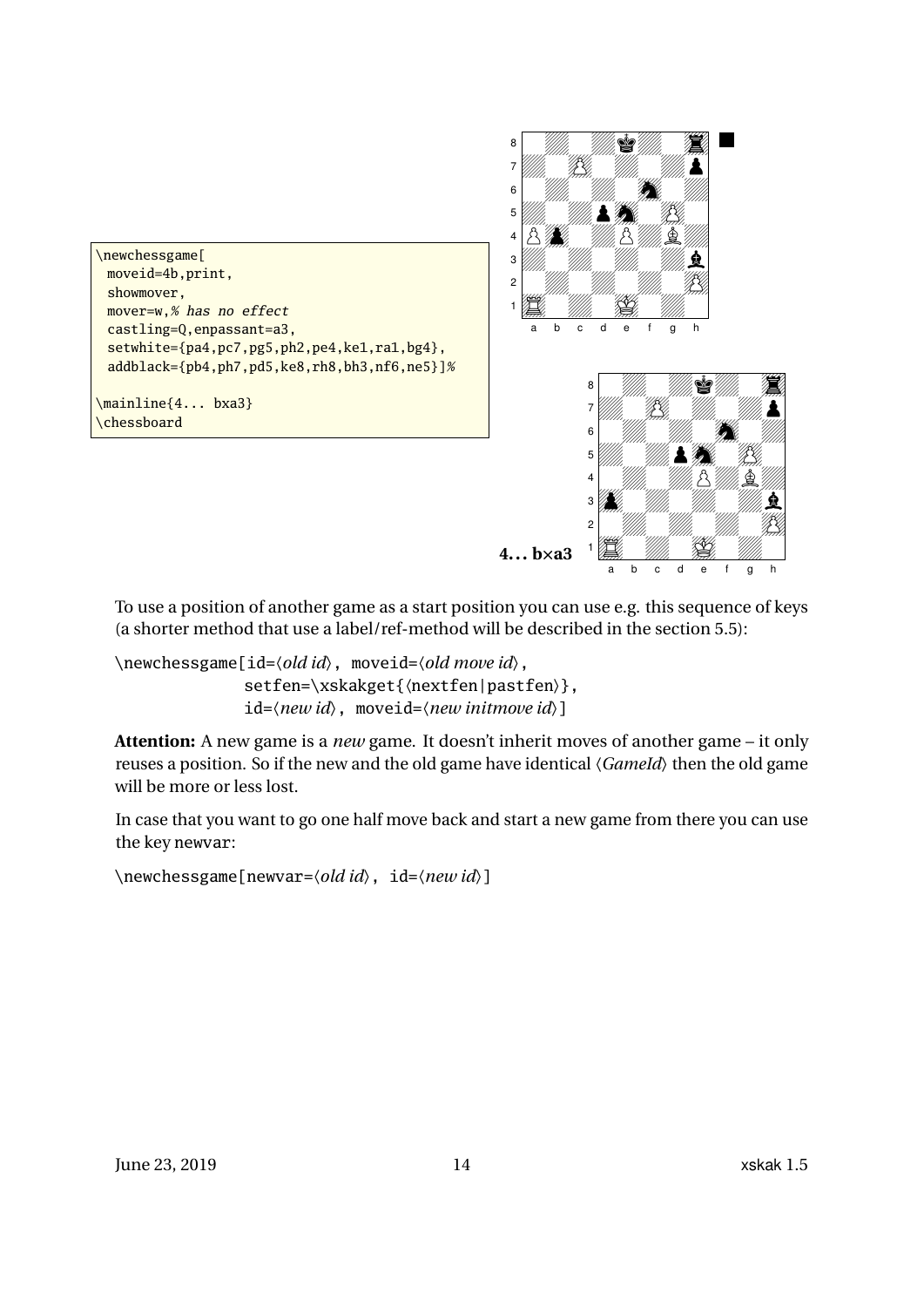<span id="page-14-1"></span>



### <span id="page-14-0"></span>**4.2. Continuing a game**

resumechessgame The package skak doesn't have a problem if you split a game in pieces. You can use as many \mainline commands as you want. It even doesn't matter if you started the game in another group. But if you mix two games you must first reset the position and the move counter to the end position of the old game before you can continue it. This is possible with \resumechessgame[〈*key=value list*〉]. You can use \chessboard-keys in the optional argument but all the keys that tries to change the position will have no effect. It is also not possible to store the new moves under a new game identification or to renumber the moves.

The command accepts the following additional keys in the optional argument:

- **id**= $\langle$ *GameId* $\rangle$  This key identifies the game that should be continued (as a default the currently active identification is used). The key changes 〈*GameId*〉 globally!
- **movenr=**〈*number*〉**, player=**〈*"w" or "b"*〉**, moveid**〈*number + "w" or "b"*〉 This keys set the move from which on the game should be restarted. With the keys it is possible to go back and then continue the game along another variation (in this case the moves of

June 23, 2019 **15** xskak 1.5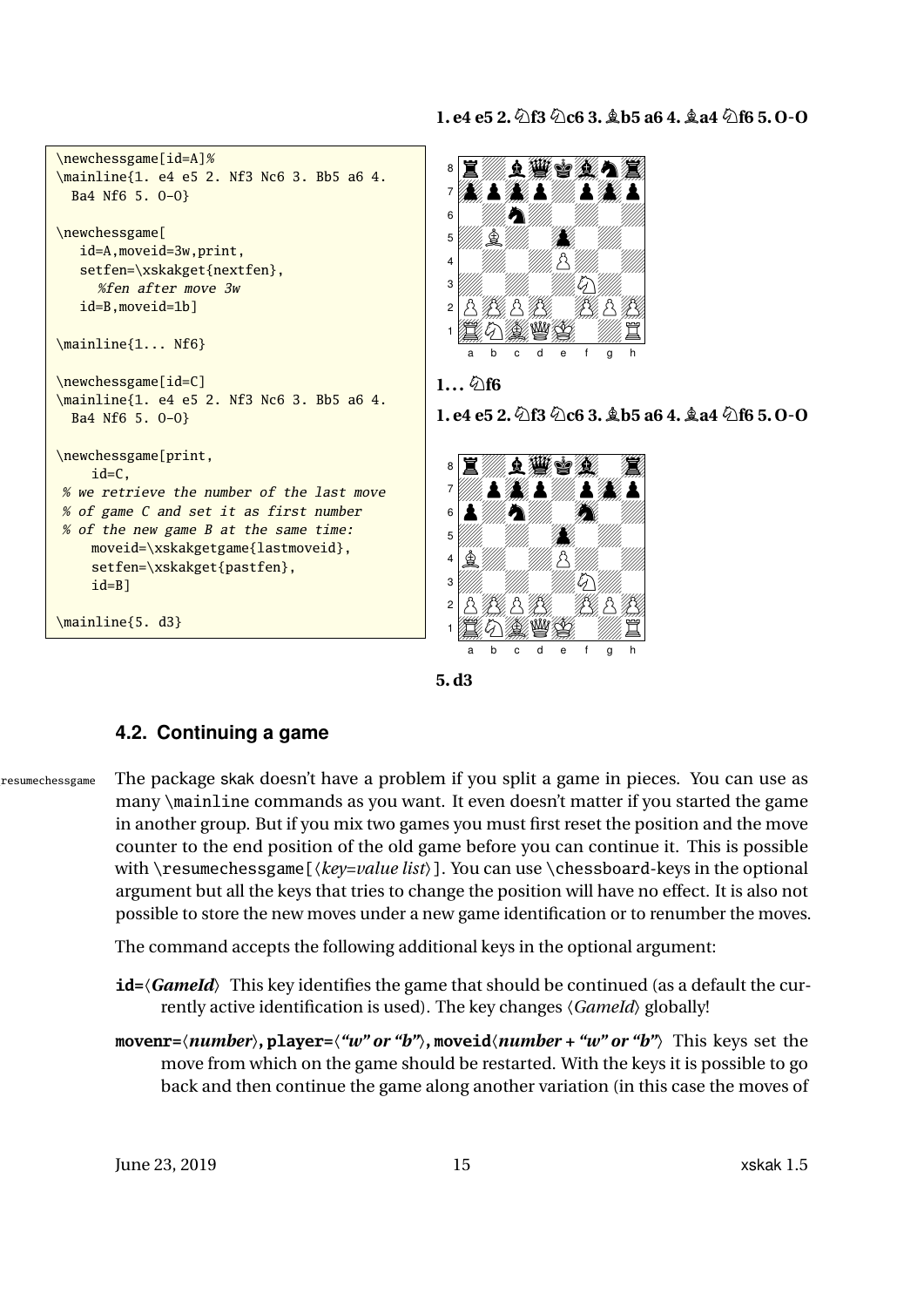<span id="page-15-0"></span>the first variation will be lost). The values describes the *next* move that means the position *before* the move is used. As a default \resumechessgame continues the game.

```
\newchessgame[id=main]
\mainline{1. e4 e5 2. Nf3 Nc6 3. Bb5}
That reminds me another game
some years ago where I played
\newchessgame[id=exkurs]
\mainline{1. d4 Nf6 2. c4 e6}
\ldots\ lots of text \ldots\
Let's continue the second game with --
as a reminder -- the last move of
black
\resumechessgame[id=exkurs,moveid=2b]%
\mainline{2... e6 3. Nc3}
Let us now go back to the first game\setminus\resumechessgame[id=main,print,
                tinyboard,showmover]%
\mainline{3... a6}
                                                             1. e4 e5 2. \n\Diamond f3 \Diamond c6 3. \Diamond b5
                                                             That reminds me another game some years
                                                             ago where I played 1. d4 Nf6 2. c4 e6 .. . lots
                                                             of text . . .
                                                             Let's continue the second game with – as a re-
                                                             minder – the last move of black 2... e6 3. \&Omegac3
                                                             Let us now go back to the first game
                                                                E AWGAAZ
                                                              7 opopza word
                                                              \frac{6}{5} \frac{20}{3}5 ZBZ0o0Z0 4 0Z0ZPZ0Z 3 \frac{1}{2} \frac{1}{2} \frac{1}{2} \frac{1}{2} \frac{1}{2} \frac{1}{2} \frac{1}{2} \frac{1}{2} \frac{1}{2} \frac{1}{2} \frac{1}{2} \frac{1}{2} \frac{1}{2} \frac{1}{2} \frac{1}{2} \frac{1}{2} \frac{1}{2} \frac{1}{2} \frac{1}{2} \frac{1}{2} \frac{1}{2} \frac{1}{228B1 TAXWA 42
                                                                 a b c d e f g h
                                                                                        3... a6
```
**newvar=**〈*GameId*〉 This key moves you one halfmove back. This can be used to write down a lot of variations. With the (optional) value of the key you set the 〈*GameId*〉. If you don't give a value the current meaning of 〈*GameId*〉 is used.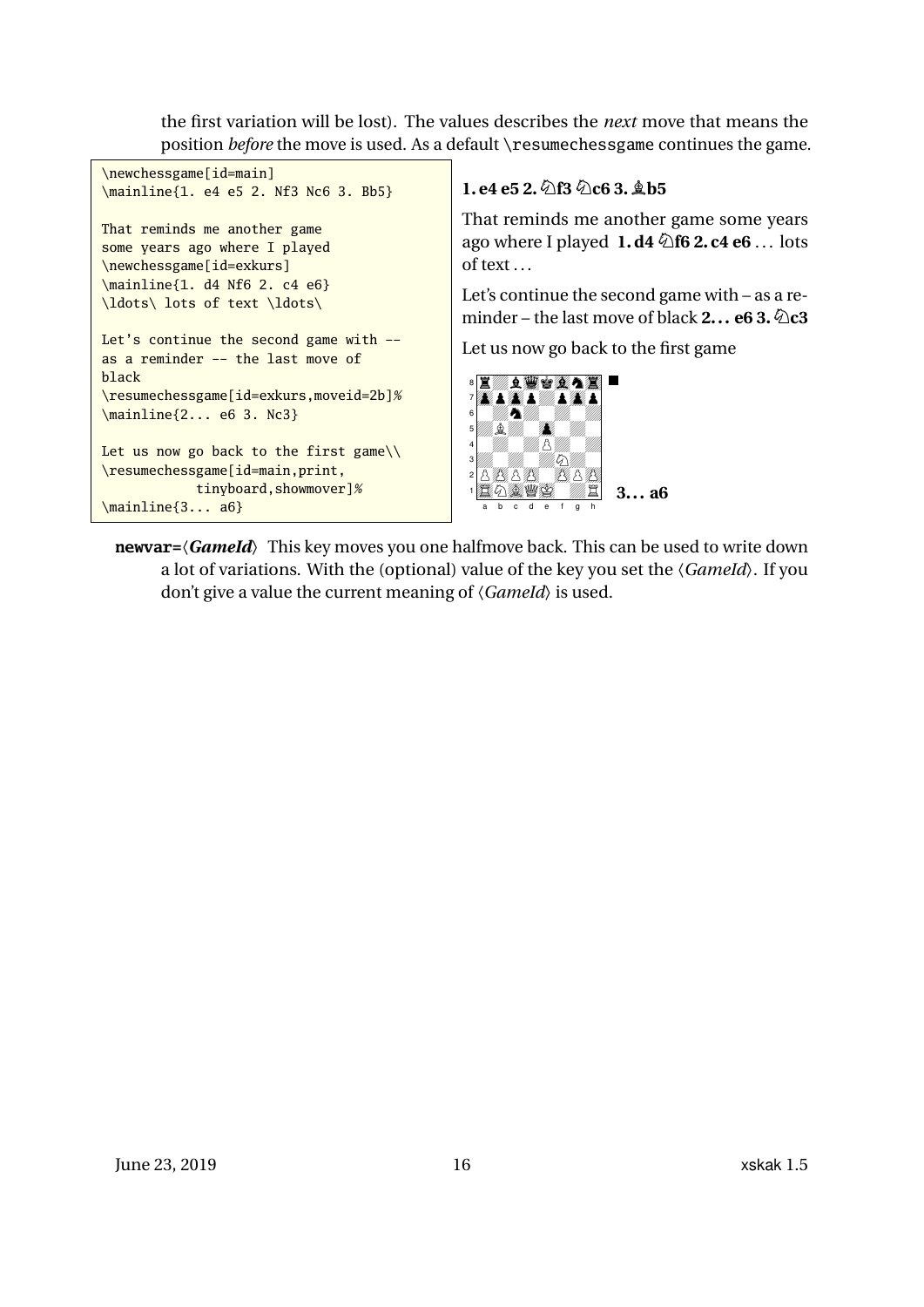<span id="page-16-2"></span>

**ref...=**〈*tag*〉 The 〈*GameId*〉 and start move can also be set with this keys which use values saved with a tag. The keys are described in section [5.5.](#page-30-0)

### <span id="page-16-0"></span>**4.3. The stored information**

The following lists describes all the types of information stored during the parsing of a game. As you will see some data are stored more than once with only slight differences. I did it because it is easier to store the redundant data than to have to convert them later.

There are also commands which contains the 〈*GameId*〉 and the 〈*MoveId*〉. That looks a bit senseless as you need to know this values to be able to retrieve them but they allow easy access to the values without having to know or use the internal command names.

### <span id="page-16-1"></span>**4.3.1. Essential game related information**

**\Xskak**〈*GameId*〉**initfen** The position before the first move. Set by \newchessgame.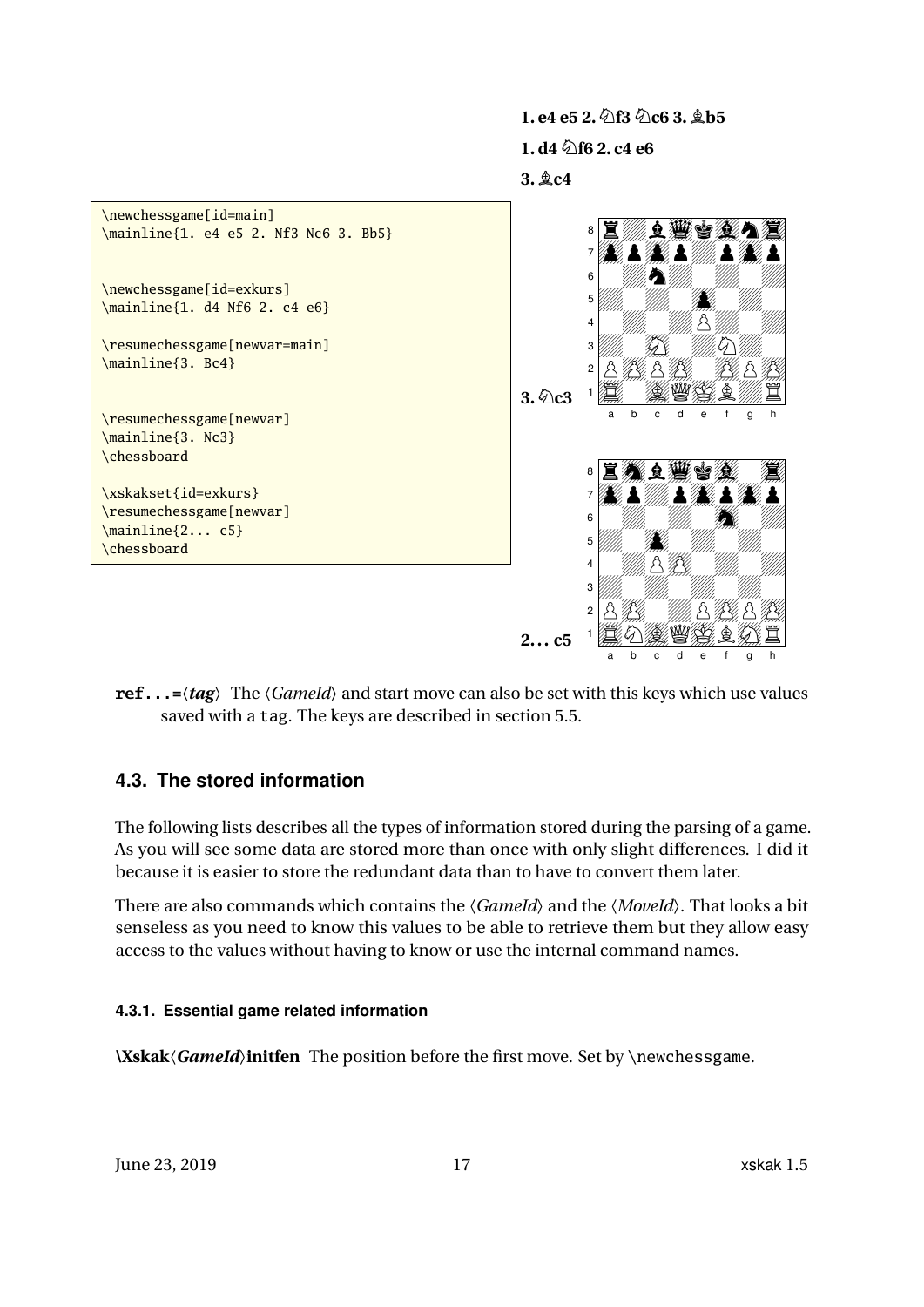- <span id="page-17-0"></span>**\Xskak**〈*GameId*〉**initplayer** "w" or "b". The color of the next (first) player, (must be identical to the color in the initfen). Also set by \newchessgame.
- **\Xskak**〈*GameId*〉**initmovenr** The number of the first move (must be identical to the fullmove number in the initfen). Also set by \newchessgame.

**\Xskak**〈*GameId*〉**initmoveid** Combination of initmovenr and initplayer.

```
\newchessgame[id=show,
          setfen=2K/k/7R,
          moveid=10b,
          print]
\mbox{\xskakgetgame{initfen}},\\
\xskakgetgame{initplayer},
\xskakgetgame{initmovenr},
\xskakgetgame{initmoveid}
```


2K5/k7/7R/8/8/8/8/8 b KQkq - 0 10, b, 10, 10b

**\Xskak**〈*GameId*〉**lastfen** The fen *after* the last move, set during parsing.

- **\Xskak**〈*GameId*〉**lastplayer** "w" or "b". The player which made the last move, set by \newchessgame, by \resumechessgame and during parsing. Identical to color in the fen *before* the last move! *Not* identical to the color in \Xskak\*GameId*\} lastfen!
- **\Xskak**〈*GameId*〉**lastmovenr** The number of the last move, set during parsing. Identical to fullmove in the fen *before* the last move! *Not* necessarily identical to the number in \Xskak〈*GameId*〉lastfen!
- **\Xskak**〈*GameId*〉**lastmoveid** Combination of lastmovenr and lastplayer.



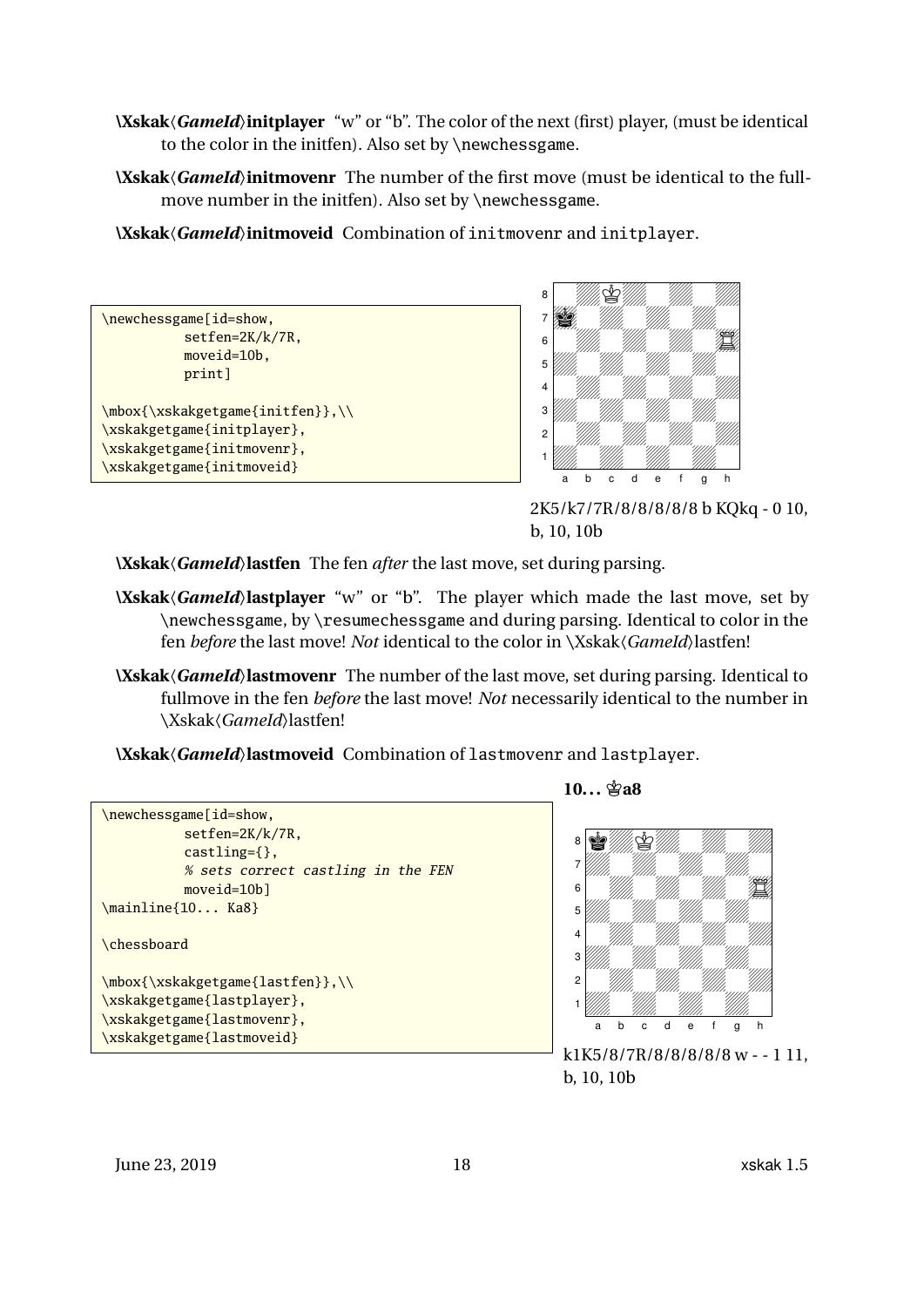- <span id="page-18-1"></span>**\Xskak**〈*GameId*〉**nextplayer** "w" or "b". The player which will make the next move, set by \newchessgame, by \resumechessgame and during parsing. Identical to the color in \Xskak〈*GameId*〉lastfen.
- **\Xskak**〈*GameId*〉**nextmovenr** The number of the next move, set during parsing. Identical to fullmove in \Xskak〈*GameId*〉lastfen.

**\Xskak**〈*GameId*〉**nextmoveid** Combination of nextmovenr and nextplayer.



**10...**  $\hat{\mathbb{A}}$ **a8** 



**\Xskak**〈*GameId*〉**diagramlist** A comma separated list of moves (a combination of movenr and player), (e.g. 3b,20w). Records the moves with an \$d or \$D after the move. See section [3.](#page-8-0)

**\Xskak**〈*GameId*〉**gameid** This command holds the game identification (the value is equal to the value of 〈*GameId*〉).

\newchessgame[id=game\arabic{section}] The id of the current game is \xskakgetgame{gameid} The id of the current game is game4

#### <span id="page-18-0"></span>**4.3.2. Optional game information: PGN-infos**

xskaknewpgninfo The following commands store various optional information which are normally stored in the so-called PGN-infos. You can set them in \newchessgame and retrieve them later. New PGN-infos can be defined with the \xskaknewpgninfo[〈*default*〉]{〈*name*〉}. With the exception of "result" all currently defined commands are empty by default.

> **\Xskak**〈*GameId*〉**result** Default is \*, value should be 1-0, or 1/2-1/2, 0-1 or something like that.

**\Xskak**〈*GameId*〉**white** The name of the white player.

**\Xskak**〈*GameId*〉**black** The name of the black player.

**\Xskak**〈*GameId*〉**whiteelo** The elo of the white player.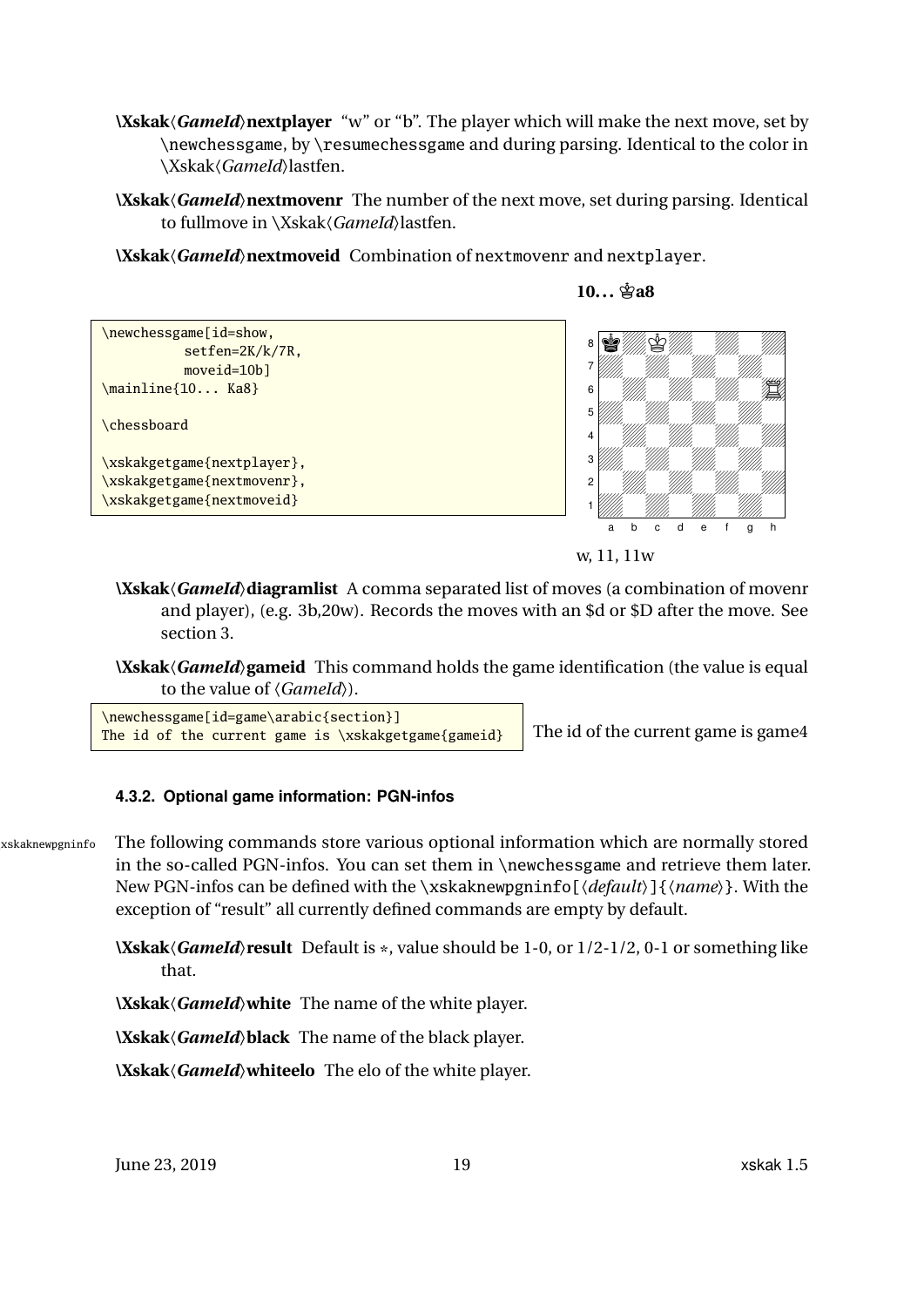<span id="page-19-1"></span>**\Xskak**〈*GameId*〉**blackelo** The elo of the black player. **\Xskak**〈*GameId*〉**site** The site of the tournament. **\Xskak**〈*GameId*〉**event** The name of the tournament. **\Xskak**〈*GameId*〉**date** The date of the game. **\Xskak**〈*GameId*〉**round** The round of game.

#### <span id="page-19-0"></span>**4.3.3. The move related data**

The move data are stored during the parsing of a game with \mainline and/or \hidemoves. You can split the game in as much pieces as you want but **you must start a game with \newchessgame and you must use the same game identification for each piece** if you don't want to end with broken games.

All values depends on the parsing from the package skak which in turn depends heavily on the correct input: the package skak knows a bit about the position of the game (it needs it e.g. to find out where a piece came from) but doesn't analyze it thoroughly. The main work is done by analyzing the *notation* e.g. the package skak will recognize a check by the +-sign. Quite often the package skak doesn't recognize illegal moves or wrong input syntax (e.g. 0-0 for casting instead the correct O-O) but fails some moves later or shows a wrong position:



**a). Piece data** The following types store the piece which was moved and the piece that was perhaps captured. The variants differ in the storing of black pieces and pawns:

**pgnpiece** K,Q,R,B or N. Is empty for pawn and castling moves.

**piecechar** K,Q,R,B,N or p. Is empty for castling.

**piece** K,Q,R,B,N or P or k,q,r,b,n or p (for black). Is empty for castling.

**pgnlostpiece** In case of a capture move: K,Q,R,B, or N.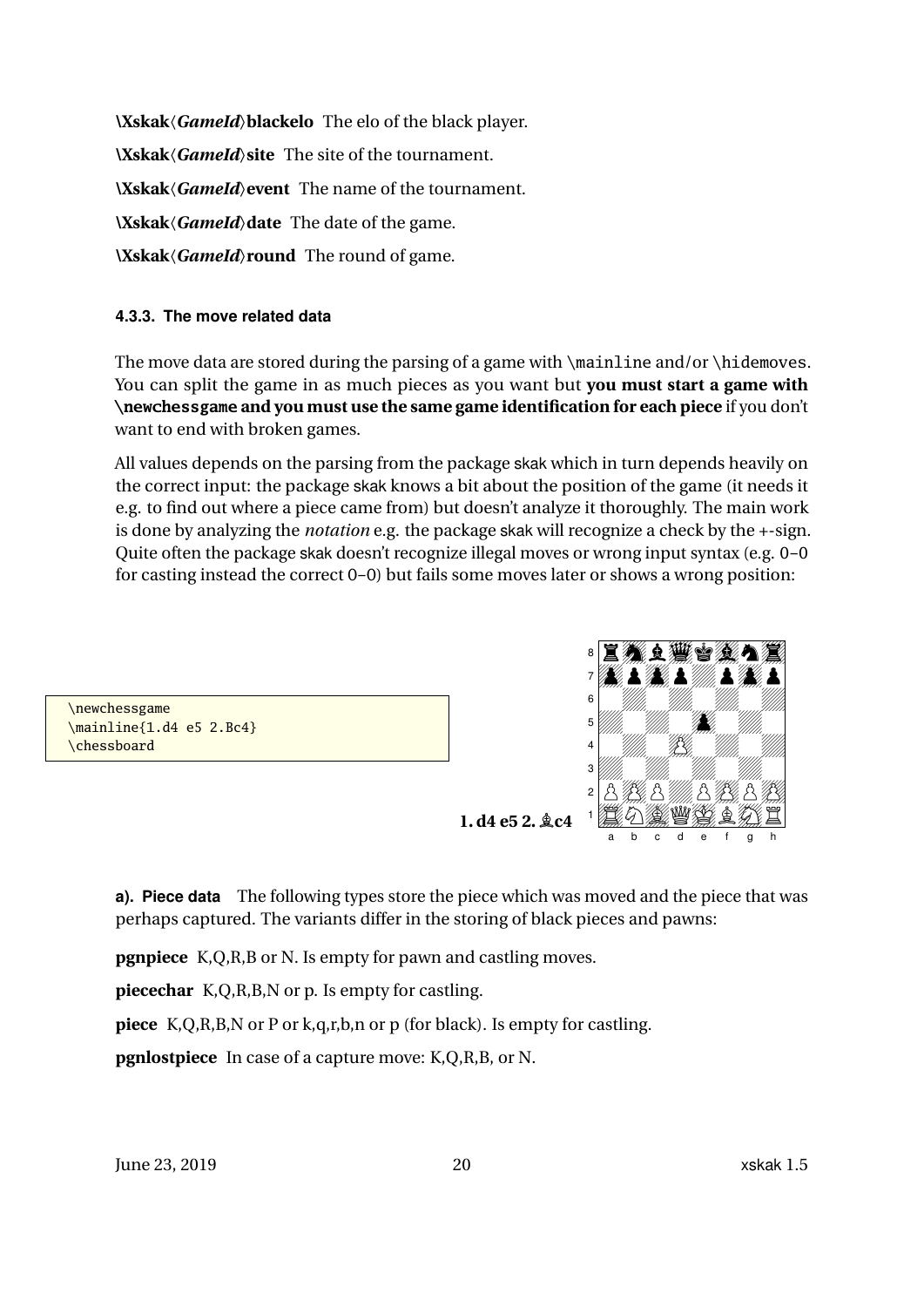<span id="page-20-0"></span>**lostpiecechar** In case of a capture move: K,Q,R,B,N or p, empty else.

**lostpiece** In case of a capture move it stores the lost piece as K,Q,R,B,N or P or k,q,r,b,n or p.

#### **b). Move data**

- **movefrom** The field were the piece came from. Two fields in case of castling moves e.g. "e1,h1".
- **pgnmovefrom** This contains the additional "movefrom" information in the PGN for ambiguous moves or pawn captures. E.g. In case of **eXd5** the value is "e", in case of **Nbd2** it is "b".
- **moveto** The field were the piece move to. Two fields in case of castling moves e.g. "g1,f1".
- **enpassant** Sets the boolean xskakboolenpassant to true if the move was an enpassant capture.
- **enpassantsquare** A field, after e.g. e4 the value is e3. Indicates if the next pawn move can be an enpassant capture.





**castling** Sets the boolean xskakboolcastling, is true for short \*and\* long castling!

**longcastling** Sets the boolean xskakboollongcastling.

**capture** Sets the boolean xskakboolcapture.

**promotion** Sets the boolean xskakboolpromotion.

**promotionpiece** Q,R,B or N or q,r,b or n or empty.

**promotionpiecechar** Q,R,B or N or empty.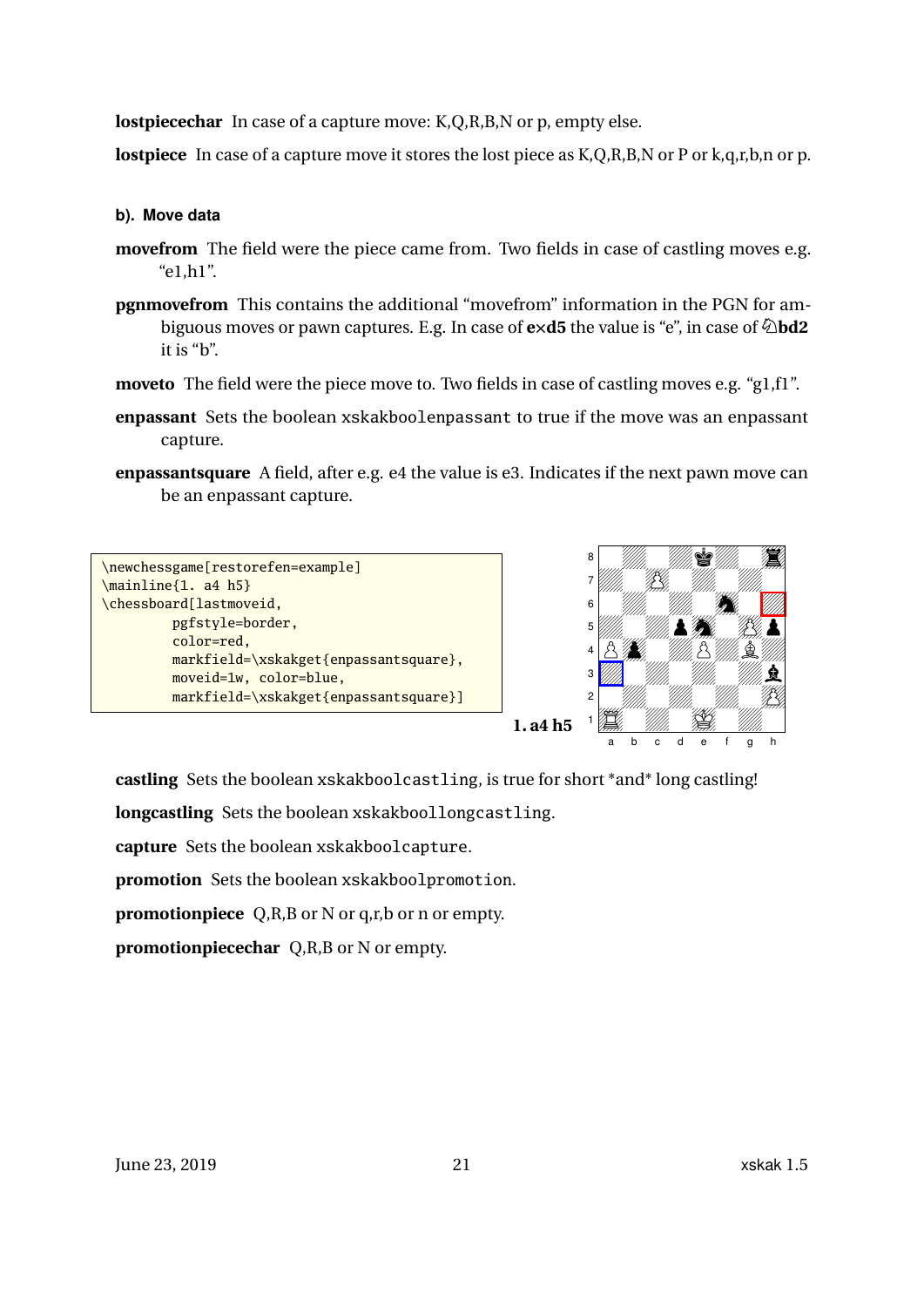```
\newcommand\testpromotion{%
 \xskakget{promotion}%
 \ifthenelse{\boolean{xskakboolpromotion}}
  {A pawn promoted to
  \figsymbol{\xskakget{promotionpiecechar}}}
  {No promotion in this move}}
\newchessgame[restorefen=example]
\mainline{1. c8=Q+ Ke7}
\xskakset{moveid=1w}
\testpromotion
\xskakset{moveid=1b}
\testpromotion
```
 $1. c8 \frac{m}{2} + \frac{c}{2} e7$ A pawn promoted to  $\mathbb{W}$ No promotion in this move

#### **c). Other data/combinations**

- **addpieces** contains the (list of) piece(s) that should be put on the board. E.g. {kg8,rf8} in case of black short castling.
- **clearfields** The list of fields that should be emptied on the board (equal to the movefrom field with the exception of enpassant moves).
- **nextfen** The fen position *after* the current move.
- **pastfen** The fen position *before* the current move (identical to the fen *after* the previous move).

**san** The standard algebraic notation of the move. It use chess commands: E.g. \textsymfigsymbol{R}a2 for  $\mathbb{Z}$ a2  $e\cap c$ apturesymbol d5 for  $e \times d5$ , \castlingchar\castlinghyphen\castlingchar for O-O It contains also the signs for chess and mate, but not the comments.

**lan** Long algebraic notation of the move, similar to san.

```
\newchessgame
\mainline{1.f3 e5 2. g4?? Qh4+#!}
\xskakset{moveid=2w}%
\xskakget{san}, \xskakget{lan}
```
**1. f3 e5 2. g4?? Qh4+m!** g4, g2–g4  $\mathbb{W}h4+ \#$ ,  $\mathbb{W}d8-h4+ \#$ 

\xskakset{moveid=2b}% \xskakget{san}, \xskakget{lan}

**opennr** This contains the code to print the number like the package skak would do it if you start or continue a game with this move. The style must be set independantly either with a \styleX of skak or – if you use the new interface of xskak to set a style – with \xskakset and \mainlinestyle or \variationstyle.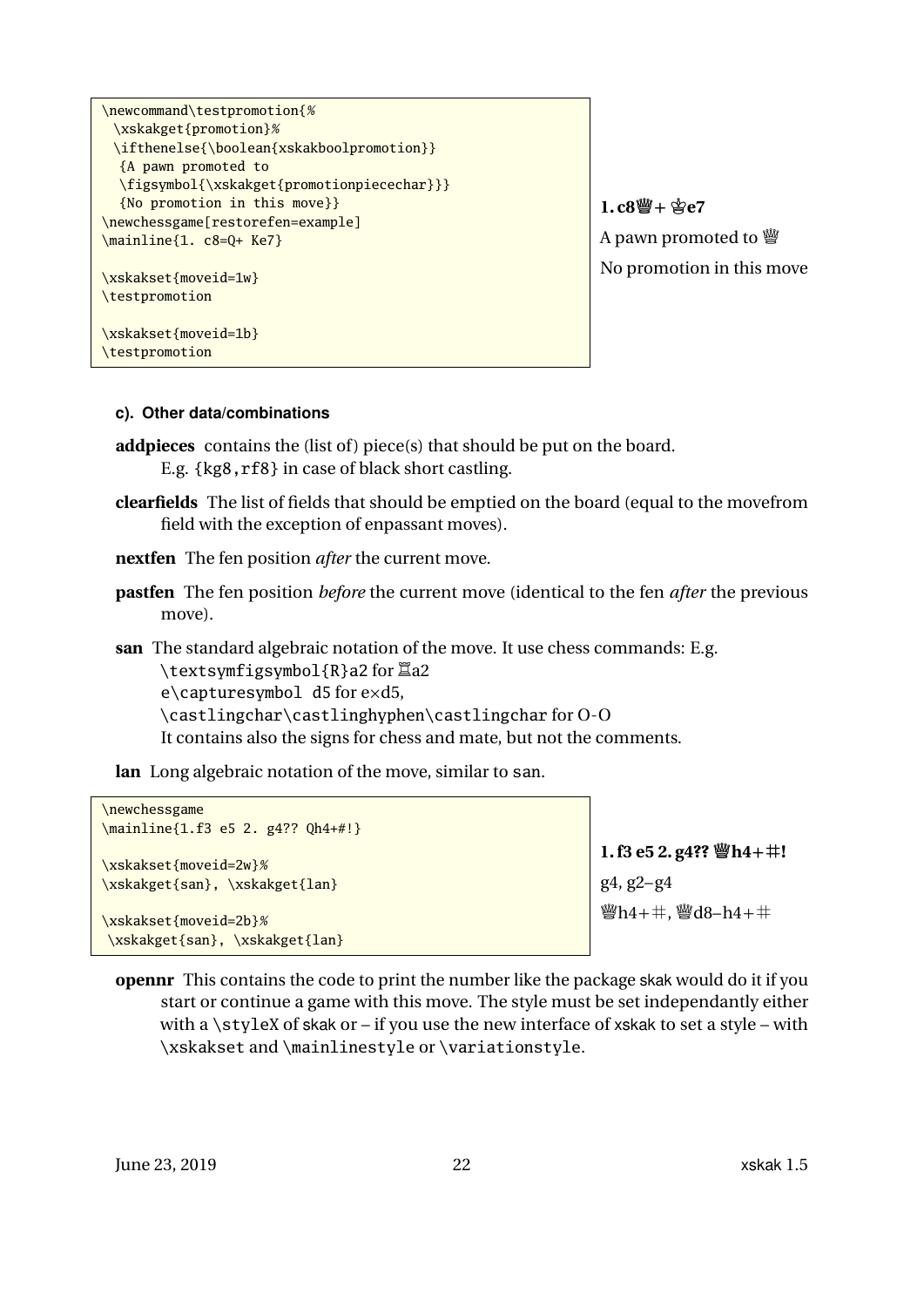```
\newchessgame
\mainline{1.e4 e5}
\xskakset{moveid=1w}%
\xskakget{opennr}\xskakget{lan},
{\styleB\mainlinestyle
\xskakget{opennr}\xskakget{lan}}
\xskakset{moveid=1b}%
\xskakget{opennr}\xskakget{lan}
\xskakset{style=styleA,level=1}
{\mainlinestyle
\xskakget{opennr}\xskakget{lan}}
\xskakset{style=UF}%return to my style
```

```
1. e4 e5
1. e2–e4, 1. e2–e4
1. . . e7–e5 1. -, e7–e5
```

```
comments contains the short comments after a move (l, ? \rightarrow etc)
```

```
\newchessgame
\mainline{1.f3 e5 2. g4?? Qh4+#!}
\xskakset{moveid=2w}%
\xskakget{comments}
\xskakset{moveid=2b}%
\xskakget{comments}
                                                                 1. f3 e5 2. g4?? Qh4+m!
                                                                 ??
                                                                 !
```
**nag** NAG's and comments inputed with \xskakcomment.

```
\newchessgame
\mainline{1.f3 e5 2. g4
      $4 \xskakcomment{ Why this? } Qh4+#!}
\xskakset{moveid=2w}%
\xskakget{nag}
```
**1. f3 e5 2. g4?? Why this? Qh4+m!** ?? Why this?

### <span id="page-22-0"></span>**4.4. Exporting the games**

skakexportgames With \xskakexportgames[ $\langle key=value list \rangle$ ] you can export games to a file. As default the command exports the game data of the game with the default 〈*GameId*〉 to the file xskakgames.xsk $^8\!$  $^8\!$  $^8\!$ .

The command accept the following keys:

**file=**〈*string*〉 This changes the name of the file. The extension can not be changed.

**games={**〈*comma separated list of games*〉**}** With this key you can chose the games that should be exported.

<span id="page-22-1"></span> ${}^{8}$ I didn't find any other application that use this extension. So I think it is quite safe.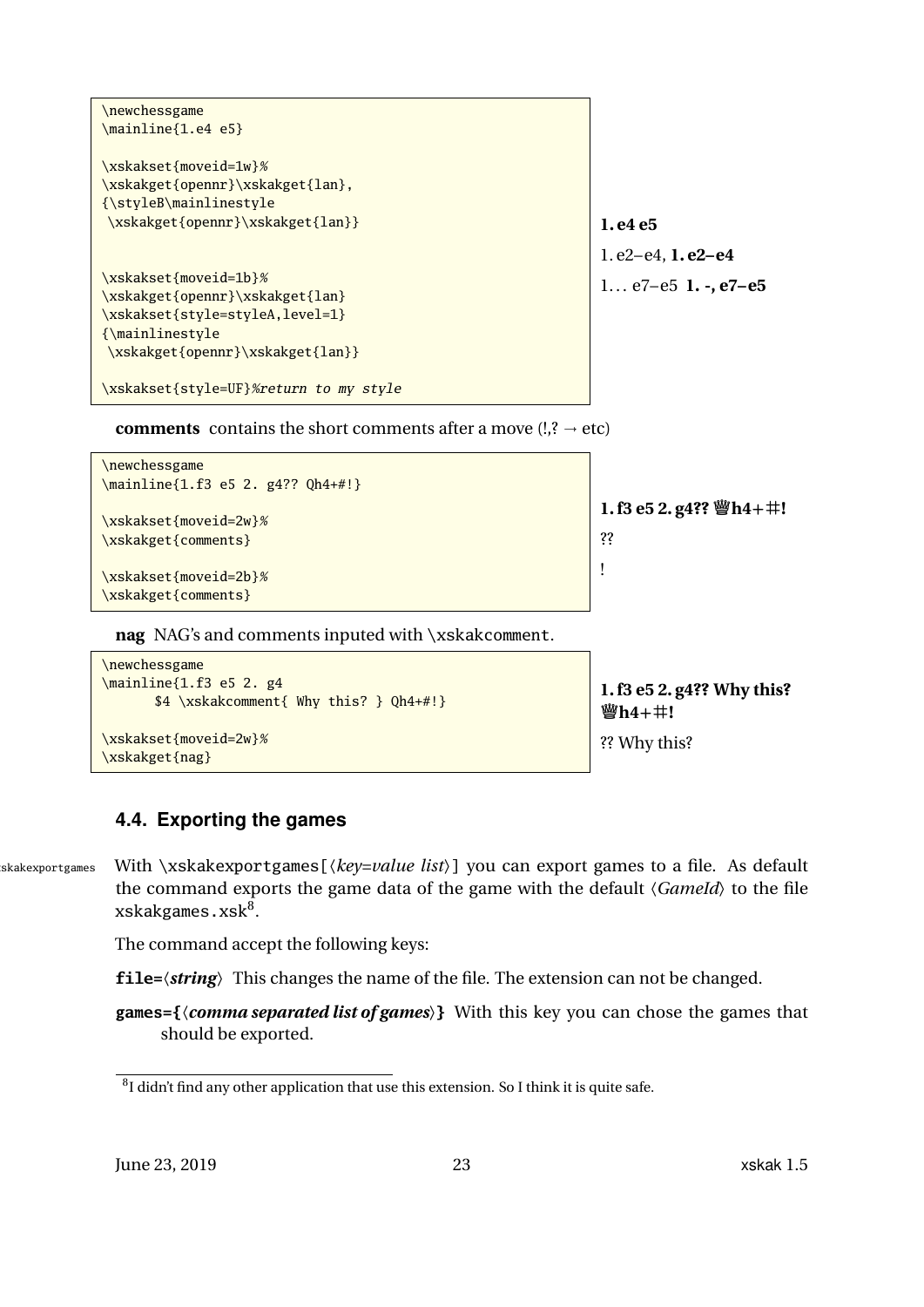<span id="page-23-1"></span>You can then input the games in other document and use there the game data without have to do all the parsing with \mainline again (which can be quite slow). The export file is also quite handy to debug the game parsing and saving.

As an example I exported in another document the following two games which I will use later in this documentation:

\newchessgame[id=export,white=Deep Blue, black=Kasparov,result=1-0] \mainline{1.e4 c6 2.d4 d5 3.Nc3 dxe4 4.Nxe4 Nd7 5.Ng5 Ngf6 6.Bd3 e6 7.N1f3 h6 8.Nxe6 Qe7 9.O-O fxe6 10.Bg6+ Kd8 \xskakcomment{Kasparov schüttelt kurz den Kopf} 11.Bf4 b5 12.a4 Bb7 13.Re1 Nd5 14.Bg3 Kc8 15.axb5 cxb5 16.Qd3 Bc6 17.Bf5 exf5 18.Rxe7 Bxe7 19.c4} \newchessgame[white=none,black=none,id=exportb] \mainline{1. e4 e5} \xskakexportgames[games={export,exportb}]

skakendgamedata The export consists more or less of a long list of definitions with one notable exception: At the akcurrentgameid end of each game there is the command \xskakendgamedata. As a default the command does nothing but if you redefine it e.g. to \printchessgame (see section [7.5\)](#page-47-0), it can be used to print all games during the input. \xskakcurrentgameid holds the 〈*GameId*〉 of the previous game.

**Deep Blue–Kasparov: 1 e4 c6 2 d4 d5 3**  $\&$  **c3 dxe4 4 NXe4 Nd7 5 Ng5 Ngf6 6 Bd3 e6 7 N1f3 h6 8 NXe6 Qe7 9 O-O fXe6 10 Bg6+ Kd8 11 Bf4 b5 12 a4 Bb7 13 Re1 Nd5 14 Bg3 Kc8 15 aXb5**  $c \times b$ **5 16**  $\ddot{\mathbf{w}}$ **d3**  $\&c$ **6 17**  $\&$  **f5**  $ecx$ **f5** 18  $\mathbb{E} \times c$ **7**  $\&c$   $\&c$   $\times c$ **7** 19 **c4**

none–none: **1 e4 e5**

### <span id="page-23-0"></span>**4.5. The inner technique: how the data are stored**

The game related data are stored in commands with names of the following structure:

Xskak〈*GameId*〉〈*type of Information*〉

If  $\langle Gamed \rangle$  is a simple string of characters you can use the command by putting a backslash before the name, in other case you will have to use \csname... \endcsname.

The move related data are stored in commands with names that have the following structure: Xskak.〈*GameId*〉.〈*movenr*〉.〈*player*〉.〈*type of Information*〉

As the names contain points and a number it is not possible to execute the commands by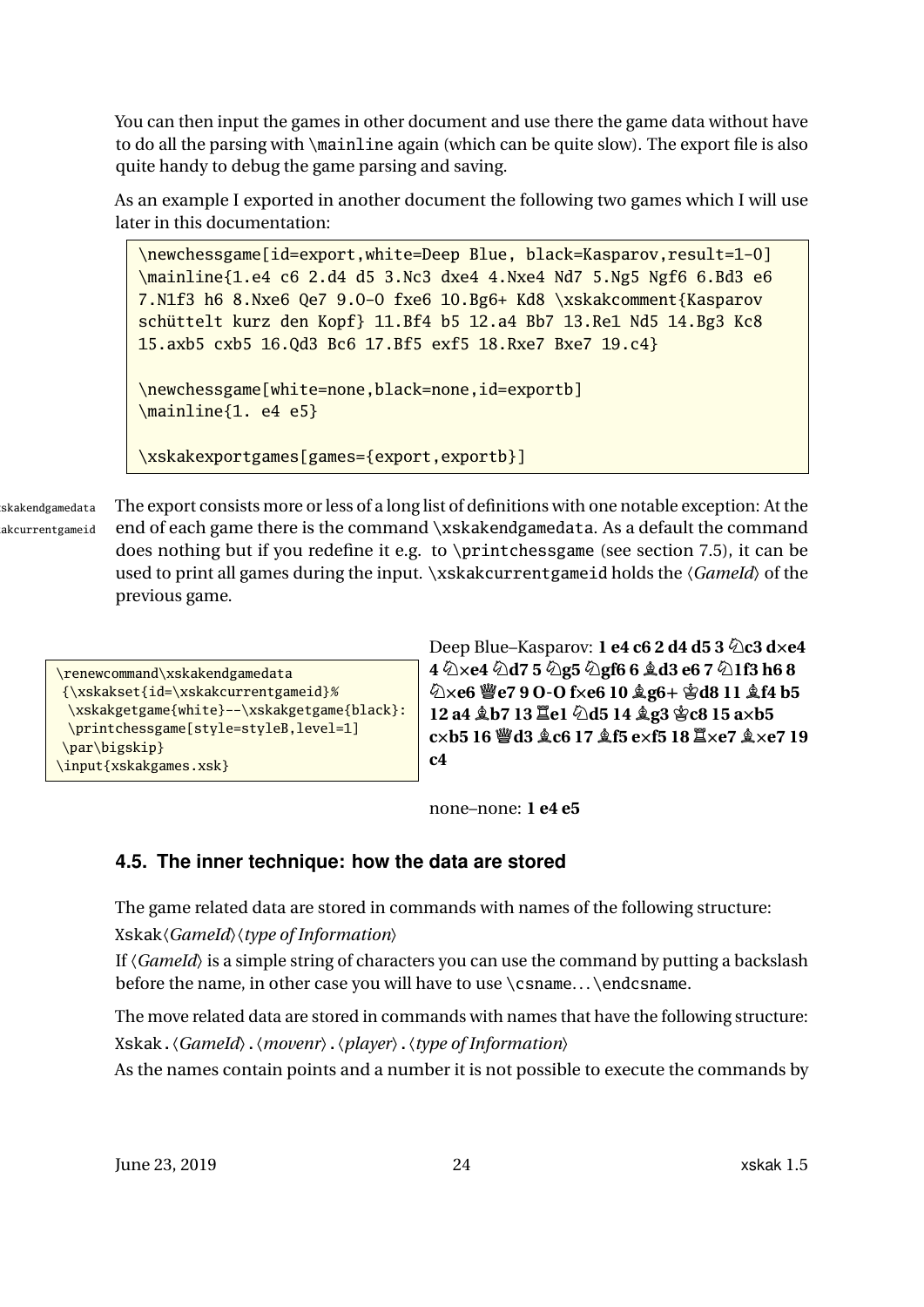putting a backslash before the name. If you want to use them you will have to surround the name by \csname... \endcsname – something that probably will not be necessary in normal cases as there are user commands that allows "normal" access.

During storing the data 〈*movenr*〉 and 〈*player*〉 are taken from the current move as processed by the package skak, that is \mainline{15... Nf3} will store the data in Xskak.〈*GameId*〉.15.b.〈*type of Information*〉. Renumbering the moves during storing is not possible $^9$  $^9$ .

Example [5](#page-25-0) on page [26](#page-25-0) shows an example that use the internal commands. As you can see, the \csname–\endcsname-input is quite powerful: You can construct a command with the help of other (expandable) commands or use the value of counters.

### **Warning!**

\csname whatever\endcsname doesn't give an error if the command isn't defined. It simply defines \whatever as \relax and then executes it. So it is easy to overlook typing errors – and then to wonder why one doesn't get the expected output.

<span id="page-24-0"></span><sup>&</sup>lt;sup>9</sup>But it would be probably not difficult to implement. So if you need it badly, sent me a feature request.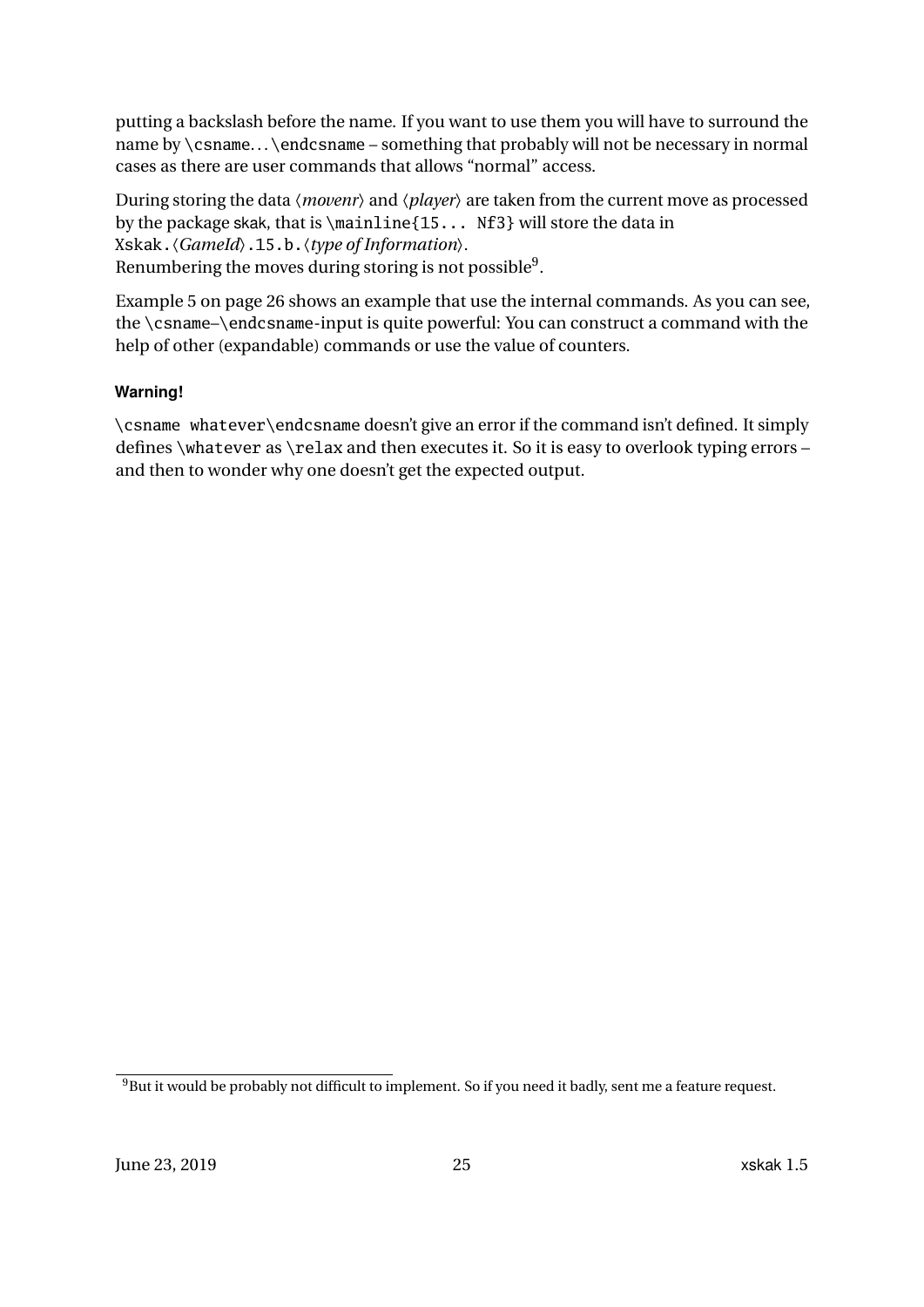<span id="page-25-0"></span>Example 5: Using the internal commands

#### **Game 1**

**1. e4 e5 2.Nf3 Nc6 3. Bb5 Nf6 4. O-O NXe4 5. BXc6 bXc6**

#### **Game 2**

 $15. c8$  響 + 曾e7 16.  $$ 

#### **Comments**

In the first game, white moved at first a  $\Delta$ , then a  $\&$  and a  $\&$ . In his last move black took a  $\triangle$ , white took a  $\triangle$ .

In the second game the second move of white was  $\Xi$ a1-d1.

The position in the first game after the third move of black was:



The fourth move of

```
\begin{multicols}{2}
\minisec{Game 1}\newchessgame[id=gameA]%
\mainline{1. e4 e5 2. Nf3 Nc6 3. Bb5 Nf6 4. 0-0 Nxe4 5.Bxc6 bxc6}
\minisec{Game 2}\newchessgame[id=game,restorefen=example,moveid=15w]%
\mainline{15. c8=Q+ Ke7 16. Rd1}
\minisec{Comments}\setcounter{enumi}{1}%
In the first game, white moved at first a
\figsymbol{\csname Xskak.gameA.\the\value{enumi}.w.piecechar\endcsname},
then a \figsymbol{%
\csname Xskak.gameA.\the\numexpr\the\value{enumi}+1\relax.w.piecechar\endcsname}
and a \figsymbol{%
\csname Xskak.gameA.\the\numexpr\the\value{enumi}+2\relax.w.piecechar\endcsname}.
In his last move black took a
\figsymbol{\csname Xskak.gameA.\XskakgameAlastmovenr.b.lostpiecechar\endcsname},
white took a \figsymbol{\times}Xskak.gameA.5.w.lostpiecechar\endcsname}.
In the second game the second move of white was
\figsymbol{%
\csname Xskak.game.\the\numexpr \Xskakgameinitmovenr +1\relax.w.piece\endcsname}%
\csname Xskak.game.16.w.movefrom\endcsname--%
\csname Xskak.game.16.w.moveto\endcsname.
The position in the first game after the third move of black was:
\chessboard[tinyboard, setfen=\csname Xskak.gameA.3.b.nextfen\endcsname]
The fourth move of white was\csname
Xskak.gameA.4.w.castling\endcsname
\ifthenelse{\boolean{xskakboolcastling}}{}{not} a castling move.
\end{multicols}
```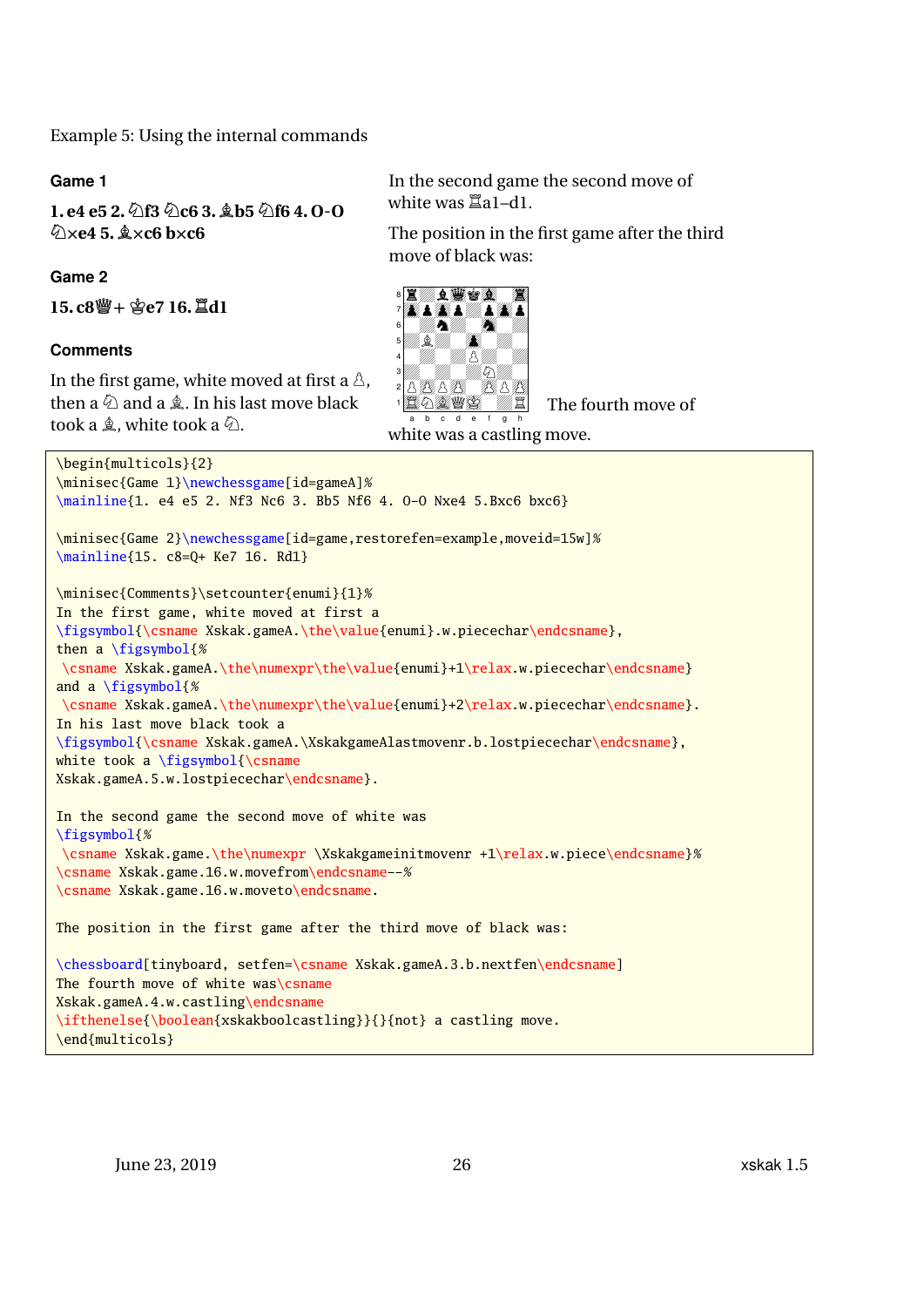# <span id="page-26-3"></span><span id="page-26-0"></span>**5. Retrieving the stored information**

### <span id="page-26-1"></span>**5.1. Setting the variables**

\xskakset It should be clear that to retrieve the information you must tell xskak the game and the move for which you want to get data. This is done with \xskakset{〈*key=value list*〉} which will set the variables 〈*GameId*〉 and/or 〈*MoveId*〉 to the values listed in the *key=value list*.

Some possible<sup>[10](#page-26-2)</sup> keys are:

- **id=**〈*name*〉 The key will set/change globally the active game identification, the 〈*GameId*〉. This will also affect the storing of the following moves! So if you change the 〈*GameId*〉 in the middle of the parsing of a game, don't forget to reset it to the old value before continuing!
- **movenr=**〈*number*〉**, player=**〈*"w" or "b"*〉**, moveid=**〈*number + "w" or "b"*〉 The keys will set the move number and the player. The values are global but the values of movenr and player are not expanded directly while the value of moveid is. The keys change only the internal commands that are used to retrieve information, the move counter and the boolean of \mainline are not affected by this keys.
- **stepmoveid=**〈*number*〉 stepmoveid picks up the current value of the move variables of xskak and "adds" the given number of halfmoves. When no number is given the value 1 is used and this gives the next move. E.g. if the current move is 10w and you use stepmoveid=3 then you get 11b. Negative numbers can be used, if this results in a move number smaller than 1, a warning is given but not an error: This gives you the possibility e.g. in loops to handle the case yourself.
- **lastmoveid=**〈*GameId*〉 This key sets the xskak move identification commands to the number/color of the last move of the game  $\langle Gameld \rangle$ .  $\langle Gameld \rangle$  is optional. lastmoveid=A ist equivalent to id=A, lastmoveid.
- **tag=**〈*name*〉**, ref...=**〈*name*〉 tag saves the current values of 〈*GameId*〉 and the move in internal commands. They can then later be retrieved by the keys of type ref.

For more information on the labeling and referencing see section [5.5.](#page-30-0)

**defaultid=**〈*name*〉 With this key you can change the default game identification. The change is global.

<span id="page-26-2"></span><sup>&</sup>lt;sup>10</sup>More keys are described later.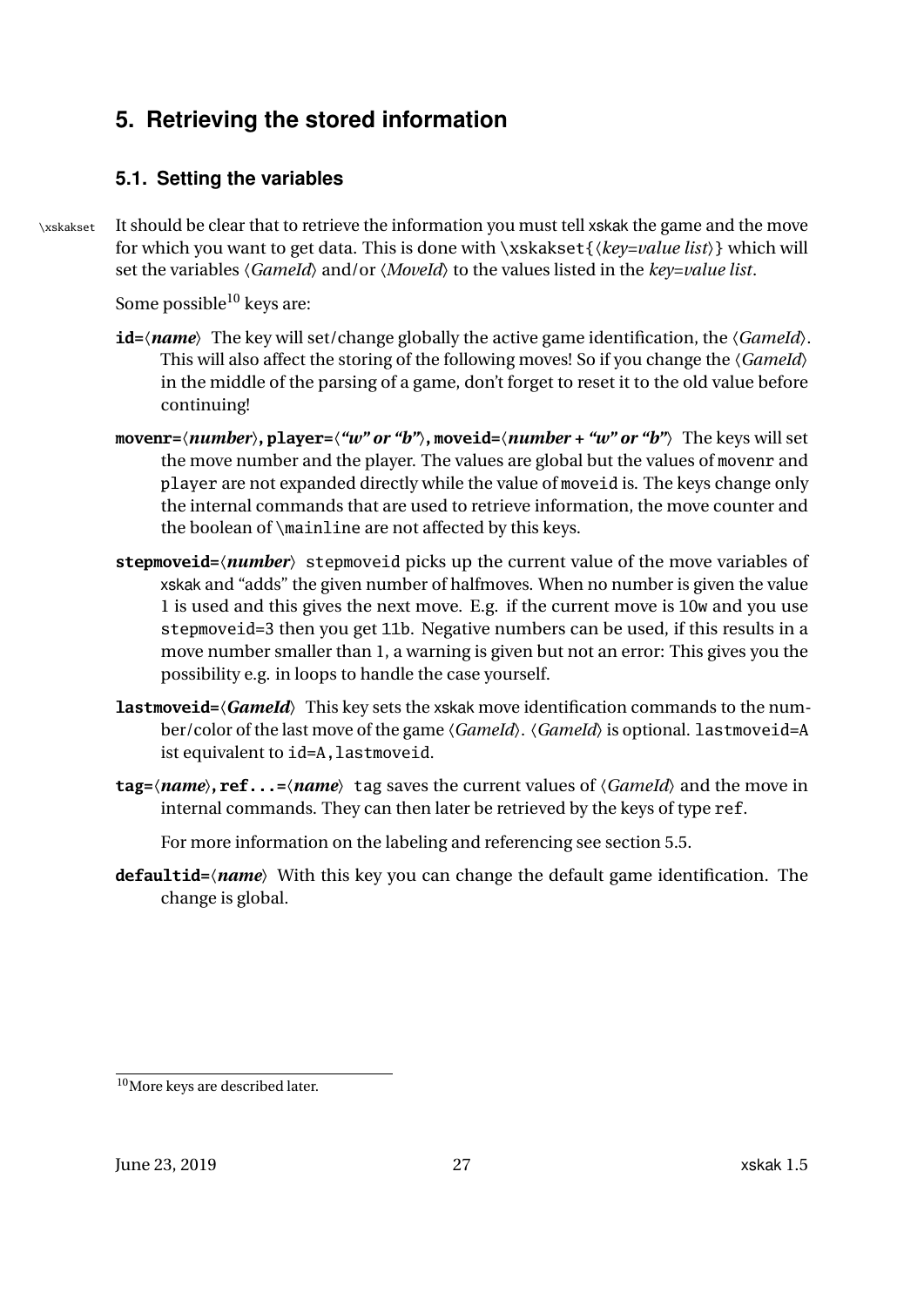<span id="page-27-1"></span>

**defaultmovenr=**〈*number*〉**, defaultplayer=**〈*"w" or "b"*〉**,**

- **defaultmoveid=**〈*number*〉〈*"w" or "b"*〉 With this keys you can change the default start move for the subsequent games. The change is global.
- **defaultfen=**〈*FEN*〉 As a default \newchessgame sets the start position to a new game. You can change this default with this key. The change is global.

### <span id="page-27-0"></span>**5.2. Getting the game information**

\xskakgetgame With \xskakgetgame{〈*type*〉} you can retrieve game data for the currently active 〈*GameId*〉 (which can be set/changed with the commands \newchessgame, \resumechessgame and \xskakset).



**John White– Jack Black**

 $1. e4 e5 2. \&c4 \&c6 3. \&thtext{h5} \< 4. \< \text{f7}$ #  $1-0$ 



**Harry Red – Tom Green 1.Ke1 Rf5 2.Kd1 Rf1m** 0–1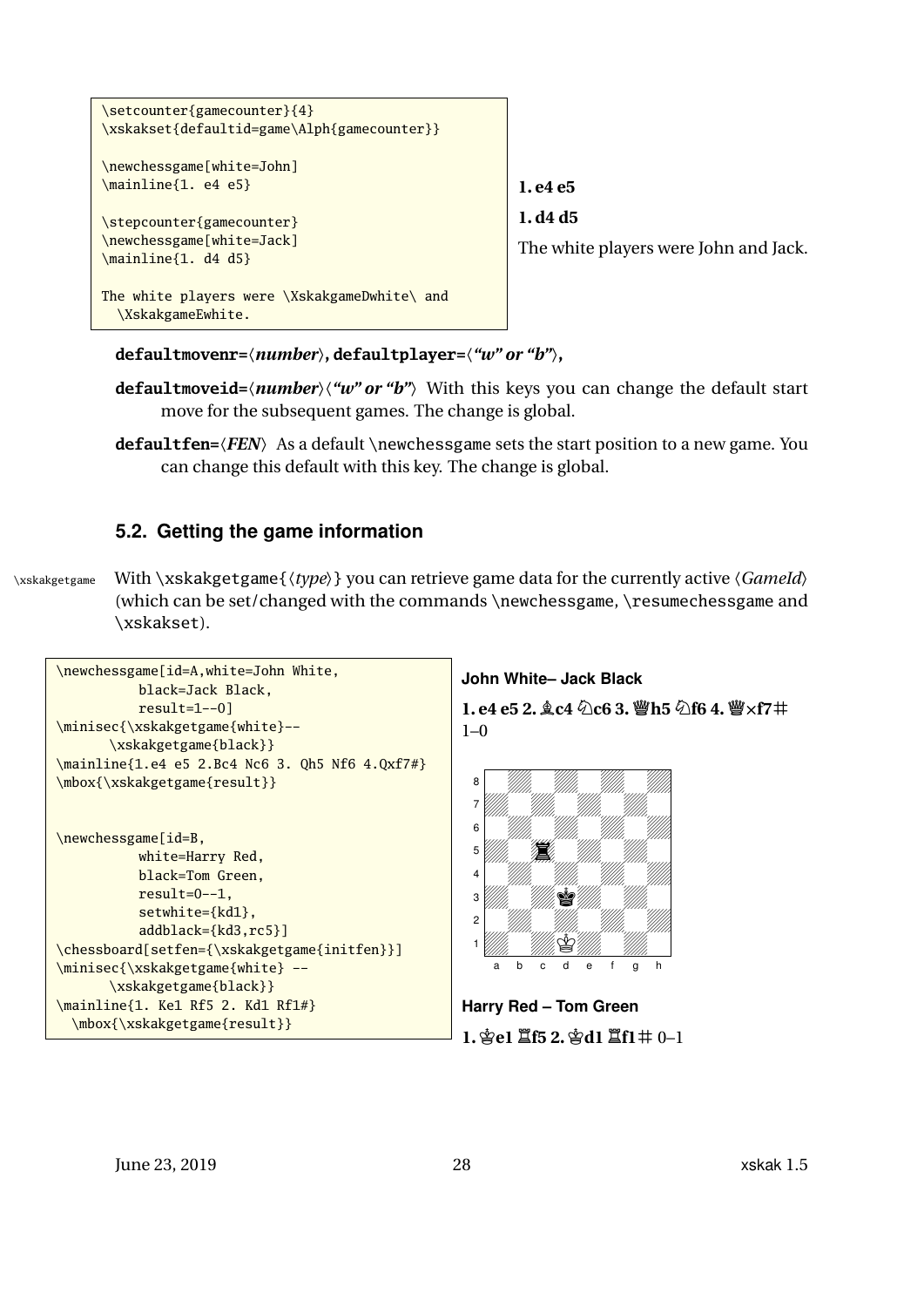<span id="page-28-2"></span>It is also possible to get the stored information by simply calling the command \xskak〈*gameid*〉〈*type*〉 (if 〈*gameid*〉 consists of letters).

```
\newchessgame[id=A,white=John White,
           black=Jack Black, result=1--0]
\minisec{\XskakAwhite\ -- \XskakAblack}
\mainline{1.e4 e5 2.Bc4 Nc6 3. Qh5 Nf6 4.Qxf7#}
\mbox{\XskakAresult}
\newchessgame[id=B,white=Harry Red,
           black=Tom Green, result=0--1]
\minisec{\XskakBwhite\ -- \XskakBblack}
\mainline{1.f3 e5 2.g4 Qh4#}
\mbox{\XskakBresult}
\minisec{List of Results}
\begin{equation*}\begin{equation*}\begin{equation*}\begin{equation*}\begin{equation*}\begin{equation*}\XskakAwhite&\XskakAblack&\XskakAresult\\
\XskakBwhite&\XskakBblack&\XskakBresult
\end{tabular}
\minisec{Final positions}
\chessboard[tinyboard,lastmoveid=A,
       setfen=\xskakget{nextfen}]
\chessboard[tinyboard,lastmoveid=B,
       setfen=\xskakget{nextfen}]
                                                      John White – Jack Black
                                                      1. e4 e5 2. \&c4 \&c6 3. \&thtext{h5} \< 4. \< r7 \#1 - 0Harry Red – Tom Green
                                                      1. f3 e5 2. g4 \ddot{\mathbf{w}} h4# 0–1
                                                      List of Results
                                                       John White – Jack Black 1–0
                                                       Harry Red - Tom Green 0-1
                                                      Final positions
                                                       8ezharreg e S
                                                       7 x a zoop
                                                       6 7an 2m
                                                       5 Z0Z0o Z0Z0z0o Z0Z0o Z0Z0o Z0Z0o
                                                       4 MAG
                                                       3 Z0Z0Z0Z0 2 BBC BBC
                                                       1 SNA0J0MR
                                                           b c d e f
                                                                                      8 rmbZkans 7 op a 2 op a 3 op a 3 op
                                                                             6 10. Million Million 19
                                                                             5 Z0Z0o Z0Z0z0Z0o
                                                                             4 23 Z0Z0ZPZ0 282281 SNAQJBMR
                                                                              a b c d e f g h
```
### <span id="page-28-0"></span>**5.3. Getting the move information**

Move data are bit more difficult as they depend on more variables.

```
At first, you can naturally use a \csname...\endcsname:
\csname xskak.〈gameid〉.〈movenr〉.〈player〉.〈type〉\endcsname.
```
But normally you should use a \xskakset/\xskakget-combination $^{\rm l1}.$ 

\xskakget \xskakget{〈*type*〉} will pick up the current values of the variables for the 〈*GameId*〉 and the 〈*MoveId*〉 and then retrieve/print the content of type 〈*type*〉.

〈*type*〉 can be any of the types described in [4.3.3](#page-19-0) and additionally the three virtual types movenr, player and moveid can be used which will output the current move identification. This allows easier retrieving of the current value of the internal variables e.g. in loops and tests.

<span id="page-28-1"></span> $11$ I had to implement the retrieving as a two-step-method to be able to use the retrieving command in the *key=value list* of \chessboard. As the values are expanded during the processing complicated commands which use internally \def and \setkeys can not be used as values.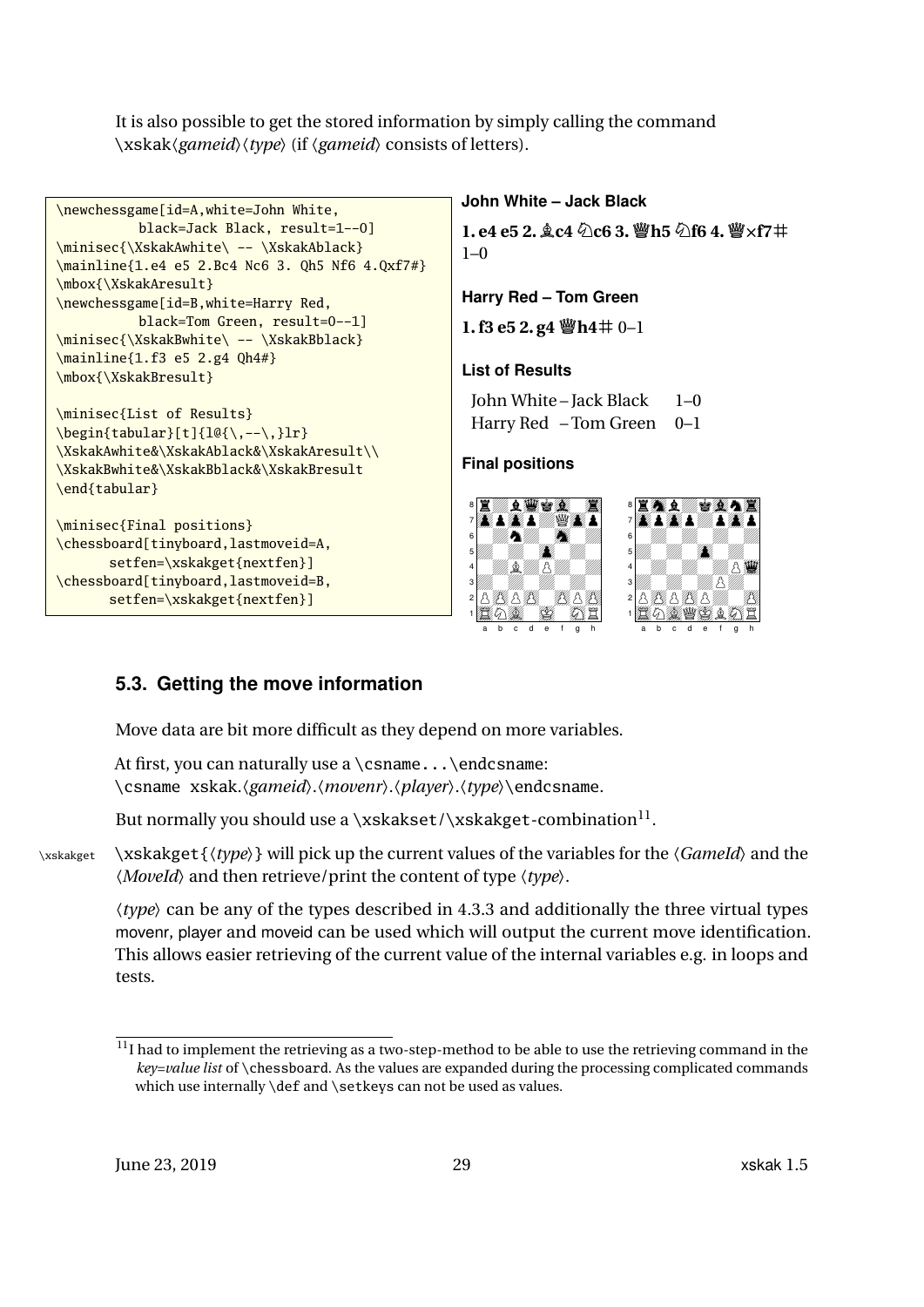<span id="page-29-1"></span>**Attention:** The move variables are not changed by the parsing command of the package skak. And they are not stored like the other types – you can't retrieve them with a \csname...\endcsname construction.

```
\newchessgame[moveid=10b]
\mainline{10... e5}
The game started with move \xskakget{moveid}.
\xskakset{moveid=5w}
Now the moveid has value \xskakget{movenr}\xskakget{player}.
```
### **10... e5**

The game started with move 10b. Now the moveid has value 5w.

### <span id="page-29-0"></span>**5.4. Using the data with \chessboard**

The move data can naturally be used with \chessboard e.g. to highlight the last move with an arrow. The *(MoveId)* you want to refer to can be set before the board with \xskakset but if this were the sole possibility this would mean that you couldn't get data from other moves. So I defined a bunch of new keys for \chessboard (and changed some existing keys) which allows to retrieve during building the board all available move datas. The most important ones are keys that tells \chessboard the 〈*GameId*〉 and the 〈*MoveId*〉 for which you want to retrieve datas:

**id=**〈*name*〉 Like the other id-keys this one sets the variable that identifies the game. But setting this key will *not* affect the value of the game identification outside the board, any change is local to the board.

**Attention:** Setting this key will *not* change the default position shown by \chessboard. This is always the "current" game.

- **movenr=**〈*number*〉**, player=**〈*"w" or "b"*〉**, moveid=**〈*number + "w" or "b"*〉 This keys stores the number and player for which you want to retrieve move related information. Again any setting is local to the board.
- **stepmoveid=**〈*number*〉 Like the similar key of \xskakset stepmoveid picks up the current value of the move variables of xskak and "adds" the given number of halfmoves. But again when you use the key in the argument of \chessboard the change is local to the board.

**Attention:** If you set the 〈*MoveId*〉 with the above keys to a value "outside" the game and then try to retrieve a data you will probably get horrible errors.

**lastmoveid=**〈*gameid*〉 The usual case is probably that you want to use the (currently) last move of a game. This can be done with this key. The (optional) value lets you specify a game identification. lastmoveid=A ist equivalent to id=A,lastmoveid. Again the setting is local to the board.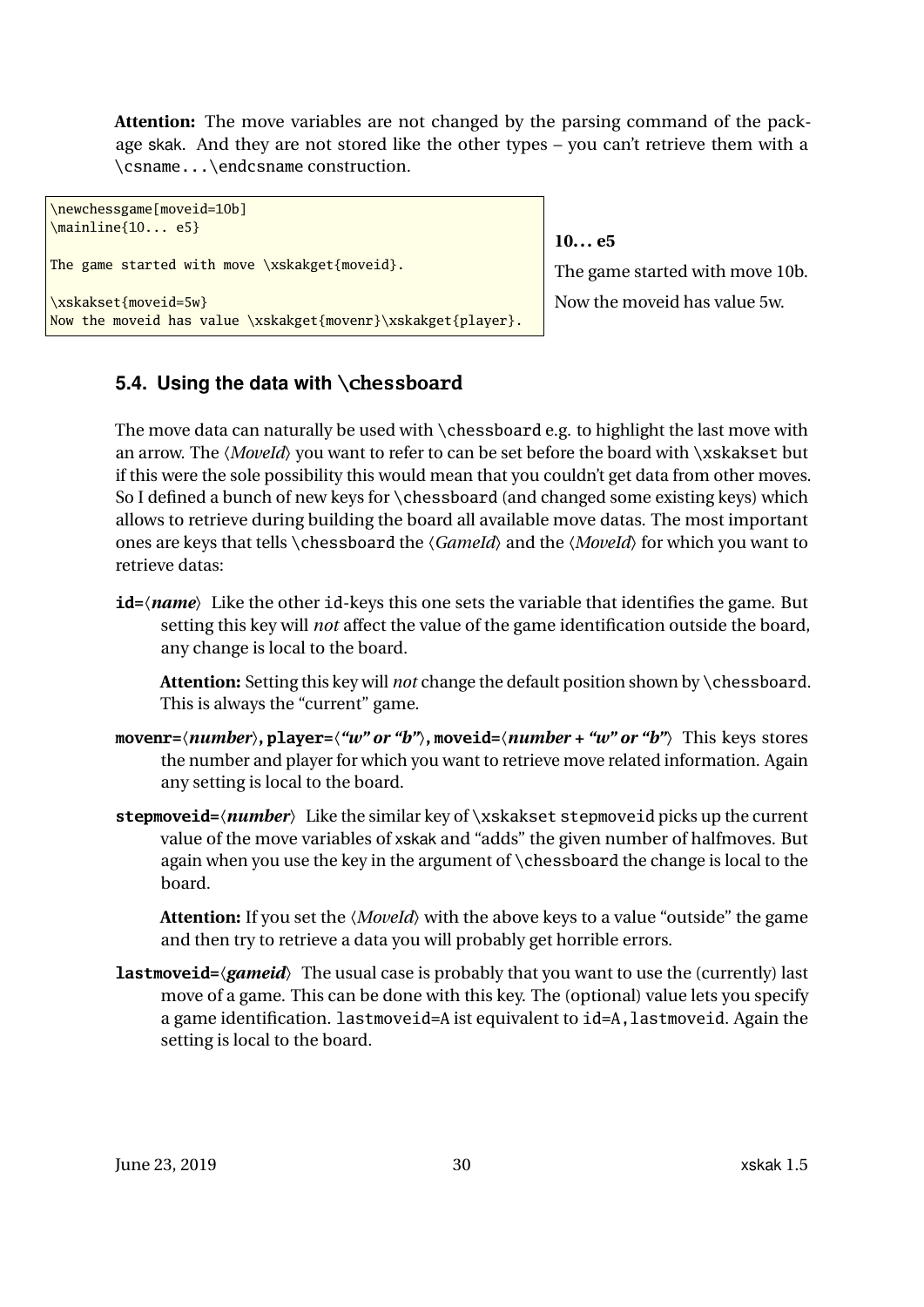<span id="page-30-2"></span>After you have set the move variables, you can use the command \xskakget{〈*type*〉} de-scribed above used without problems<sup>[12](#page-30-1)</sup> inside \chessboard as long as the value expands to something the keys can handle (markmove e.g. will not like it if you ask it to process a fen).



### <span id="page-30-0"></span>**5.5. Labeling a game**

It is a bit tedious to have to remember the number and the color of the moves when you want to start or to continue a game, or for which you want to draw a diagram or retrieve another move information. So there is a sort of labeling system. In difference to the labeling in

<span id="page-30-1"></span> $12$ I hope but I haven't tested any possible usage.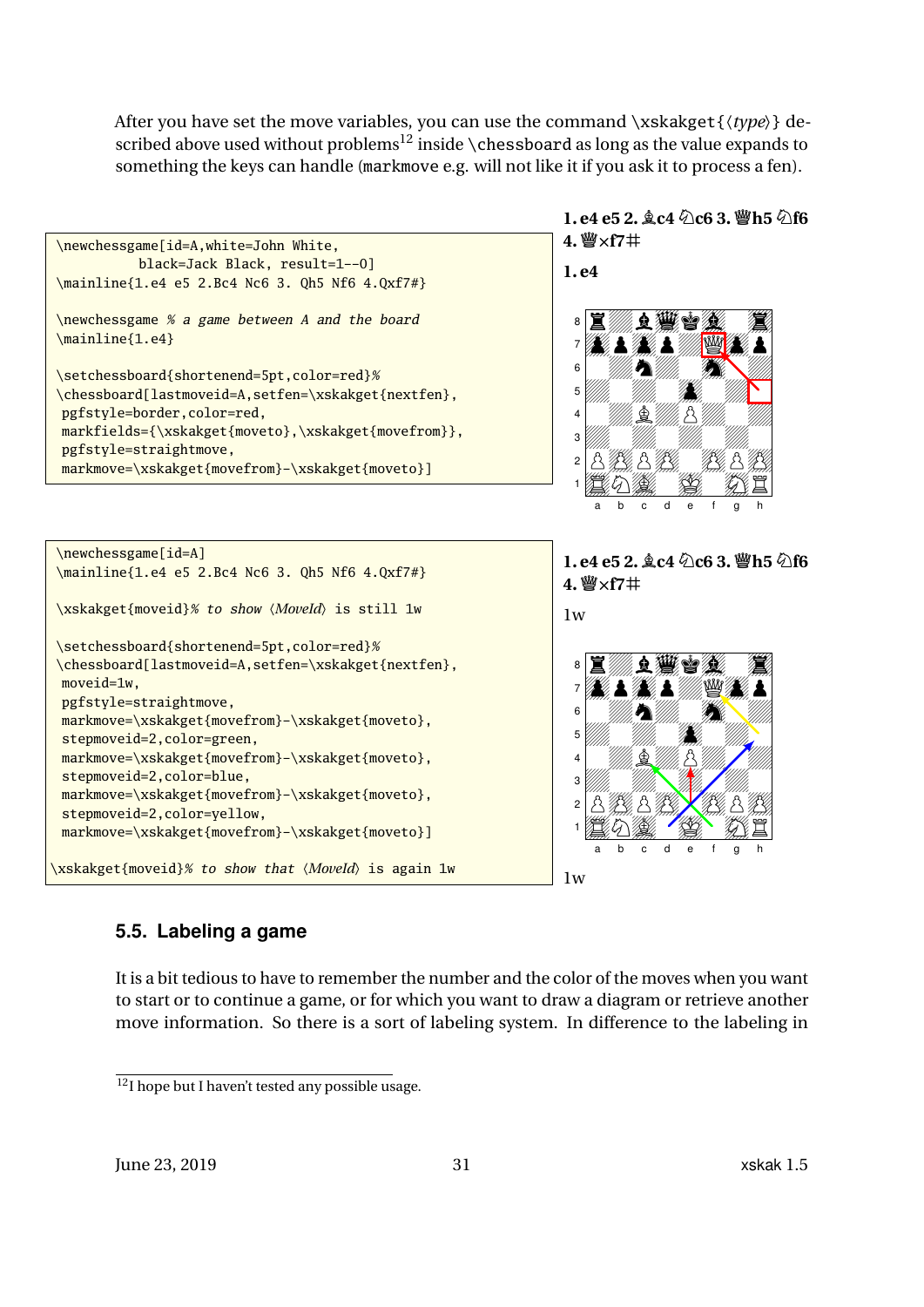<span id="page-31-2"></span>normal LATEX it doesn't write the values to auxiliary files. That means that you can't reference labels which come later in the document (at my opinion this would lead to chaos anyway).

To set a label you use the command \xskakset with the key tag<sup>[13](#page-31-1)</sup>. It saves the current value of the move counter (the skak counter!), the value of the (skak!) boolean that holds the player and the *(GameId)*. If you haven't started any game yet (more precisely: if the move counter has value 0) then the package xskak will issue a warning and do nothing.

You can set the tag between two \mainline (or \hidemoves) commands, but it works also if you put them directly in the argument of \mainline:

| \newchessgame%                     |
|------------------------------------|
| \mainline{1. e4 e5\xskakset{tag=A} |
| 2. Nf3\xskakset{tag=B} Nc6         |
| 3. Bb5 Nf6                         |
| 4. $0-0$ Nxe4                      |
| 5.Bxc6 bxc6                        |
|                                    |

 $1. e4 e5 2. \hat{\varnothing}$  f3  $\hat{\varnothing}$  c6 3.  $\hat{\varnothing}$  b5  $\hat{\varnothing}$  f6 4. O-O  $\hat{\varnothing}$  xe4  $5.\×$ **c6** b $\times$ **c6** 

The saved values can be retrieved with various keys of type ref (e.g. refpastmoveid, refnextplayer), or by the command \xskakget.

The label is set in most cases between two moves. There probably will be cases when you need the 〈*MoveId*〉 of the move *before* the tag e.g. to show the position or to comment on the last move, and there will be cases when you will need the 〈*MoveId*〉 of the move *after* the tag e.g. to continue the game. So there are ref-keys for both cases.

### <span id="page-31-0"></span>**5.5.1. Retrieving the tagged values with \xskakget**

Retrieving the  $\langle Gameld \rangle$  and/or  $\langle Moveld \rangle$  values stored by a tag is again a more-than-onestep procedure: At first you must tell xskak the tag name you want to use, and then use a \xskakget{〈*list of ref types*〉}, where 〈*ref type*〉 is one of the following keywords: refid, refpastmoveid, refnextmoveid, refpastmovenr, refnextmovenr, refpastplayer, refnextplayer.

Setting the tag name is done with the key reftag, which you can use with all commands that accept the key id. If you use the key in the optional argument of \chessboard it will change the tag name locally for the board. In all other cases the tag name is set globally.

<span id="page-31-1"></span><sup>&</sup>lt;sup>13</sup>The name "label" is used by \chessboard to set the labels of the boards.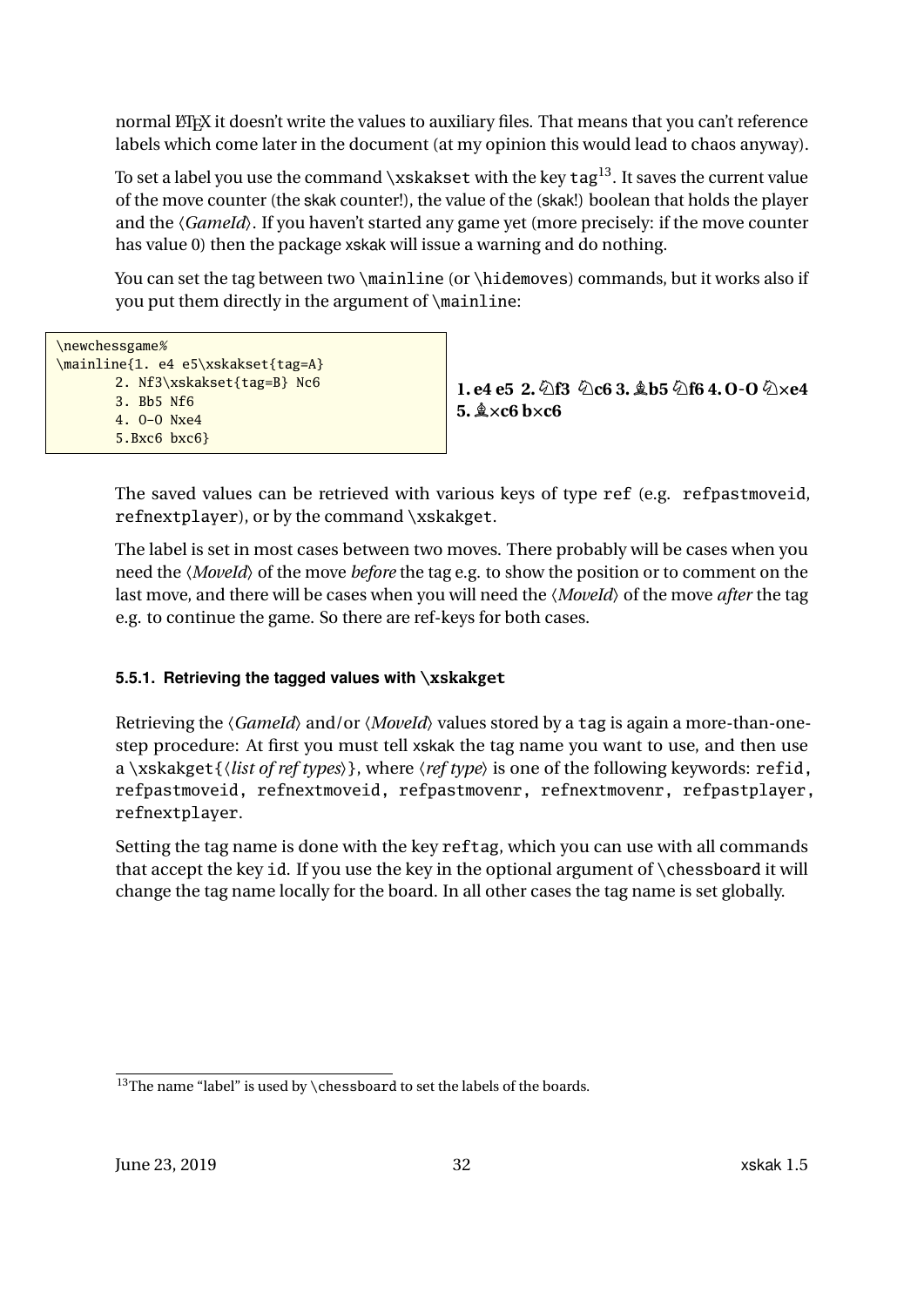```
\newchessgame[id=new] % to set a new id
\chessboard[
 reftag=B,%from previous example
 id=\xskakget{refid},
  %retrieves and sets the 〈Gameid〉 from tag B
 moveid=\xskakget{refnextmoveid},
  %retrieves and sets the 〈Moveid〉 from tag B
 setfen=\xskakget{pastfen}]
```


### <span id="page-32-0"></span>**5.5.2. The ref-keys**

As the more-step-procedure to use the tags is a bit longuish there exist keys that shorten the procedure. This keys too work in the arguments of all commands that can also handle the correspondant keys id, moveid etc. The effect will be identical to setting the values directly: Keys used in the optional argument of \chessboard will set their values only local to the board, in the other cases the values are set globally.

- **refid=** $\langle tag \rangle$  This key will set the  $\langle Gameld \rangle$  to the value stored in the tag. It is a shortcut for reftag=〈*tag*〉,id=\xskakgetverb+refid+
- **refpastmoveid=**〈*tag*〉**, refpastmovenr=**〈*tag*〉**, refpastplayer=**〈*tag*〉 This keys will set the respective move information to the value of the move before the tag. If the tag is before the move 1w, then the value 0b is used.
- **refnextmoveid=**〈*tag*〉**, refnextmovenr=**〈*tag*〉**, refnextplayer=**〈*tag*〉 This keys will set the respective move information to the value of the move after the tag.
- **refpast=** $\langle tag \rangle$ **, <b>refnext=** $\langle tag \rangle$  This keys will set the  $\langle Gameld \rangle$  and the  $\langle Moveld \rangle$  in one go. E.g. refpast is a shortcut for reftag=〈*tag*〉,id=\xskakgetverb+refid+,moveid=\xskakgetverb+refpastmoveid+
- **reffen=**〈*tag*〉 This is a \chessboard key. It will add the position at the tag on the board, its effect is identical to using the key addfen =〈*Position at tag*〉 described in the documentation of the package chessboard. So be aware that it really only places pieces on the board. It will not change the 〈*GameId*〉 nor the 〈*MoveId*〉 or the move counter of skak. So it is quite possible to use a position where black should move next to start a game with white to move.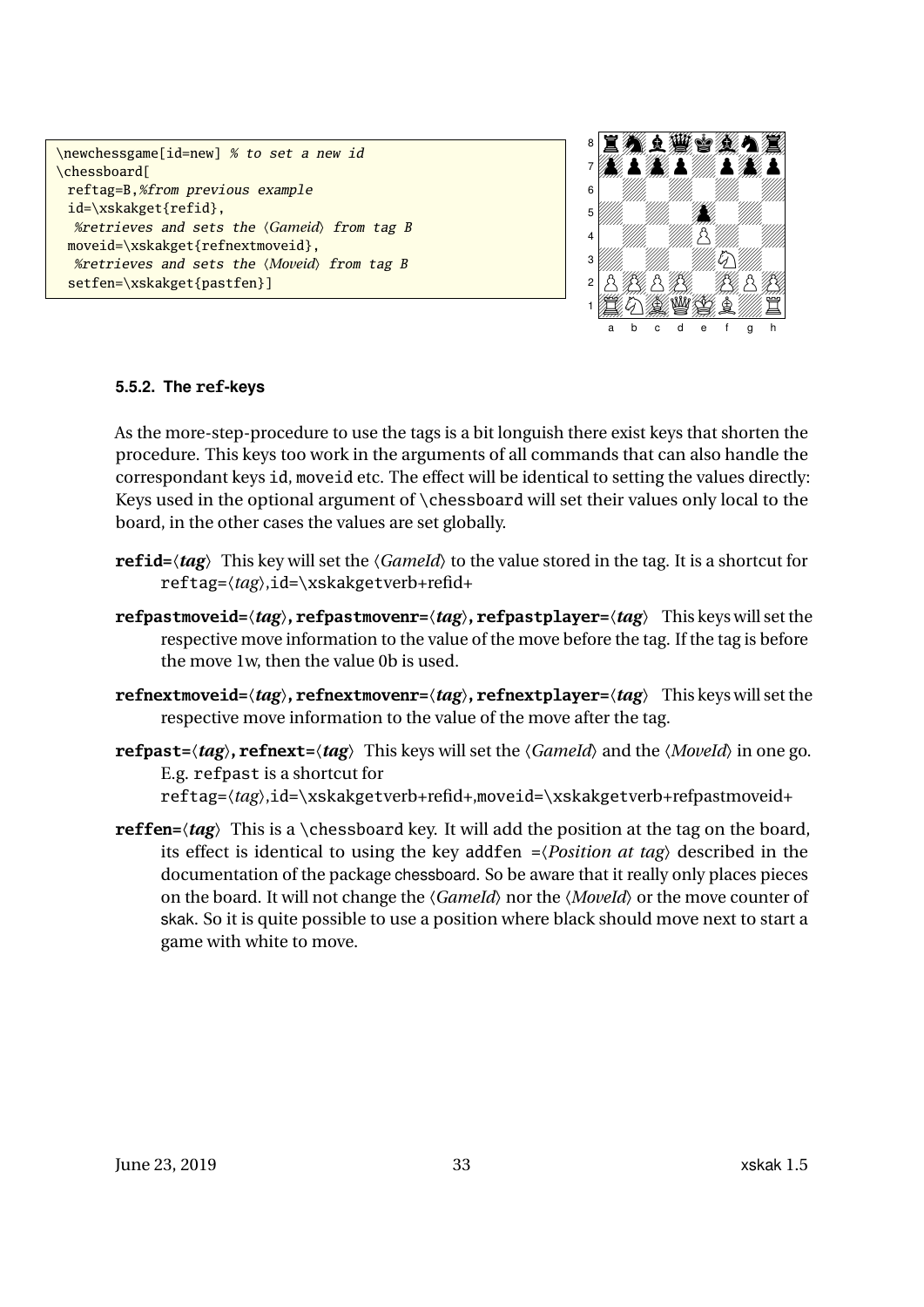\newchessgame[id=new]% to set a new id \chessboard[reffen=B]



- **1. e4 e5 2.Nf3 Nc6 3. Bb5 Nf6 4. O-O NXe4**  $5.$   $\×$ **c6** b $\times$ **c6**
- $1.6$ <sub>c</sub>3



### $1$   $\mathbb{Z}$   $\mathbb{O}$   $\mathbb{Z}$   $\mathbb{Z}$   $\mathbb{Z}$   $\mathbb{Z}$   $\mathbb{Z}$   $\mathbb{Z}$ a b c d e f g h

# <span id="page-33-0"></span>**6. Looping**

Looping with the \whiledo command of the package ifthen is not very difficult. But to adjust to the special numbering of chessmoves (1w, 1b, 2w, 2b, 3w ... ) one needs some special commands to step through the moves and test for the end of the loop.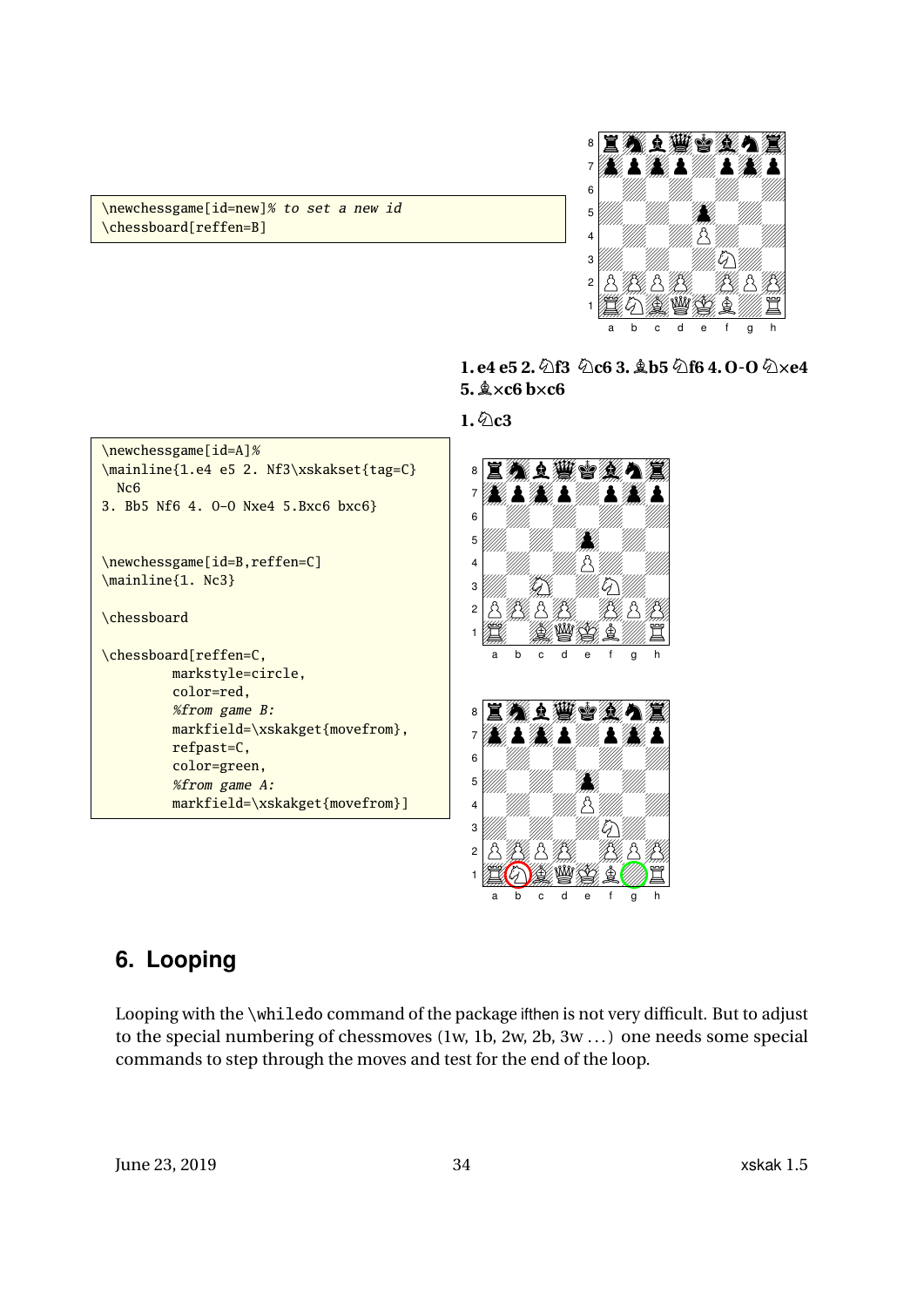\xskaktestmoveid Stepping can be done with the key stepmoveid described earlier.

<span id="page-34-0"></span>\xskaktestmoveid{〈*movenr*〉}{〈*player*〉} is a test (defined with the help of package xifthen) which you can use in the first argument of \whiledo. It will give true if the move is in the current game.



\xskakloop \xskakloop[\*key=value list*}]{\\cdote}} is a wrapper command for such a \whiledo loop.

The possible keys are:

**id=**〈*string*〉 Which sets the game identification. The setting is global.

- **initmovenr=**〈*number*〉**, initplayer=**〈*"w" or "b"*〉**, initmoveid=**〈*number + "w" or "b"*〉 This sets the move the loop should start with. Default is the first move of the game.
- **stopmovenr =**〈*number*〉**, stopplayer =**〈*"w" or "b"*〉**, stopmoveid=**〈*number + "w" or "b"*〉 This sets the move where the loop should stop. Default is the last move of the game.
- **step=**〈*number*〉 This sets the length of the steps of the loop. The number gives the number of halfmoves. Default is one.
- **showlast=**〈*true|false*〉 When you are using the key step with a number unequal to one, it is possible that the last move (possibly set by stopmoveid) is left out. With the key showlast you can force \xskakloop to process the code for the last move.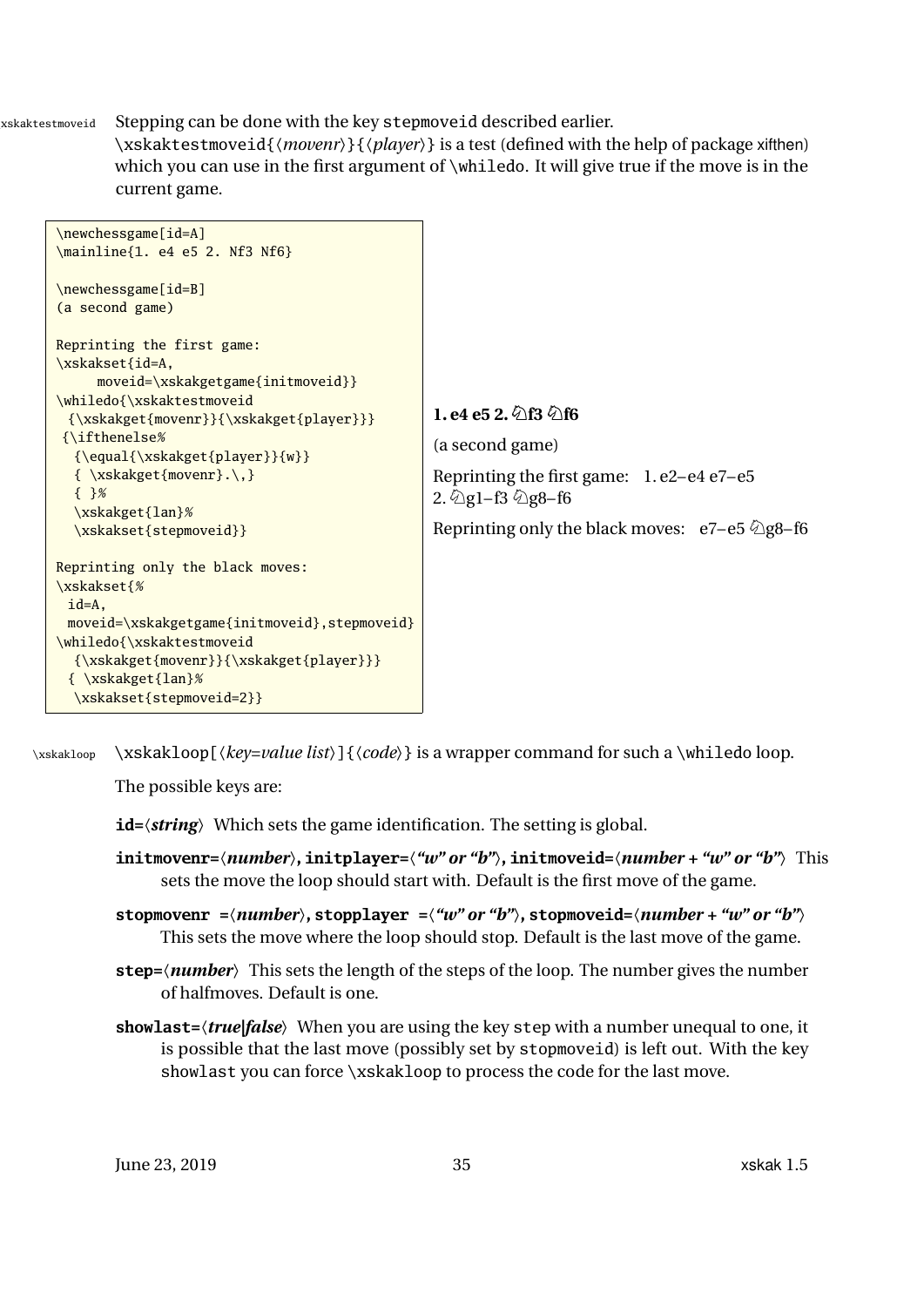**1. d4 Nf6 2. c4 g6 3.Nc3 Bg7 4. e4 d6 5.Nge2 O-O 6.Ng3 c6 7. Be2 a6 8. a4 a5 9. h4 h5 10. Be3 Na6 11. f3 e5 12. d5 Nd7 13.Nf1 Ndc5 14.Nd2 Qb6 15.Qb1 Nb4 16.Nb3**  $\Δ$ **cd3+17.** $\Δ$ **d2**  $\Δ$ **xe3+** 



\newchessgame \mainline{% 1.d4 Nf6 2.c4 g6 3.Nc3 Bg7 4.e4 d6 5.Nge2 O-O 6.Ng3 c6 7.Be2 a6 8.a4 a5 9.h4 h5 10.Be3 Na6 11.f3 e5 12.d5 Nd7 13.Nf1 Ndc5 14.Nd2 Qb6 15.Qb1 Nb4 16.Nb3 Ncd3+ 17.Kd2 Qxe3+} \xskakloop[step=6,showlast]{% \begin{tabular}{c} \chessboard[tinyboard, setfen=\xskakget{nextfen}]  $\sqrt{}$ \xskakget{opennr}\xskakget{lan}% \end{tabular}\quad}%

**o** 20<del>20 and 2020</del> B  $\otimes$   $2$   $\otimes$   $2$   $\otimes$  $\partial \partial \mathbf{A}$  ) 2 000 1 ZAZOV 2020 b c d e f g h  $17...$  @b6 $\times$ e3+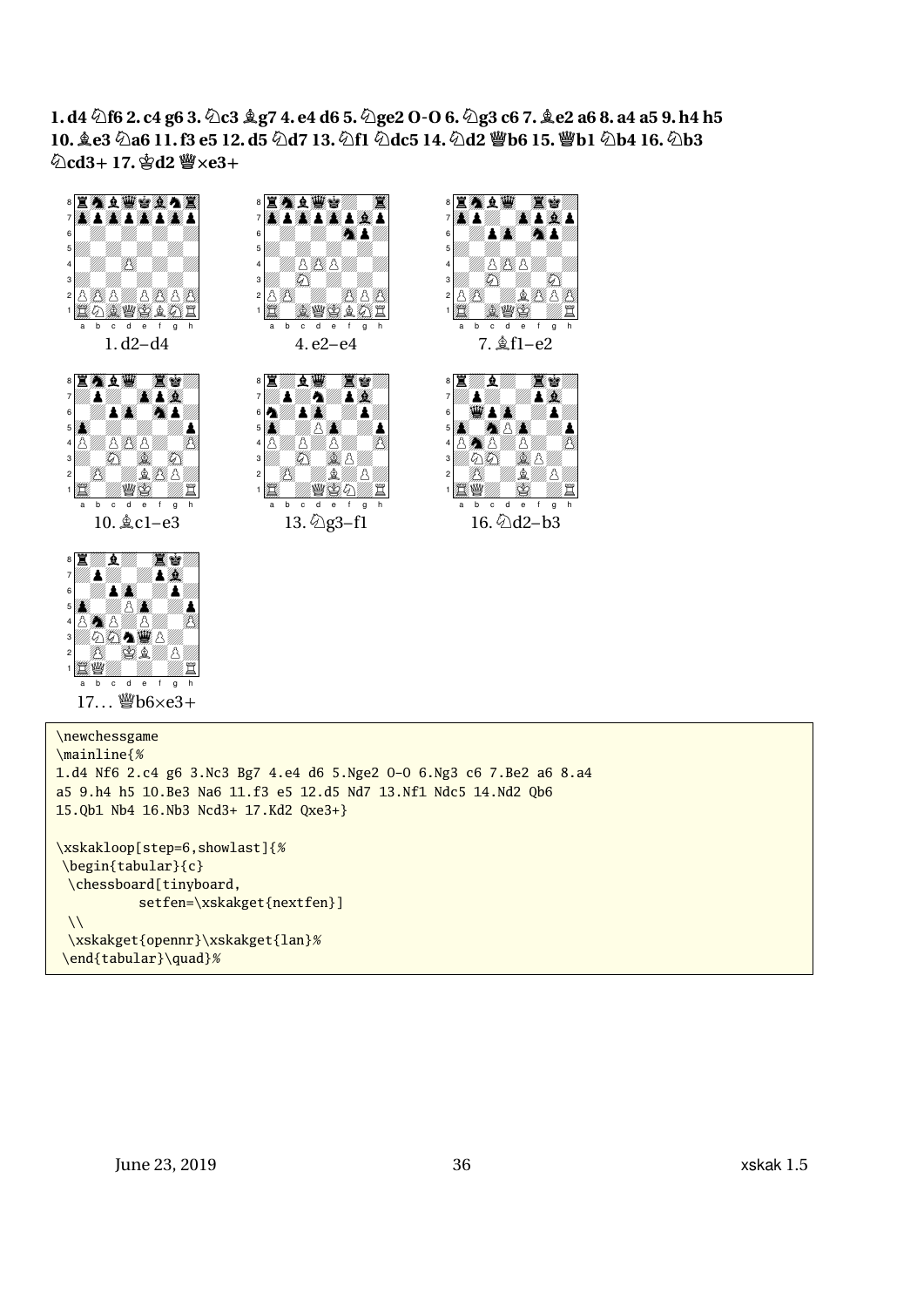With the help of the package animate and \xskakloop you can make animated boards:



The board was made with the following code:

```
\setchessboard{boardfontsize=0.8cm,shortenend=5pt, margin=false}%
\setboardfontencoding{LSBC4}%
\newskaklanguage{german}{KDTLSB}\skaklanguage[german]%
%
\newcommand\getmovestyle[1]{%
\ifthenelse
  {\equal{#1}{N}}%knight move
  {\def\mymovestyle{[clockwise=false,style=knight]curvemove}}
  {\ifthenelse
    {\begin{subarray}{c} {\equal{#1}{}}% castling
    {\def\mymovestyle{curvemove}}
    {\def\mymovestyle{straightmove}}}}%
%
\newchessgame[white=Paethz,black=Dirr,result=0-1,id=anim]%
\hidemoves{%
1.d4 Sf6 2.c4 g6 3.Sc3 Lg7 4.e4 d6 5.Sge2 O-O
6.Sg3 c6 7.Le2 a6 8.a4 a5 9.h4 h5 10.Le3 Sa6
11.f3 e5 12.d5 Sd7 13.Sf1 Sdc5 14.Sd2 Db6
15.Db1 Sb4 16.Sb3 Scd3+ 17.Kd2 Dxe3+}%
%
\unitlength0.8cm\relax
```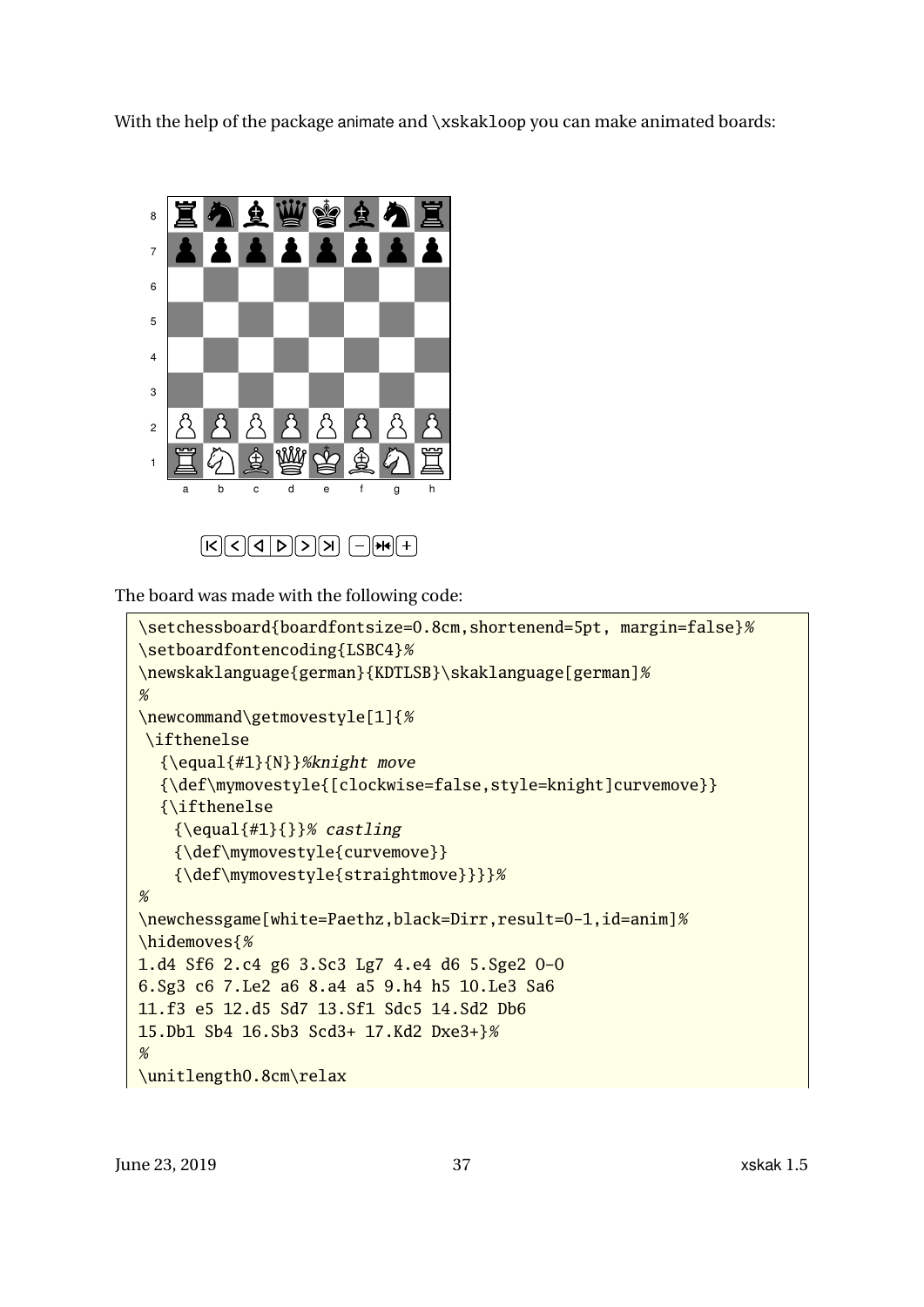```
\begin{animateinline}[autoplay,loop,controls]{0.5}%
\begin{picture}(11,11)
\put(1.5,1.5){\chessboard[setfen=\xskakgetgame{initfen}]}%
\end{picture}
\newframe
\xskakloop{%
\getmovestyle{\xskakget{piecechar}}%
\begin{picture}(11,11)
\put(1.5,1.5){%}\chessboard[pgfstyle=\mymovestyle, color=blue,
          pgfshortenend=0.3em,arrow=to,
          markmoves=\xskakget{move},
          coloremph,piececolor=blue,
          emphfields={\xskakget{moveto}},
          setfen=\xskakget{nextfen}]}%
\end{picture}%
 \newframe}%
\begin{picture}(11,11)
\put(1.5,1.5){\chessboard[setfen=\xskakgetgame{lastfen}]}%
\end{picture}
\end{animateinline}
```
# <span id="page-37-0"></span>**7. Printing**

### <span id="page-37-1"></span>**7.1. \longmoves revisitated**

In the example on page **??** I showed that the \longmoves of the package skak doesn't work correctly. This is due to the asynchronous parsing and printing of the skak-engine (skak – like TEX – has sometimes to look a bit ahead). With the package xskak the problem can be easily solved as it is now possible to retrieve information about previous moves. So the package xskak redefines the internal commands to get  $\lambda$ longmoves working.

Attention! The new \longmoves command works only correctly if the internal engine parses the moves – so *it doesn't work with* \variation. So starting with version 1.2 the package xskak forces \variation to use \shortmoves.

The redefinition of \longmoves is done by first defining a printing command and then (re-)defining \longmoves such that the internal \printmove now use the new command. The listing below shows the code<sup>[14](#page-37-2)</sup>. You can take it as a template for your own special printing commands. \WhiteToMove{〈*code for white*〉}{〈*code for black*〉} is a command of

<span id="page-37-2"></span><sup>&</sup>lt;sup>14</sup>The code doesn't show the complete truth. In the real code \longmoves also has to change the printing mode for \printchessgame. See [7.5](#page-47-0)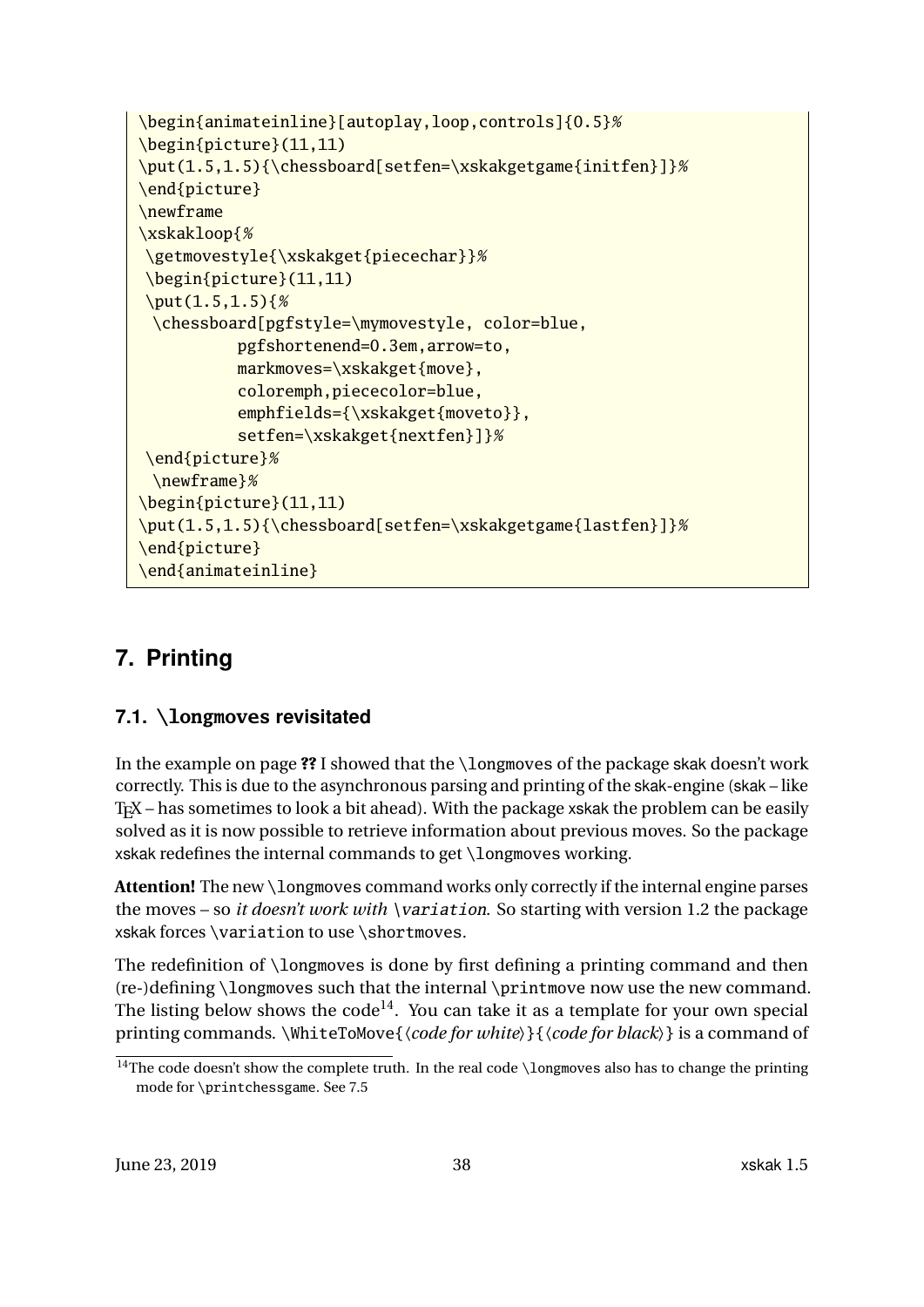<span id="page-38-1"></span>the package skak that executes the first argument if white is to move and the second if its black turn. The main trick in the new printing command is to go back one halfmove. The new printing command defines only the printing format for the move itself as the number is printed by the package skak at another place.

```
\def\xskak@do@printmove@algebraic{%
\csname Xskak.\xskak@val@gameid.%
     \WhiteToMove{\the\numexpr\the\c@move-1\relax}{\the\c@move}.%
     \WhiteToMove{b}{w}.lan\endcsname
\csname Xskak.\xskak@val@gameid.%
     \WhiteToMove{\the\numexpr\the\c@move-1\relax}{\the\c@move}.%
     \WhiteToMove{b}{w}.comments\endcsname{}}
\def\longmoves{%
\let\printmove=\xskak@do@printmove@algebraic}
```
akenpassanttext The new printing command inserts a test for enpassant moves. You can suppress it by redefining \xskakenpassantext.

```
\longmoves
\newchessgame
\mainline{1.e4 e5 2.Nf3 Nf6}
\newchessgame[restorefen=example]
\mainline{1. a4 bxa3!}
\renewcommand\xskakenpassanttext{}
\newchessgame[restorefen=example]
\mainline{1. a4 bxa3!}
```
**1. e2–e4 e7–e5 2.**  $\Ω$ **g1–f3**  $\Ω$ **g8–f6 1. a2–a4 b4Xa3! 1. a2–a4 b4Xa3!**

### <span id="page-38-0"></span>**7.2. An user interface for styles**

To format a game the package skak puts during parsing commands before and between the moves and the counter. You can see the names of this commands in the following example (the style test is a simple local style predefined by xskak which contains different tests. In level 1 and 2 it contains style items to show commands. The optional argument [invar] force \variation to use level 2).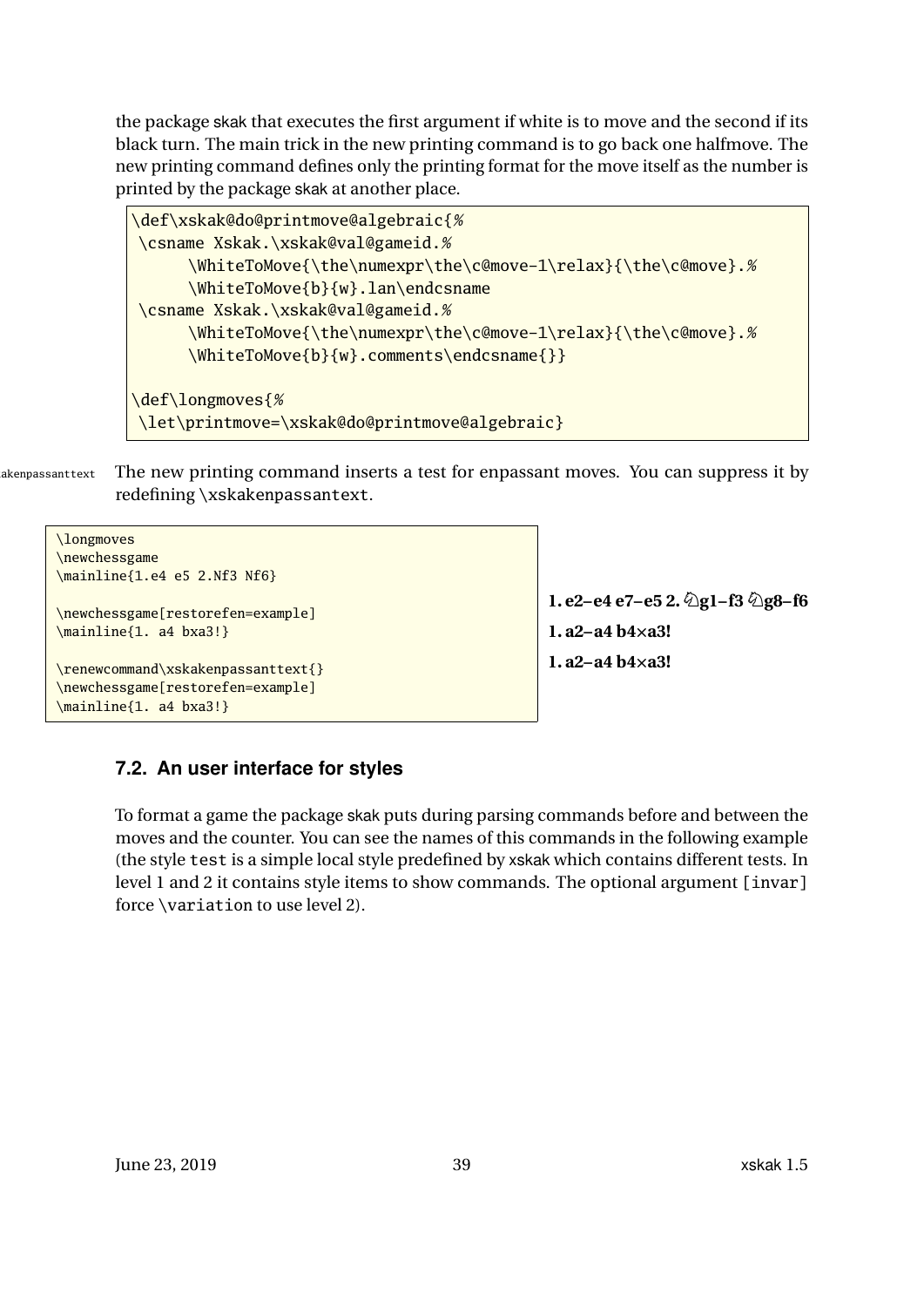<span id="page-39-0"></span>Example 6: The internal commands to format the output

\mainlinestyle \opencommands \beforenumber 1\whiteopen \beforewhite  $d4\$ afterwhite \beforeblack \f6\afterblack \beforenumber 2\whiteopen \beforewhite c4\closecommands

\mainlinestyle \opencommands \beforenumber 2\blackopen \beforeblack  $g6\alpha$ terblack \beforenumber 3\whiteopen \beforewhite  $\alpha$ c3\afterwhite \beforeblack Bg7\afterblack \beforenumber 4\whiteopen \beforewhite e4\closecommands

\mainlinestyle \opencommands \beforenumber 4\blackopen \beforeblack O-O\afterblack \beforenumber 5\whiteopen \beforewhite  $\delta$ \safterwhite \beforeblack **Ee8\closecommands** 

\mainlinestyle\opencommands\beforenumber 6\whiteopen\beforewhite  $\&e3\afterwhite \before black e6\closecommands$ 

\variationstyle \opencommands \beforenumber 6\blackopen \beforeblack d6\closecommands

\newchessgame \xskakset{% style=test, level=1} \color{blue} \mainline{1.d4 Nf6 2.c4} \mainline{2... g6 3.Nc3 Bg7 4.e4} \mainline{4... O-O 5. Nf3 Re8} \mainline{6. Be3 e6} \variation[invar]{6... d6}

> By judiciously (re-)definining the commands skak inserts one can get almost every chess style one want. skak itself defines three examples that demonstrates the possibilities. These styles can be chosen by the commands \styleA, \styleB and \styleC. The first two are inline styles, the third uses for \mainline a tabbing environment and switches to an inline style for \variation. But this styles are really no more than examples. There is no user interface to change and define styles. And due to some dependencies between the predefined styles (\styleB is not only a stand-alone style but it is also used in the definition of \styleC for the variation level) adapting the styles is not easy.

> So I decided to define a real user interface to define styles and switch from one to another. The user interface supports an unlimited number of levels: Each style is a bundle of *levels* where the look on each level is describe by a *style item* and some optional commands. Defining a style is therefore done in two steps: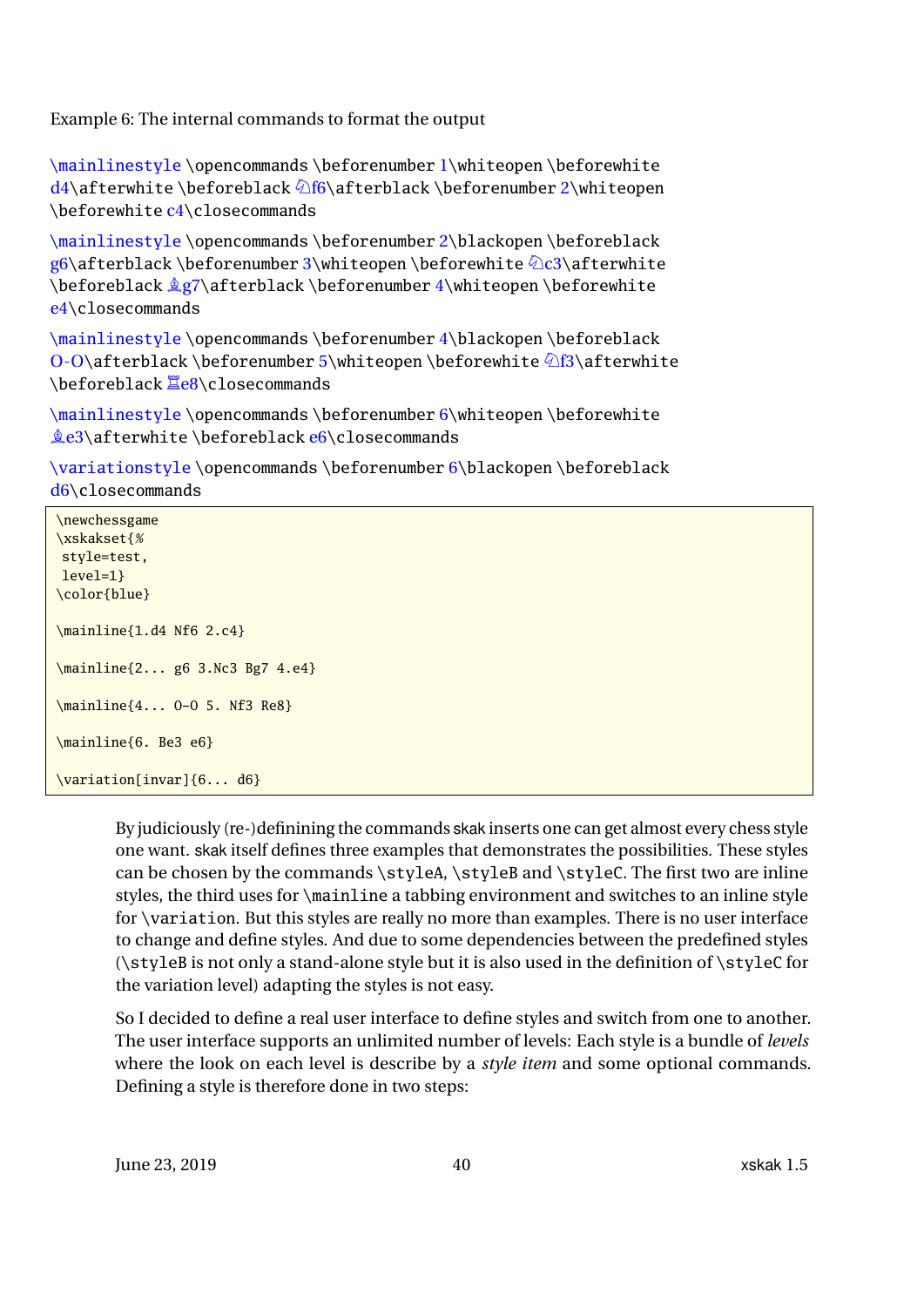```
% Define items:
\xskaknewstyleitem{A}{%
beforenumber={},
whiteopen=\{\,.\,\setminus\,,\},
 ...}
\xskaknewstyleitem{B}{...}
%Define style
\xskaknewstyle[%
level=1,styleitem=A,
  font=\bfseries, %add special command to level 1.
level=2,styleitem=A,
level=3,styleitem=B,
 ...]{mystyle}
```
**Attention!** The (almost) indefinite number of levels comes at a price: \mainline and \variation no longer use automatically different styles. If a \variation should switch to a "variation style" you will have to use e.g. the option [invar] mentioned above (but you can define your own "variation" commands that do this switch). Please read section [7.3](#page-45-0) for more information.

#### <span id="page-40-0"></span>**7.2.1. Defining style items**

\xskaknewstyleitem With \xskaknewstyleitem[〈*key=value list*〉]{〈*item*〉} you define the style item 〈*item*〉. You can use the following keys:

> 〈*command name*〉**=**〈*commands*〉 where 〈*command name*〉 is one of opencommands, closecommands, beforenumber, whiteopen, blackopen, beforewhite, beforeblack, afterwhite, afterblack.

There are endless possibilities for the value 〈*commands*〉 – as there are endless possibilities to get more or less horrible errors. So I will give only some general advices for the definitions of style items:

- While processing *key=value lists* xkeyval strips spaces. So if you want to set one of the commands to a space use either commands like  $\setminus$ ,  $\space$  \space and  $\sim$ , or protect the space by enough layers of braces.
- While processing *key=value lists* xkeyval strips also braces. If you need some grouping use \begingroup and \endgroup or protect the "real" braces by enough other braces.
- Use if possible switches (like \bfseries) instead of commands with arguments.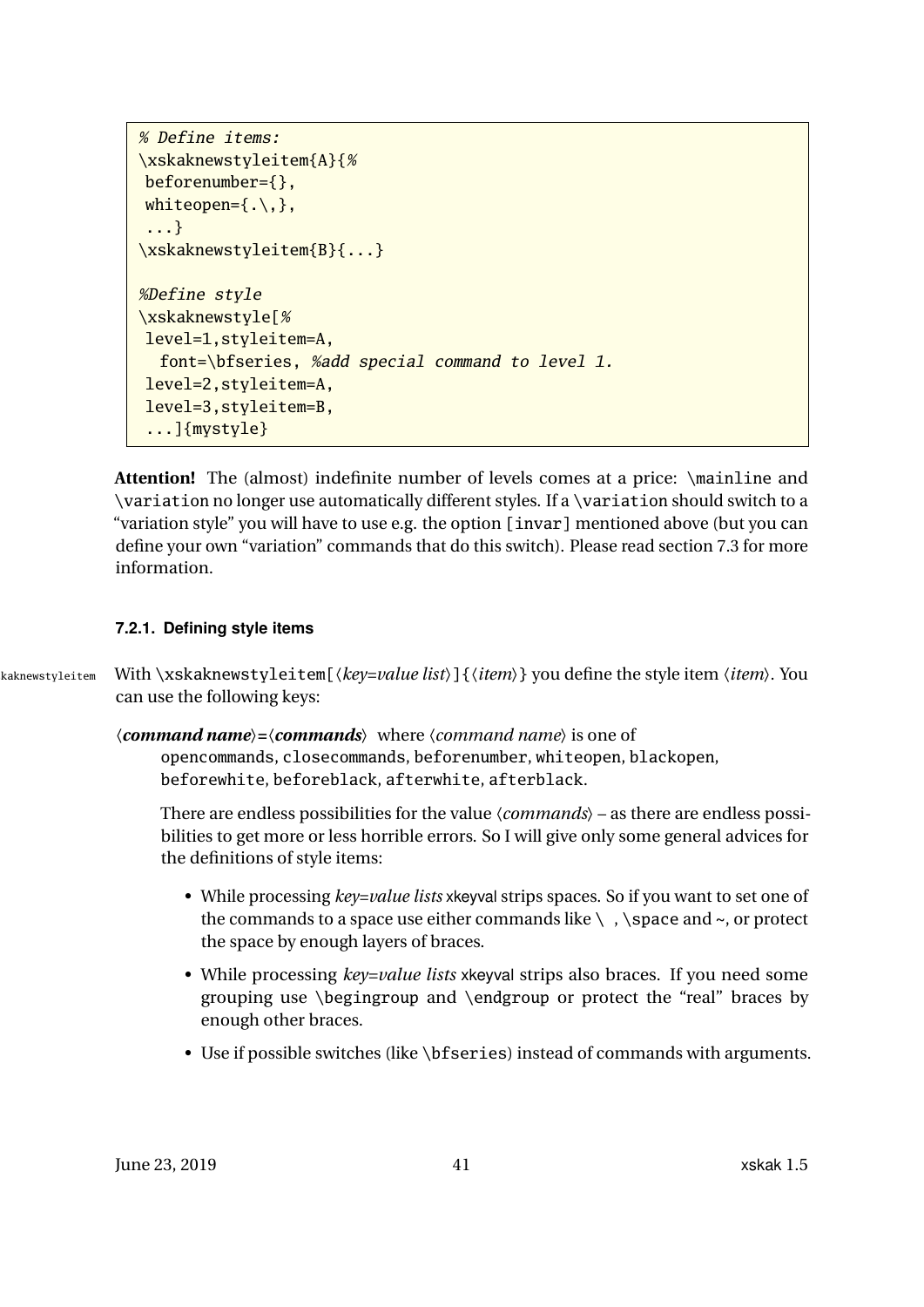- <span id="page-41-1"></span>• Think about how you want to handle spaces at the start and the end of (bits of) a game or a variation. An input like \mainline{1. e4} \variation{1.e5} will already insert a space so avoid to insert another one through e.g. opencommands.
- It is possible to open a group (with \begingroup) or a environment in one command and close it in another command. If you do this check carefully that you have balanced groups in all four combinations of white/black opening and ending the game! Check also if everything works if you have only one move.
- You don't have to give a definition for all keys/commands. Unused keys are set to empty.
- If you want to force a style (or a style item) to use the long or the short algebraic notation you can add \longmoves/\shortmoves to opencommands.
- 〈*beforeNAG*〉**=**〈*commands*〉**,** 〈*beforecomment*〉**=**〈*commands*〉 xskak puts around each NAG and comment given by \xskakcomment a group and before each NAG's and comment a formatting command. This commands are named \xskak@beforeNAG and \xskak@beforecomment. With the keys beforeNAG and beforecomment you can change this commands and so to some extend change the formatting of NAG and long comments (the styles of short comments like + or ! are not affected!). The last command in 〈*commands*〉 can be a command that has one argument. NAG and the content of the comment will then be used as this argument. This makes is e.g. possible to gobble commands:

```
\providecommand\gobble[1]{}
\xskaknewstyleitem[%
 template=UF,%a predefined style item
 beforeNAG=\gobble,
 beforecomment=\gobble]{gobblecomments}
\xskakaddtostyle[%
level=gobble,
styleitem=gobblecomments]{test}
\variation[style=test,level=gobble]{1. e4! $1
 \xskakcomment{expected} e5 $2}
                                                                1. e4! e5
```
**template=**〈*item*〉 With this key you can reuse the definitions from another style item.

### <span id="page-41-0"></span>**7.2.2. Defining style**

\xskaknewstyle With \xskaknewstyle[〈*key=value list*〉]{〈*style*〉} you define the style 〈*style*〉.

\xskakaddtostyle With \xskakaddtostyle[〈*key=value list*〉]{〈*style*〉} you can add more levels (or overwrite existing ones) to a style. Both commands can handle four keys: level, styleitem, font and xfont.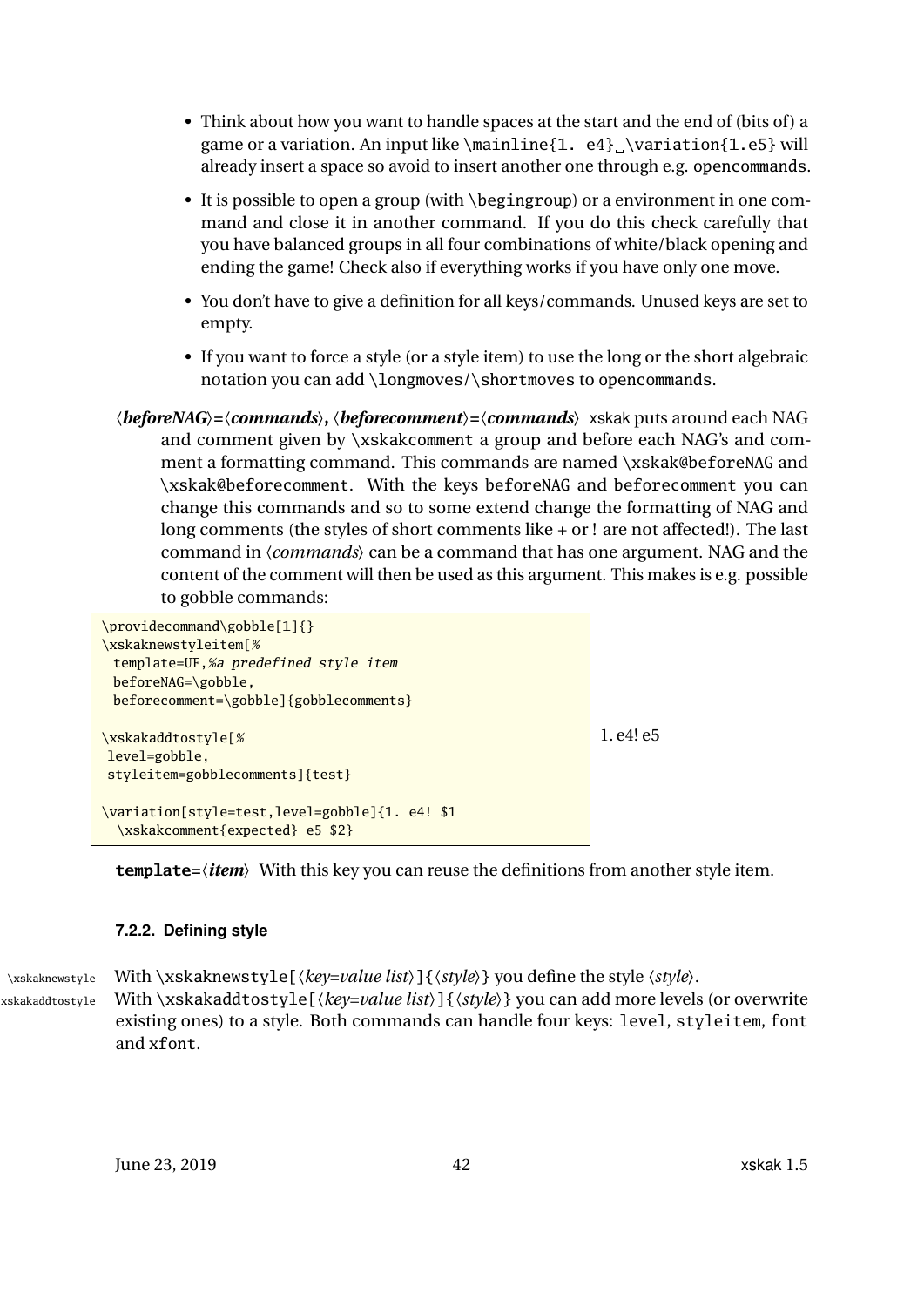<span id="page-42-0"></span>**level=**〈*number*〉 With this key you set the number of the level for which you want to declared a "look" with the following keys. The "highest" level number is 1. Normally it should contain the description of the style for the main game. Variation styles should have larger numbers. But the  $\langle number \rangle$  don't need to be a number, strings are also possible.

If you want to keep everything simple: Use only (positive) numbers with levels. Then the levels have a well-defined order which is easy to handle. Key invar will add 1 to a level number, key outvar will substract 1 and if you set the level to a number for which no style item as been declared xskak will simply substract 1 from this number until it finds a level with a style item it can use.

But you can also use level names with chars e.g. to define variants for a specific variation level. So you could e.g. define levels 1open, 1close, 1middle, 1betteris.

In this case it depends on your compiler how the keys invar and outvar and levels without declared style items are handled:

**Case 1:** You have an old pdfT<sub>E</sub>X where the (experimental) primitive \pdfmatch is not defined (or you did use the package option nopdfmatch).

Then the keys invar and outvar will not work when the current level contains chars or other non-numerical tokens. They will issue more or less bewildering errors.

Levels without a declared style item will issue errors too.

- **Case 2:** You have a recent pdfT<sub>E</sub>X where the (experimental) primitive \pdfmatch is defined (and you didn't use the package option nopdfmatch).
	- **Case a)** The level name doesn't contain any number, e.g. level=gobble:

Then you will get an error if you try to set the level and you haven't declared a style item for this level.

If the current level is gobble then the keys invar and outvar will issue a warning and let the level unchanged.

**Case b)** The level name do contain numbers, e.g. level=a12b567:

Then xskak will use the following substituation if you try to set the level and there is no style item declared: xskak will extract the first number from the name (in this case "12"), substract one from this number and try the name with the new number in it. If the first number is 1, level 1 is used (it is always defined). If the first number is 0 you will get an error.

In the example xskak will try the levels in the following order until it finds one that it can use: a12b567  $\rightarrow$  a11b567  $\rightarrow$  a10b567  $\rightarrow$  ...a2b567  $\rightarrow$ a1b567  $\rightarrow$  1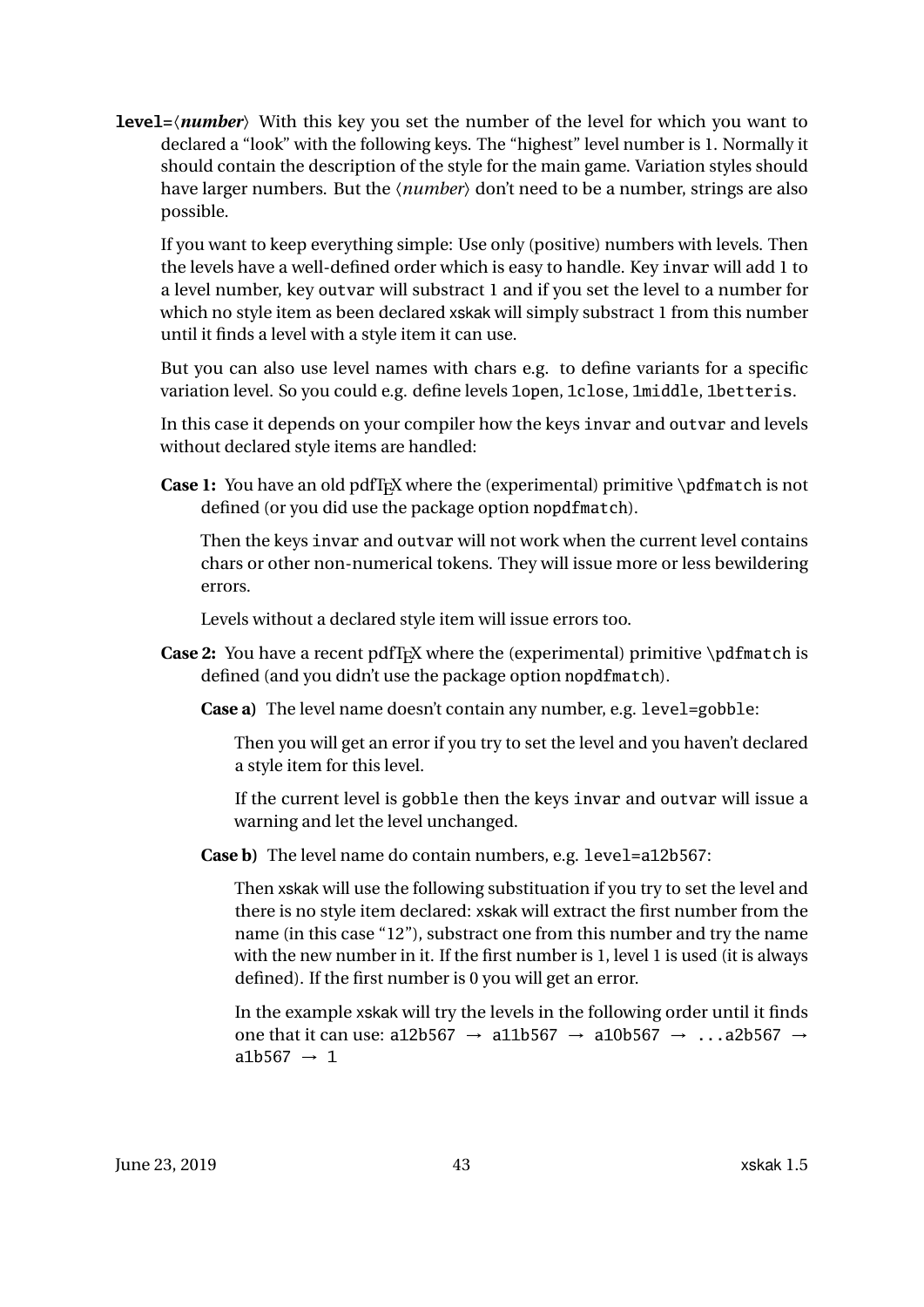<span id="page-43-0"></span>**styleitem=**〈*item*〉 With this key you set the style item used by the current level *and all following levels* until another styleitem is set.

**font=**〈*commands*〉 With this key you can add some specific commands to the current level (*and only to the current level*). While the key is meant to add font switches to a level it can also be used to overwrite some commands of a style item.

| \xskaknewstyleitem[%<br>template=UF,%a predefined style item<br>beforenumber=\color{red},%<br>whiteopen= $.\,\,\,\$ color{black},<br>blackopen=\ldots\,\color{black}]{rednumbers} |                                          |
|-----------------------------------------------------------------------------------------------------------------------------------------------------------------------------------|------------------------------------------|
| %% add to existing style test<br>\xskakaddtostyle[%<br>level=10, styleitem=rednumbers,<br>level=12,<br>font=\def\beforenumber{\color{green}}\bfseries]<br>${test}$                | 1. $263$ $2d$ $d$ $d$<br>$2.$ 2c3<br>2d5 |
| \newchessgame<br>\mainline[style=test,level=12]{1. Nf3 Nf6 2. d4}<br>\variation[level=10]{2. Nc3}                                                                                 |                                          |
| \mainline[level=11]{2 d5}<br>\xskakset{style=test}%                                                                                                                               |                                          |
| \xskaknewstyleitem[%<br>template=UF,%a predefined style item<br>beforeNAG=\color{blue},<br>beforecomment=\mdseries]{mycomments}                                                   |                                          |
| \xskakaddtostyle[level=13,styleitem=mycomments,<br>font=\bfseries]{test}                                                                                                          |                                          |
| \variation[level=13]{1. e4 \$1 \xskakcomment{ as expected} e5}                                                                                                                    | 1. e4! as expected e5                    |
| \makeatletter<br>\xskakaddtostyle[%<br>level=gobbleB, styleitem=gobblecomments,<br>font=\renewcommand\xskak@beforeNAG{\color{red}}]%<br>${test}$<br>\makeatother                  | 1. e4!! e5?                              |
| \variation[level=gobbleB]{1. e4! \$1 \xskakcomment{ I<br>expected it} e5 \$2}                                                                                                     |                                          |

**xfont=**〈*commands*〉 With this key you can add some specific commands to all levels with the same first number in their name. It needs a recent pdfTEX with the command \pdfmatch.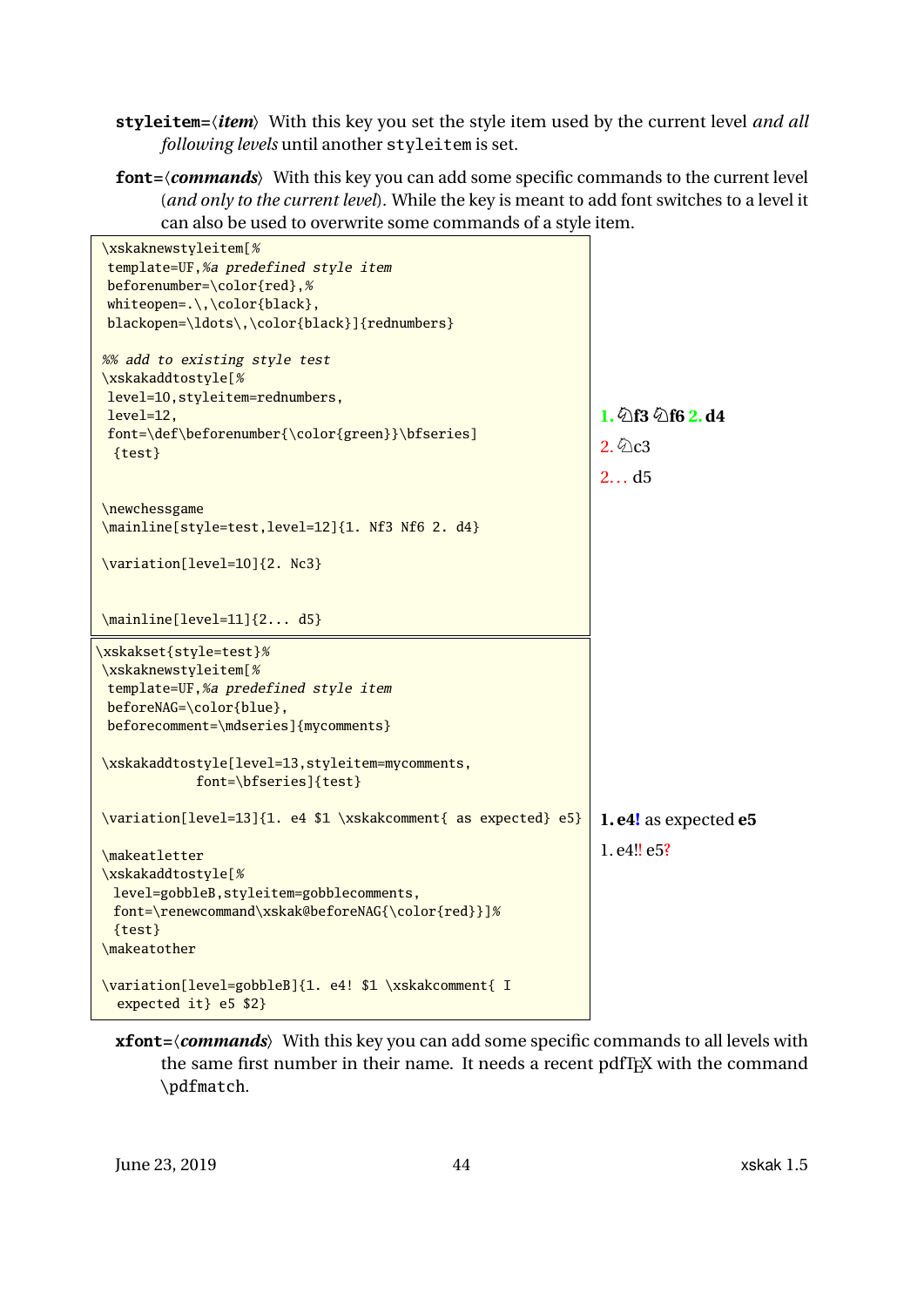As an example lets add three levels to the test style used above: the first (main) level should use a bold font, the second \mdseries and the third an italic font. For each level we will define a variant which puts a \betteris  $(\bigcirc)$  before the first move.

The example also demonstrates how to retrieve the current level. Please note the braces around some of the \variations which keep the level change local.

Example 7: "betteris" style

```
\xskaknewstyleitem[%
template=UF,
opencommands=(\betteris,
closecommands=)]{betteris}
\xskakaddtostyle
[level=20 ,styleitem=UF,xfont=\bfseries,
level=20bis,styleitem=betteris,
level=21 ,xfont=\mdseries,
level=22 ,xfont=\itshape]{test}
\xskakset{style=test}
\variation[level=20]{1. e4 e5} (level \xskakget{level})
\variation[level=20bis]{1... e6} (level \xskakget{level})
\variation[level=21]{1. e4 e5} (level \xskakget{level})
\variation[level=21bis]{1... e6} (level \xskakget{level})
\variation[level=22]{1. e4 e5} (level \xskakget{level})
\variation[level=22bis]{1... e6} (level \xskakget{level})
\variation[level=20]{1. e4 e5}
{\variation[level=\xskakget{level}bis]{1... e6}
\variation[invar]{1... e6} \variation[invar]{1... e6}}
\variation[invar]{1. e4 e5} %to level 21
{\variation[level=\xskakget{level}bis]{1... e6}}
\variation[invar]{1. e4 e5} %to level 22
{\variation[level=\xskakget{level}bis]{1... e6}}
                                                                    1. e4 e5 (level 20)
                                                                    (\bigcirc1... e6) (level 20bis)
                                                                    1. e4 e5 (level 21)
                                                                    (\bigcirc 1... e6) (level 21bis)
                                                                    1. e4 e5 (level 22)
                                                                    (\bigcirc 1... e6) (level 22bis)
                                                                    1. e4 e5 (\bigcirc1... e6)
                                                                    (\bigcirc 1... e6) (\bigcirc 1... e6)
                                                                    1. e4 e5 (\bigcirc1... e6)
                                                                    1. e4 e5 (\bigcirc1... e6)
```
The previous examples demonstrate some important points to consider when defining styles:

- You can define as much levels as you want.
- The number of the levels don't have to be consecutive (they even need to be numbers). If there is no definition for a level (in the first example level 11), the style item of a previous level (in this case level 10) is used if xskak is able to figure out what the previous level could be.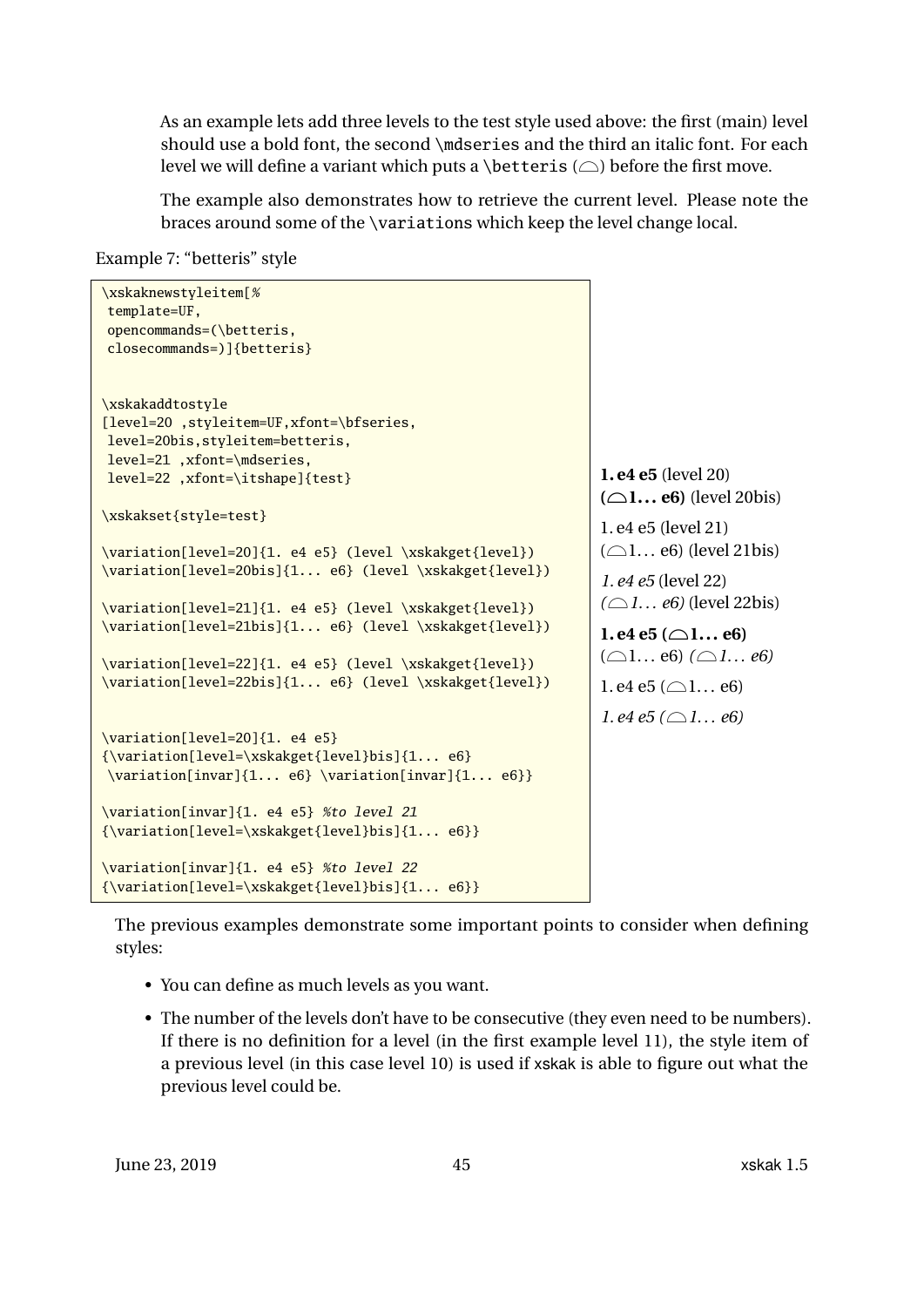- <span id="page-45-2"></span>• While it is often sensible to store the settings for the main level in level 1, and for the first variation level in level 2 and so on, you can also chose other orders or use more than one level for each logical variation level. If you e.g. want sometimes to add braces through opencommands you could define variants *n*a, *n*b etc of the involved variation level.
- While it is easy to define style items and styles it is not easy sort and bundle them in a sensible way.

### <span id="page-45-0"></span>**7.3. Using the styles**

The names of the commands \mainline and \variation give the impression that you should use the first for the main game and the second for the variations. But at my opinion this impression is wrong: You should use

- \mainline if you want to parse *and* print chess moves,
- \variation if you want only to print chess moves,
- \hidemoves if you want only to parse moves and
- \printchessgame (described later) if you want to (re)print a previously parsed game.

This means that each of the printing commands can be used for the main game and for variations. And so it should be possible for each of the printing commands to set and use every style level.

In consequence this means that if you use the new interface – you don't have to –  $\varphi$  ariation will no longer switch to another style.

You can set the style and the level either with \xskakset or in the optional argument of the three printing commands. The keys you can use in both cases are:

- **style=**〈*style name*〉 This key sets the name of the style the following printing commands should use. The setting is always local to the current group (even with \xskakse $\mathsf{t}^{15}$  $\mathsf{t}^{15}$  $\mathsf{t}^{15}$ .
- **gstyle=**〈*style name*〉 This key sets the name of the style globally.
- **level=**〈*number*〉 This key sets the level the following printing commands should use. The setting is always local to the current group.
- **glevel=**〈*number*〉 This key sets the level globally.
- **invar** This will add 1 to the first number in the current level (so it goes towards "higher" (deeper) levels). Again the change is local to the group. This key can break if the current value of the level is not a number.

<span id="page-45-1"></span><sup>&</sup>lt;sup>15</sup>At first \xskakset did the settings globally. I changed it after the third time I had to correct the documentation because I forgot to reset a style after an example.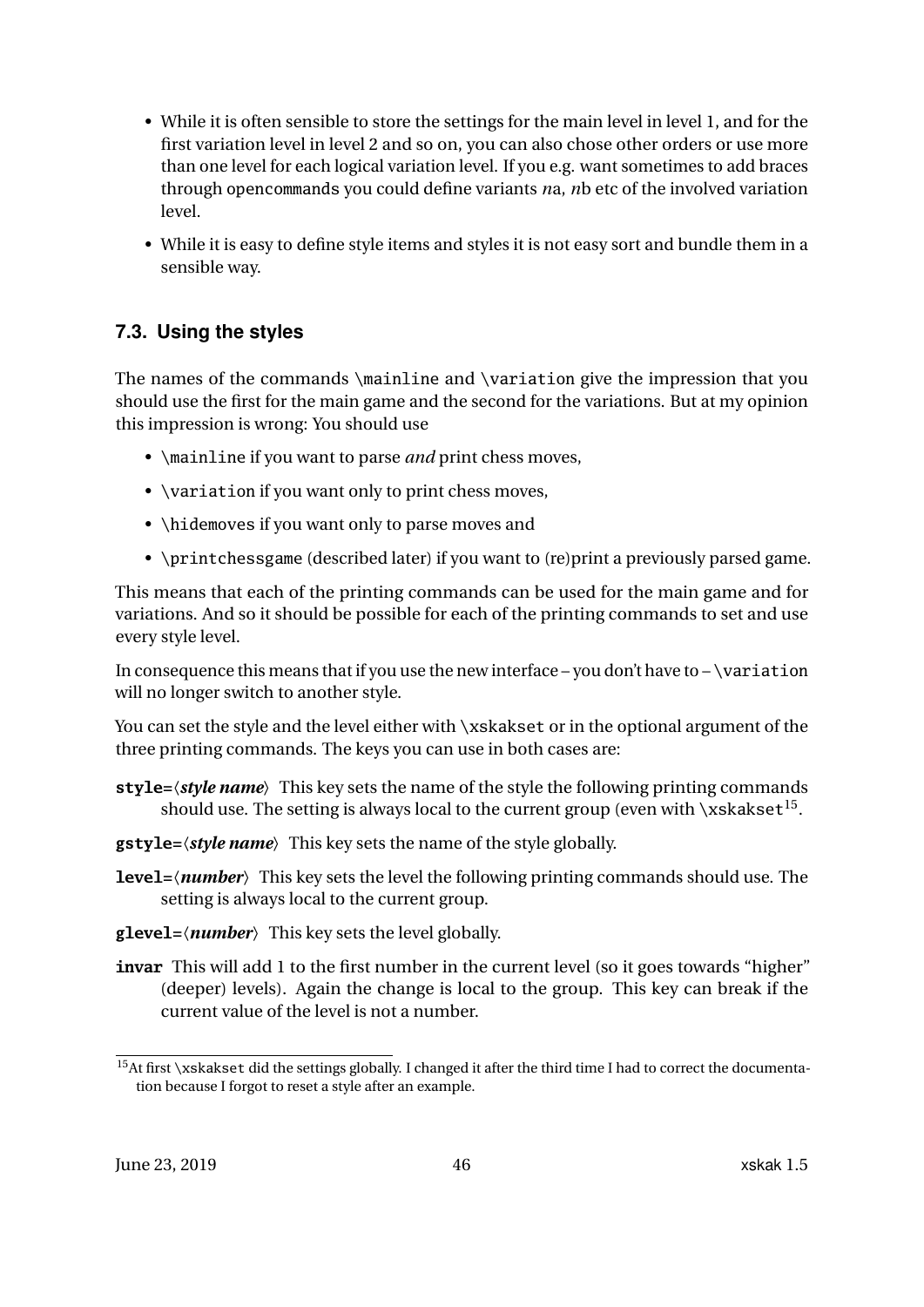<span id="page-46-1"></span>**ginvar** This is the global variant of invar.

**outvar** This will substract 1 to the first number in the current level (so it goes towards level) 1 as the main level). This key can break if the current value of the level is not a number.

**goutvar** This is the global variant of outvar.

#### <span id="page-46-0"></span>**7.4. The predefined styles**

The package xskak predefines five styles: styleA, styleB and styleC imitate the predefined styles of skak with the addition that they change to italic in the third level. Style UF is my style and style test is a large container for all sorts of tests.

```
\minisec{style \enquote{styleA}}
\newchessgame
\xskakset{style=styleA}
\mainline[level=1]{%
 1. e4 e6 2. d4 d5 3. e5 c5 4. c3 Qb6}
 (\variation[invar]{4... Ne7 5. Nf3 Nec6}
   (\variation[invar]{5... Nf5 6. h4 Be7
    7. Bd3 cxd4 8. cxd4 Nc6 9. Bxf5 exf5 10. Bg5 $14})
 \variation[outvar]{6. Bd3}
   (\variation[invar]{6. h4 Nd7 7. h5 f6 $1 $132}))
\mainline[outvar,outvar]{ 5. Nf3 Bd7}
                                                                     style "styleA"
                                                                     1. e4, e6 2. d4, d5 3. e5, c5 4. c3,
                                                                     響b6 (4. -, ⑦e7 5. ②f3, ②ec6 (5. -,
                                                                     Nf5 6. h4, Be7 7. Bd3, cXd4 8. cXd4,
                                                                     ⊘c6 9. a × f5, e× f5 10. a g5<sup>±</sup>) 6. a d3
                                                                     (6. h4, \text{\textcircled{2}}d77. h5, f6! \implies) 5. \text{\textcircled{2}}f3,Bd7
\minisec{style \enquote{styleB}}
```
**style "styleB"**

**1 e4 e6 2 d4 d5 3 e5 c5 4 c3 Qb6**  $(4...$  he7 5 hf3 hec6  $(5...$  hf5 6 h4  $\&e77\&d3 \c{c} \times d4 \&c \times d4 \&c6 \&d \times f5$ *e*×*f5* 10 *gg5***<sup>** $\pm$ **</sup>) 6 <b>***gd3* (6 *h4*  $\&$ *d7* 7 *h5 f6!*V)) **5 Nf3 Bd7**

**style "UF"**

**1. e4 e6 2. d4 d5 3. e5 c5 4. c3 響b6**  $(4...$  ①e7 5. ①f3 ①ec6 (5... ②f5 *6. h4*  $\angle$  *e7 7.*  $\angle$  *d3 c*×*d4 8. c*×*d4* ①*c6 9.*  $\×$  *f5 ex f5 10.*  $\×$  *g5* $\pm$ ) 6.  $\×$  d3 (*6. h4*  $\Diamond d7$  7. *h*5 *f*6!≒)) **5.**  $\Diamond$ **f3** *<u></u>***d7** 

\minisec{style \enquote{UF}} \newchessgame \xskakset{style=UF} \mainline[level=1]{% 1. e4 e6 2. d4 d5 3. e5 c5 4. c3 Qb6} (\variation[invar]{4... Ne7 5. Nf3 Nec6} (\variation[invar]{5... Nf5 6. h4 Be7 7. Bd3 cxd4 8. cxd4 Nc6 9. Bxf5 exf5 10. Bg5 \$14}) \variation[outvar]{6. Bd3} (\variation[invar]{6. h4 Nd7 7. h5 f6 \$1 \$132})) \mainline[outvar,outvar]{ 5. Nf3 Bd7}

7. Bd3 cxd4 8. cxd4 Nc6 9. Bxf5 exf5 10. Bg5 \$14})

(\variation[invar]{6. h4 Nd7 7. h5 f6 \$1 \$132}))

June 23, 2019 47 xskak 1.5

\newchessgame

\xskakset{style=styleB} \mainline[level=1]{%

\variation[outvar]{6. Bd3}

1. e4 e6 2. d4 d5 3. e5 c5 4. c3 Qb6} (\variation[invar]{4... Ne7 5. Nf3 Nec6} (\variation[invar]{5... Nf5 6. h4 Be7

\mainline[outvar,outvar]{ 5. Nf3 Bd7}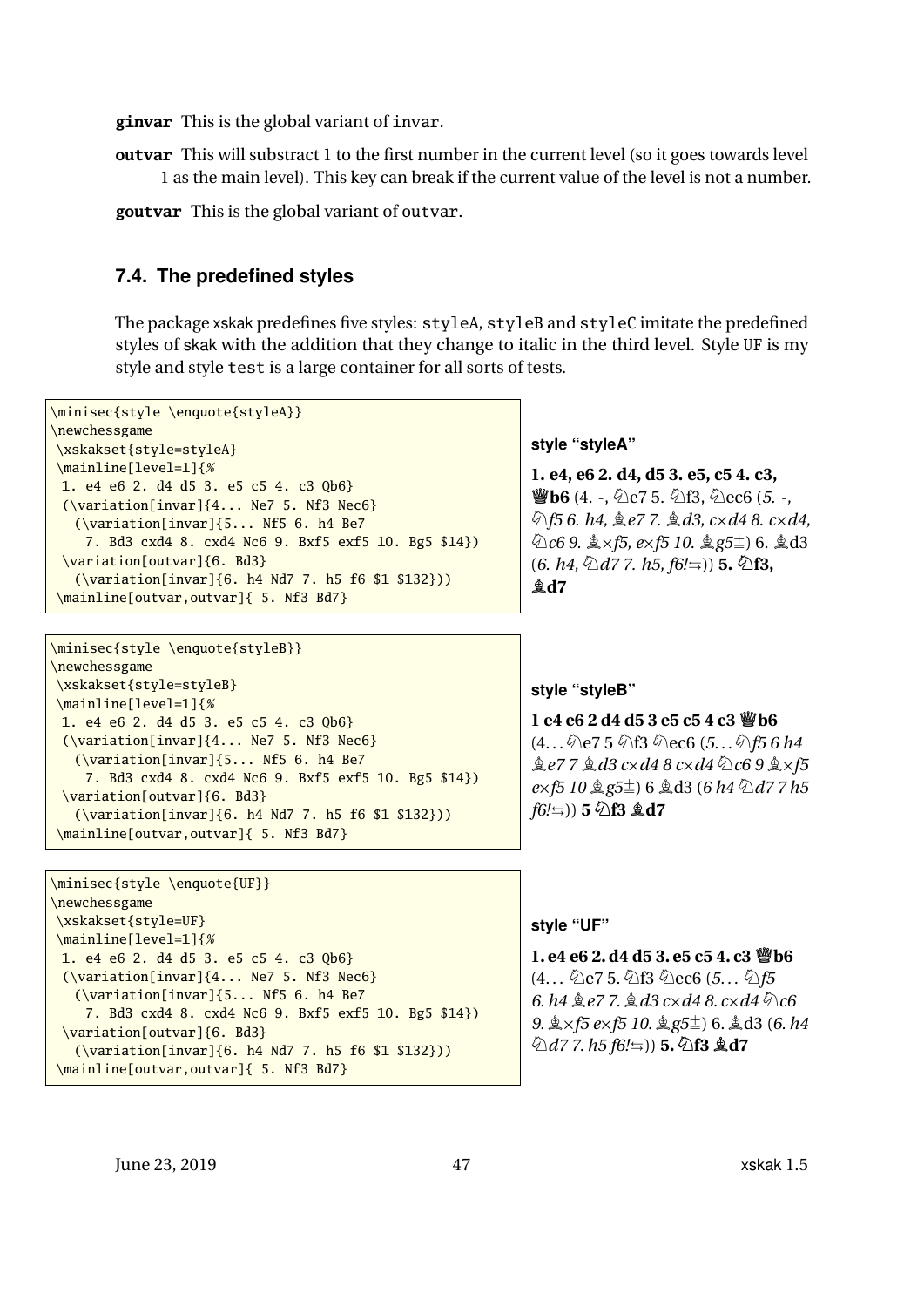#### <span id="page-47-1"></span>**style "styleC"**

styleC sets the moves in a tabbing and should be used only for the main moves.

\newchessgame \mainline[style=styleC,level=1]{% 1. e4 e6 2. d4 d5 3. e5 c5 4. c3 Qb6} (\variation[invar]{4... Ne7 5. Nf3 Nec6} (\variation[invar]{5... Nf5 6. h4 Be7 7. Bd3 cxd4 8. cxd4 Nc6 9. Bxf5 exf5 10. Bg5 \$14}) \variation[outvar]{6. Bd3} (\variation[invar]{6. h4 Nd7 7. h5 f6 \$1 \$132})) \mainline[outvar,outvar]{ 5. Nf3 Bd7}

| 1 | e4 | e6  |
|---|----|-----|
| 2 | d4 | d5  |
| 3 | е5 | с5  |
| 4 | c3 | 營b6 |

(4. . .Ne7 5 Nf3 Nec6 (*5. . .*N*f5 6 h4*  $\&e77 \& d3 \c{ }x d48 \c{ }x d4 \& c69 \& xf5$  $e \times f5$  10  $\&$  g5 $\pm$ ) 6  $\&$  d3 (*6 h4*  $\&$  d7 7 h5  $f6! \equiv$ ))

**5** ①**f3 bd7** 

### <span id="page-47-0"></span>**7.5. The new xskak printing command**

\printchessgame As one of the aims of xskak is to separate the parsing from the printing of a game there is naturally also a printing command. With \printchessgame[〈*key=value list*〉] you can print a previously parsed and saved game. Without any options \printchessgame will print the game with the currently active 〈*GameId*〉 from start to end.

As keys you can use

- **id=**〈*GameId*〉**, refid=**〈*tag*〉 This keys change only for the printing the current 〈*GameId*〉. Afterwards the old 〈*GameId*〉 is restored.
- **initmovenr=**〈*number*〉**, initplayer=**〈*"w" or "b"*〉**, initmoveid=**〈*number + "w" or "b"*〉 This keys sets the move the printing should start with. If the move isn't in the game a warning is issued and the first move of the game is used instead.
- **stopmovenr=**〈*number*〉**, stopplayer=**〈*"w" or "b"*〉**, stopmoveid=**〈*number + "w" or "b"*〉 This keys sets the move the printing should end with. If the move isn't in the game a warning is issued and the last move of the game is used instead.
- **reftag=**〈*tag*〉 This sets the tag name in case that you want to use tagged moves as start or end of the printing. There are no keys like initrefpastmoveid (I thought so long names are no longer manageable), so you will have to use e.g. reftag=〈*tag*〉, initmovenr=\xskakget{refpast}.
- **style, level, keyinvar and outvar** \printchessgame use the same formatting commands as skak, so the style can be change through the interface defined and described in section [7.2.](#page-38-0)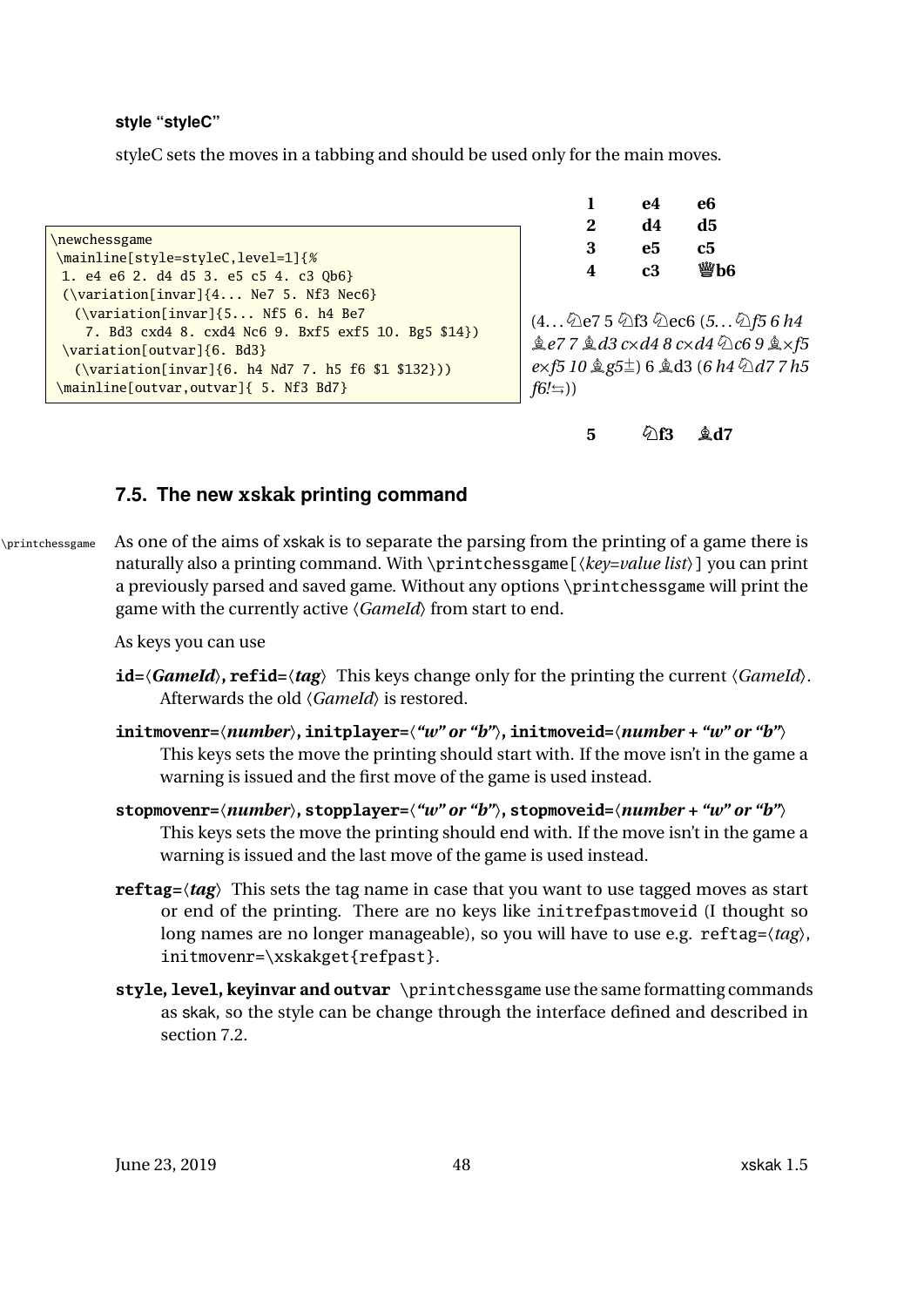To set the level and the style you can use the keys described in section [7.3](#page-45-0) in the optional argument of \printchessgame. Like with \mainline and \variation the keys sets the values locally for the current group.

To print the actual moves, \printchessgame doesn't use the command \printmove from skaksty but an internal command named \xskak@do@printmove. So commands like \longmoves must set this command appropriately.

```
\input{xskakgames.xsk}
\printchessgame[style=UF,level=1,id=export,
            initmoveid=7w,stopmoveid=12b]
```
**7.N1f3 h6 8.NXe6 Qe7 9. O-O fXe6 10. Bg6+ Kd8 11. Bf4 b5 12. a4 Bb7**

### <span id="page-48-0"></span>**7.6. Game titles and chessboard captions**

There are no pre-made commands. You will have to define them with the help of the stored game data/move data. For titles I advise you to use a sort of sectioning command – this will prevent page breaks between the title and the game. Look e.g. at the definition of \minisec in one of the classes from the KOMA-bundle. For captions: look at the package caption.

# <span id="page-48-1"></span>**8. PGN2LTX or How to sort the input**

While skak/xskak can handle games in PGN-notation they can't handle PGN-files: neither the PGN-infos (which is a small nuisances) nor the variations and the comments in the game notation (which makes it tedious to print large games with a lot of annotations).

There exists a small number of perl scripts and applications to help to convert PGN to ETEX but none is really satisfactory. One of the problems that prevents better solutions is that there is no clear description what should be the result of a conversion from PGN to ETEX. In this section I will make some remarks about what I think would be a good output from such a converter for xskak<sup>[16](#page-48-2)</sup> and where I see problems. The description should also help you to enter or convert complicated games manually.

### **The PGN-infos**

The "tag pair" section of a chess game in PGN shouldn't pose problems to a converter. The tags should be simply converted to the equivalent keys of a \newchessgame:

```
[Round "29"]
[White "Fischer, Robert J."]
[Black "Spassky, Boris V."]
[Result "1/2-1/2"]
```
<span id="page-48-2"></span><sup>&</sup>lt;sup>16</sup>texmate needs another output.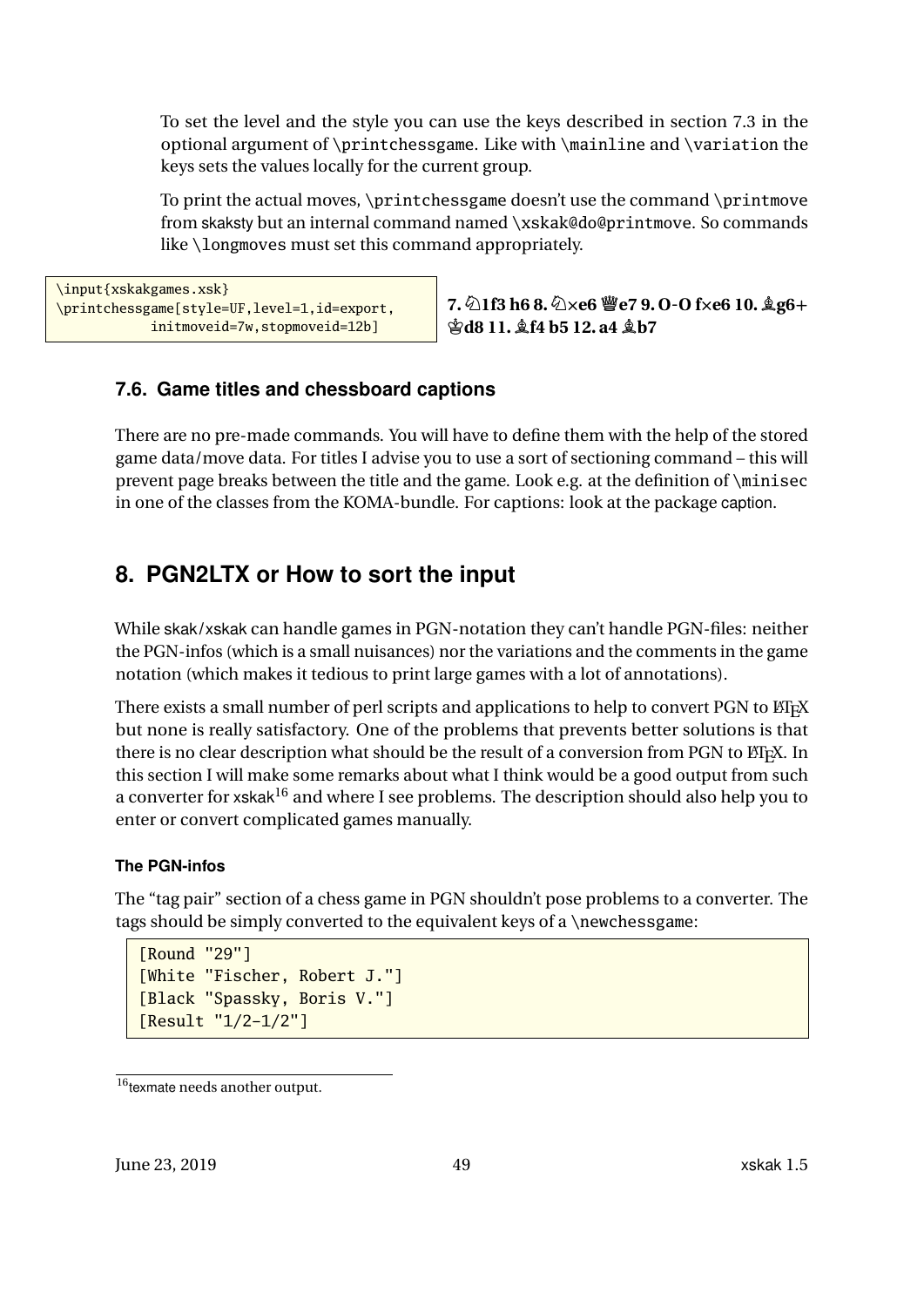```
\newchessgame[id=〈GameId〉, %see below
          round={29},
          white={Fischer, Robert J.},
          black={Spassky, Boris V.},
          result={12-12}]
```
If the game use a SetUp and a FEN tag to set an alternative starting position, the converter will have to extract the start move from the FEN and set it with the key moveid.

### **The** 〈*GameId*〉

While it is probably possible to give each game an unique  $\langle Gamel d \rangle$  I don't think that it is sensible or really necessary. I would suggest, that each game gets uses \newchessgame[id=main\xskakaddtoid,...] where \xskakaddtoid is empty by default but can be redefined to allow some automatic numbering.

### **The parsing command**

As you will probably sometimes use \mainline and sometimes \hidemoves it is probably best if the converter use an general \parsechessgame which can be \let to both commands.

#### **NAG's**

Most NAG's don't need any special handling as xskak can parse them.

But some chess applications seems to put NAG's *after* a move to denote a symbol that should go *before* the move. E.g. 1. e5 \$142 should become  $\bigcirc$ 1. e5.

Putting such symbols before a move number is in most cases only possible at the start of a \mainline or \variation so the converter will have probably to split the input and add the symbol either directly or through a style. A converter will need a list of all this special cases and good rules how to handle them.

### **Long comments**

Longer commands (in the PGN in curly braces) could be handled either by adding a \xskakcomment at the begin of the comment or by ending the parsing and starting it again after the comment. The first method has the advantage that one can use styles to format to some extend the comments (or gobble them) but can cause problems if the comment contains something that isn't allowed in the argument of a command.

I think some real examples are needed to decide what is the best way.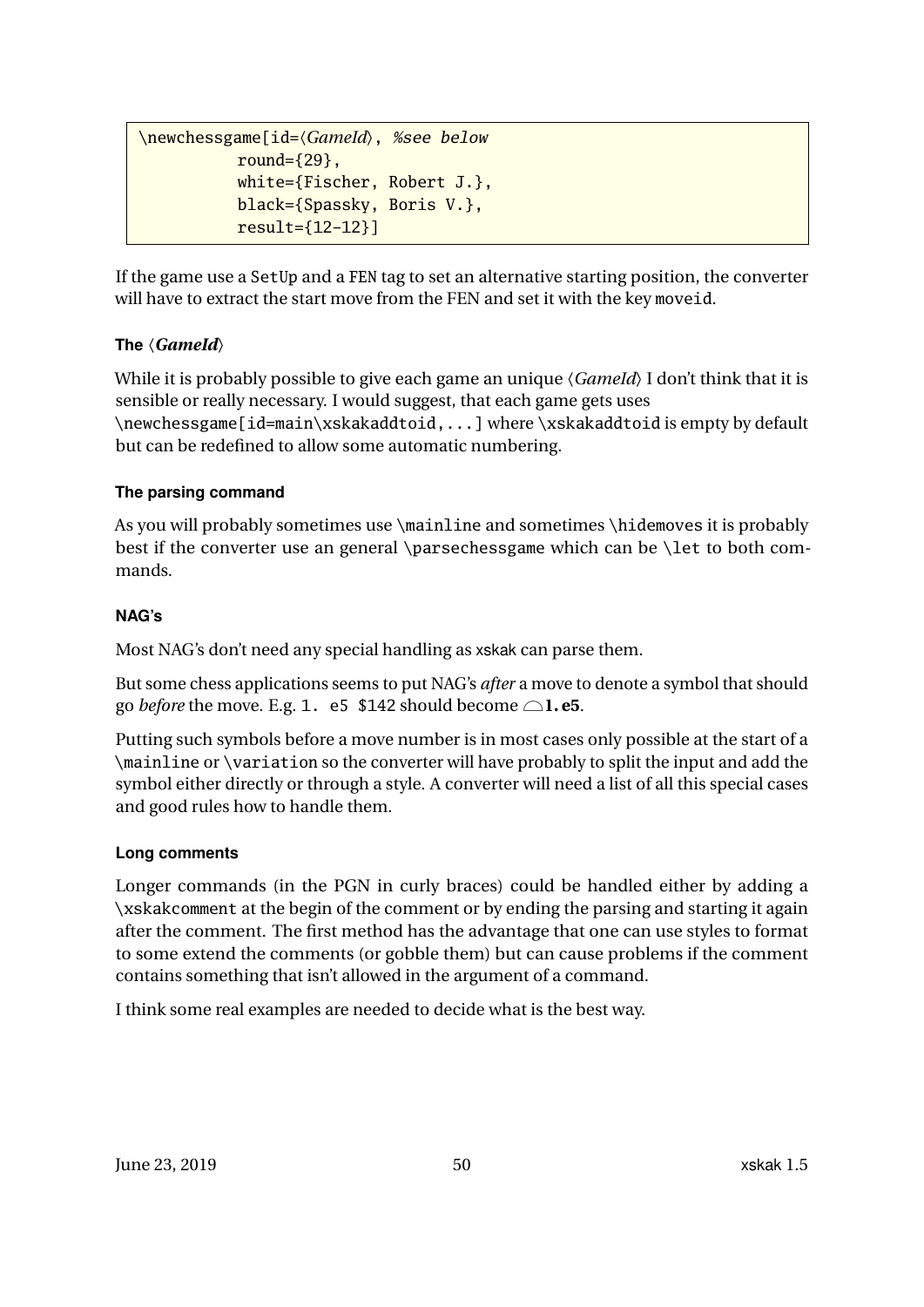#### **The content of long comments**

I don't think that is possible to handle all possible contents automatically and get a suitable result for LATEX. You will either have to follow some rules while inputing the comments or tidy them up later.

But a converter will probably be able to identify moves like 4. Nf3 and to surround them by suitable \variation[style=...,level=...]{...}.

### **Diagrams**

Some chess applications let you put markers at places where you would like to print a diagram. E.g. chessbase put Diagramm  $#^{17}$  $#^{17}$  $#^{17}$  in a comment.

A converter should also be able to recognize such markers for diagrams. But it is not easy to decide what should be done with this markers. In some cases you would probably not want to print boards at all. Sometimes the game should be interrupted and the diagram printed directly. Sometimes it should float. And I recall that someone once tried to put all diagrams in the order there were mentioned in the margin. If such markers are used it is probably the best if the converter sets a tag and sets one of the fake NAG's \$D and \$d. Then \printchessgame and the list of diagrams could be used to print the moves and the diagrams in the intended order (but it will probably need some coding to get the right results). The tag and the NAG should be move outside of the comment as the comment isn't processed in all cases.

Example 8: Input and suggested output for diagram markers

```
10. c3 e5 $1 {Diagramm # Die energische und konsequente
Fortsetzung, Schwarz öffnet das Zentrum, um seine Figuren zu
aktivieren.} 11. h3
```
\mainline{10. c3 e5\xskakset{tag=dia1} \$d \$1 \xskakcomment{ Die energische und konsequente Fortsetzung, Schwarz öffnet das Zentrum, um seine Figuren zu aktivieren. } 11. h3}

### **Variations**

Here starts the real problems. Even if we forget for the moment the parsing of moves and diagrams it is not easy to describe a suitable output. The main problems come from the fact that styles and good typesetting are involved: E.g. PGN code two variations in a row as (1... e5) (1... e6). But you would probably print this as (**1... e5**; **1... e6**).

So the converter will have to look ahead and use suitable "open", "middle", "close" and "single" styles in the different combinations.

<span id="page-50-0"></span><sup>17</sup>I don't know if "Diagramm" is language dependent. Probably yes.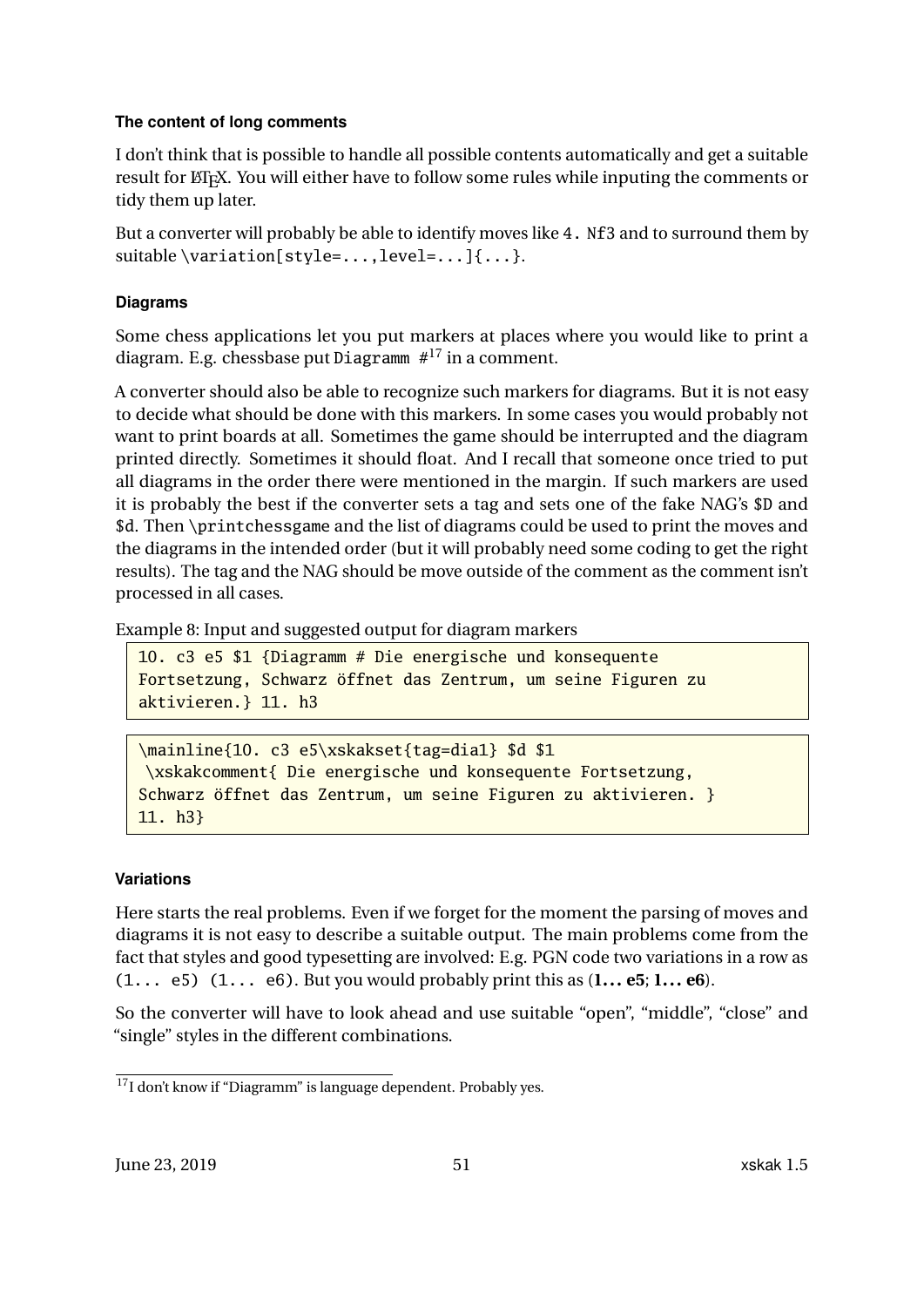<span id="page-51-3"></span>If you make long analyzes you will probably want to use numbered list for the variations – but not every variation is so important that it need its own number. In this case there must be a marker that tells the converter to handle this variation differently.

I haven't solved all this problems but I think that the following code could be used as starting point for further discussion about a  $\mathbb{A}E[X]$ -chess input<sup>[18](#page-51-2)</sup>:

```
\newchessgame[id=main, ...]
\mainline{...}
%new var level
\newchessgame[newvar=main,id=var1a]%
\mainline[level=1open]{.....}
%same var level
\newchessgame[newvar=main,id=var1b]%
\mainline[level=1close]{....}
  %new var level
  \newchessgame[newvar=var1b,id=var2a]%
  \mainline[level=2single]{....}
%% return to var1b:
\resumechessgame[id=var1b]
\mainline[level=1open]{....}
```
### **Initialization and title**

Until now I have only discussed the game itself. But you would probably want to print titles, make table of contents and other lists. So one should also add some generic commands or environments like \begin{chessgame}/\end{chessgame} and {\chessgameheader} to each game.

# <span id="page-51-0"></span>**9. Compability issues**

### <span id="page-51-1"></span>**9.1. xskak and texmate**

It will probably work fine to use both packages in one document.

\newchessgame and \resumechessgame will both internally issue a \fenposition command that will setup the games also for texmate. This naturally means in return that both commands interfere with texmate!

You can't benefit of the extended input possibilities for NAG's and comments. texmate has its own parsing method.

<span id="page-51-2"></span> $\frac{18}{18}$ If one really wants to parse all variations a better naming for the nodes is needed.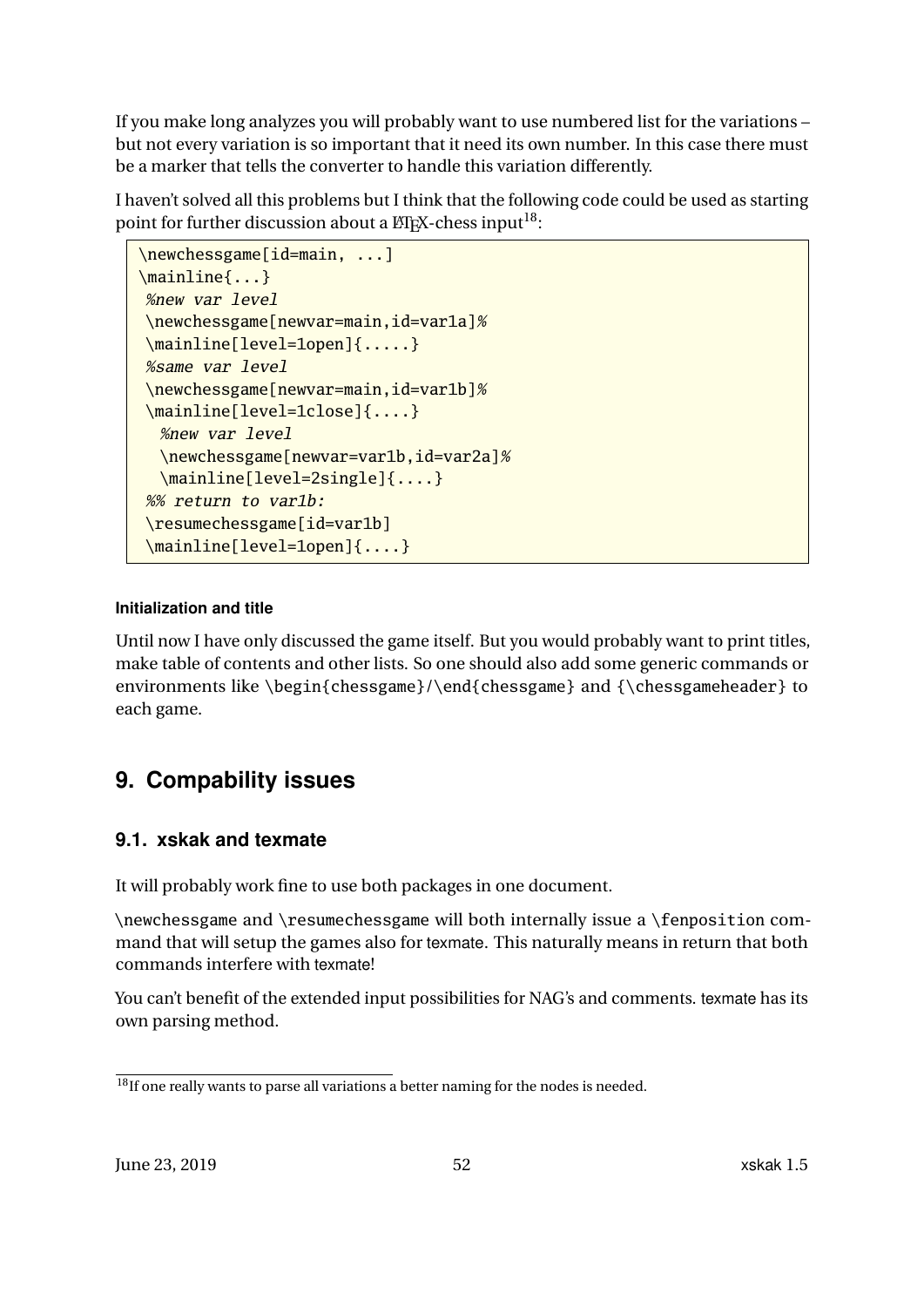<span id="page-52-1"></span>Btw: If you are using texmate you should always indent your input as the package doesn't recognize new lines as spaces.

### <span id="page-52-0"></span>**9.2. xskak and beamer**

When making presentations with beamer you should remember two things: First you can't use verbatim material or other commands that relies on catcode changes in the frameenvironment or -command. That means for the package skak that you can't use  $\#$  in a \mainline but should replace it by \mate.

Second, if you are using overlays the content of the frame is processed more than once. That means that you should be careful to reset counters if you don't want to run into never ending loops.

The following listing shows an example how to print a chessgame with beamer. If your pdf-reader can handle annotations you can see the result in the attached file:  $\blacksquare$  It uses overlays (which worked fine) and also shows how you can handle games in another language:

```
\documentclass{beamer}
\usepackage[LSBC4,T1]{fontenc}
\usepackage{chessboard}
\usepackage{xskak}
\newcommand\getmovestyle[1]{%
\ifthenelse
  {\equal{#1}{N}}%knight move
  {\def\mymovestyle{[clockwise=false,style=knight]curvemove}}
  {\ifthenelse
    {\begin{array}{c} {\S} \end{array}} castling
    {\def\mymovestyle{curvemove}}
    {\def\mymovestyle{straightmove}}}}
\setboardfontencoding{LSBC4}
\newskaklanguage{german}{KDTLSB}
\skaklanguage[german]
\begin{document}
\newchessgame[white=Paethz,black=Dirr,result=0-1]
\hidemoves{%
1.d4 Sf6 2.c4 g6 3.Sc3 Lg7 4.e4 d6 5.Sge2 O-O 6.Sg3 c6 7.Le2 a6 8.a4
a5 9.h4 h5 10.Le3 Sa6 11.f3 e5 12.d5 Sd7 13.Sf1 Sdc5 14.Sd2 Db6
15.Db1 Sb4 16.Sb3 Scd3+ 17.Kd2 Dxe3+}
```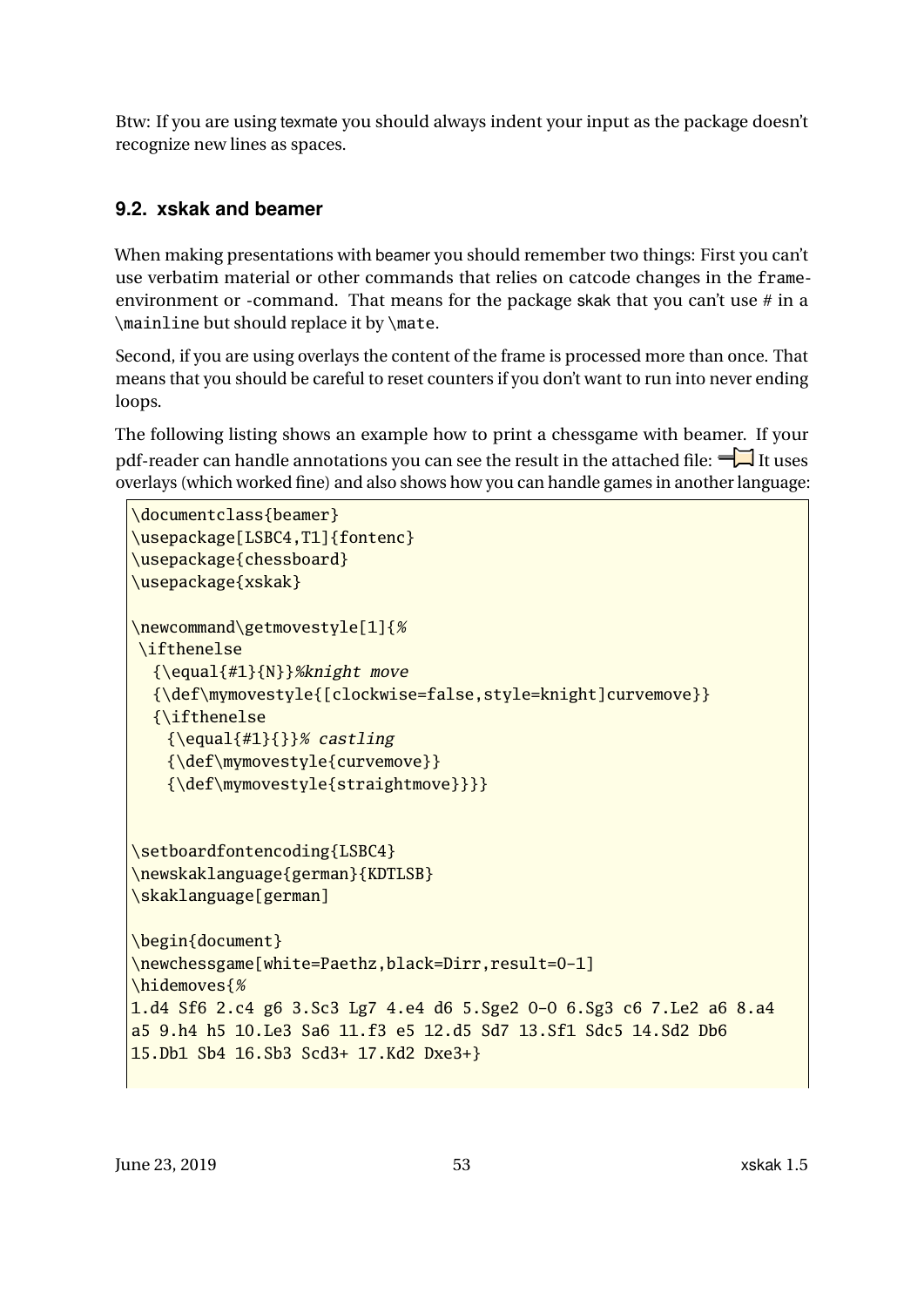```
\newcounter{chessmoves}
\begin{frame}{\xskakgetgame{white} -- \xskakgetgame{black}}
\begin{columns}[T]
\column[T]{0.5\textwidth}
\setcounter{chessmoves}{0}%
\xskakloop{%
\getmovestyle{\xskakget{piecechar}}%
\refstepcounter{chessmoves}%
\only<\arabic{chessmoves}>{%
 \chessboard[%
  margin=false,showmover=false,inverse,
  pgfstyle=\mymovestyle,color=blue,
  linewidth=0.1em, pgfshortenend=0.4em,
  arrow=to, markmoves=\xskakget{move},
  setfen=\xskakget{nextfen},
  coloremph,piececolor=blue,
  emphfields={\xskakget{moveto}}
]\par
  }%
  }
\column[T]{0.45\textwidth}%
\renewcommand\baselinestretch{1.2}\footnotesize
\setcounter{chessmoves}{0}%
\xskakloop{%
\refstepcounter{chessmoves}%
{ \color<\arabic{chessmoves}>{blue}%
  \uncover<\arabic{chessmoves}->{%
  \ifthenelse{\equal{\xskakget{player}}{w}}
   {\xskakget{opennr}}{}\xskakget{lan}}}}
\xskakgetgame{result}
\end{columns}
\end{frame}
\end{document}
```
### <span id="page-53-0"></span>**Index**

**A** addpieces (move data type) . . . . . . . . . . . . . [22](#page-21-0) afterblack (\xskaknewstyleitem key) . . . . [41](#page-40-1)

June 23, 2019 54 xskak 1.5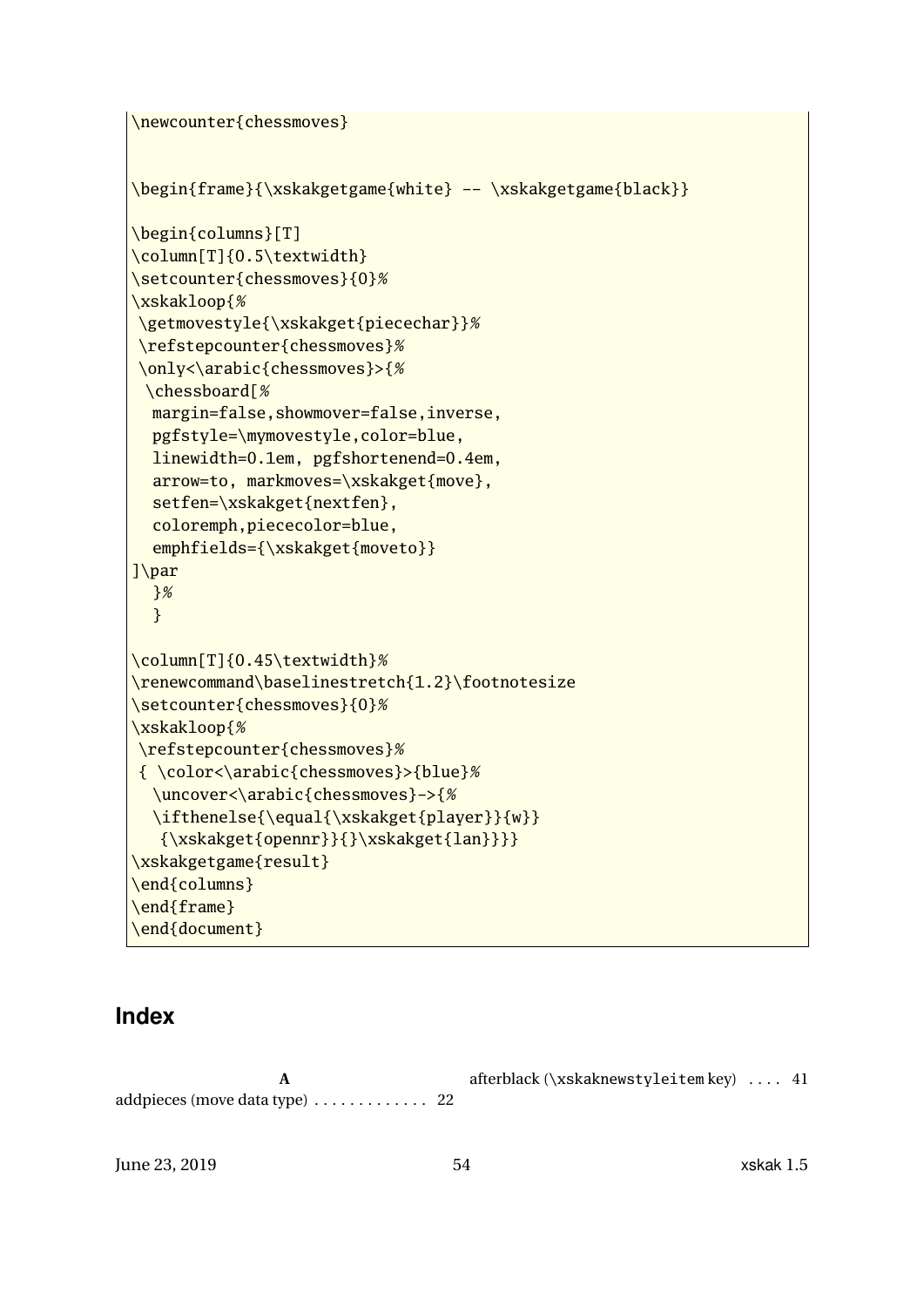afterwhite  $(\x$ skaknewstyleitem key) .... [41](#page-40-1)

### **B**

| beforeblack (\xskaknewstyleitem key)  41  |  |
|-------------------------------------------|--|
| beforenumber (\xskaknewstyleitem key). 41 |  |
| beforewhite (\xskaknewstyleitem key)  41  |  |
| black (\newchessgame key)  13             |  |
| blackelo (\newchessgame key)  13          |  |
| blackopen (\xskaknewstyleitem key)  41    |  |

### **C**

| capture (move data type)<br>. 21                                       |    |
|------------------------------------------------------------------------|----|
| castling (move data type)<br>. 21                                      |    |
| \chessboard                                                            |    |
| $id$ (key)                                                             | 30 |
| lastmoveid (key)                                                       | 30 |
| moveid (key)                                                           | 30 |
| movenr $(key)$                                                         | 30 |
| player $(key)$                                                         | 30 |
| $\text{reffen (key)} \ldots \ldots \ldots \ldots \ldots \ldots \ldots$ | 33 |
| refid (key) $\ldots \ldots \ldots \ldots \ldots \ldots \ldots \ldots$  | 33 |
| $refnext(key) \ldots \ldots \ldots \ldots \ldots \ldots$               | 33 |
| refnextmoveid (key)                                                    | 33 |
| refnextmovenr (key)                                                    | 33 |
| $refnextplayer (key) \ldots \ldots \ldots \ldots \ldots$               | 33 |
| $refpast (key) \ldots \ldots \ldots \ldots \ldots \ldots$              | 33 |
| refpastmoveid (key)                                                    | 33 |
| refpastmovenr (key)                                                    | 33 |
| refpastplayer (key)                                                    | 33 |
| $reftag (key) \ldots \ldots \ldots \ldots \ldots \ldots$               | 32 |
| clearfields (move data type)                                           | 22 |
| closecommands (\xskaknewstyleitem key)                                 | 41 |
| comments (move data type)                                              | 23 |

### **D**

| date (\newchessgame key)  13      |  |
|-----------------------------------|--|
| defaultfen (\xskakset key)  28    |  |
| defaultid (\xskakset key)  27     |  |
| defaultmoveid (\xskakset key)  28 |  |
| defaultmovenr (\xskakset key)  28 |  |
| defaultplayer (\xskakset key)  28 |  |
|                                   |  |

#### **E**

| enpassant (move data type)  21       |  |
|--------------------------------------|--|
| enpassantsquare (move data type)  21 |  |
| event (\newchessgame key)  13        |  |

### **F**

| file (\xskakexportgames key) $\dots\dots\dots$ 23 |  |
|---------------------------------------------------|--|
| font ( $\x$ skaknewstyle key)  44                 |  |

# **G**

| game data                         |    |
|-----------------------------------|----|
| \Xskak\/GameId\diagramlist        | 19 |
| \Xskak(GameId)gameid              | 19 |
| \Xskak(GameId)initfen             | 17 |
| \Xskak(GameId)initmoveid          | 18 |
| \Xskak(GameId)initmovenr          | 18 |
| \Xskak(GameId)initplayer          | 18 |
| \Xskak\ <i>GameId</i> \lastfen    | 18 |
| \Xskak\ <i>GameId</i> \lastmoveid | 18 |
| \Xskak(GameId)lastmovenr          | 18 |
| \Xskak\\fameId\}lastplayer        | 18 |
| \Xskak(GameId)nextmoveid          | 19 |
| \Xskak(GameId)nextmovenr          | 19 |
| \Xskak\ <i>GameId</i> \nextplayer | 19 |
| games (\xskakexportgames key)     | 23 |
| ginvar (\mainline key)            | 47 |
| ginvar (\printchessgame key)      | 47 |
| ginvar (\variation key)           | 47 |
| ginvar (\xskakset key)            | 47 |
| glevel (\mainline key)<br>.       | 46 |
| glevel (\printchessgame key)      | 46 |
| glevel (\variation key)           | 46 |
| glevel (\xskakset key)            | 46 |
| goutvar (\mainline key)           | 47 |
| goutvar (\printchessgame key)     | 47 |
| goutvar (\variation key)          | 47 |
| goutvar (\xskakset key)           | 47 |
| $gstyle(\mathrm{manline\,key})$   | 46 |
| gstyle (\printchessgame key)      | 46 |
| gstyle (\variation key)           | 46 |
| gstyle (\xskakset key)<br>.       | 46 |

#### **I**

| $id (\n\newchessgame key) \n \n \n 12$                   |  |
|----------------------------------------------------------|--|
| id (\printchessgame key)  48                             |  |
| $id (\n\times 15$                                        |  |
| $id (\xskakloop key) \dots \dots \dots \dots \dots \ 35$ |  |
| id (\xskakset key)  27                                   |  |
| initmoveid (\printchessgame key)  48                     |  |
| initmoveid (\xskakloop key)  35                          |  |
| initmovenr (\printchessgame key)  48                     |  |
| initmovenr (\xskakloop key)  35                          |  |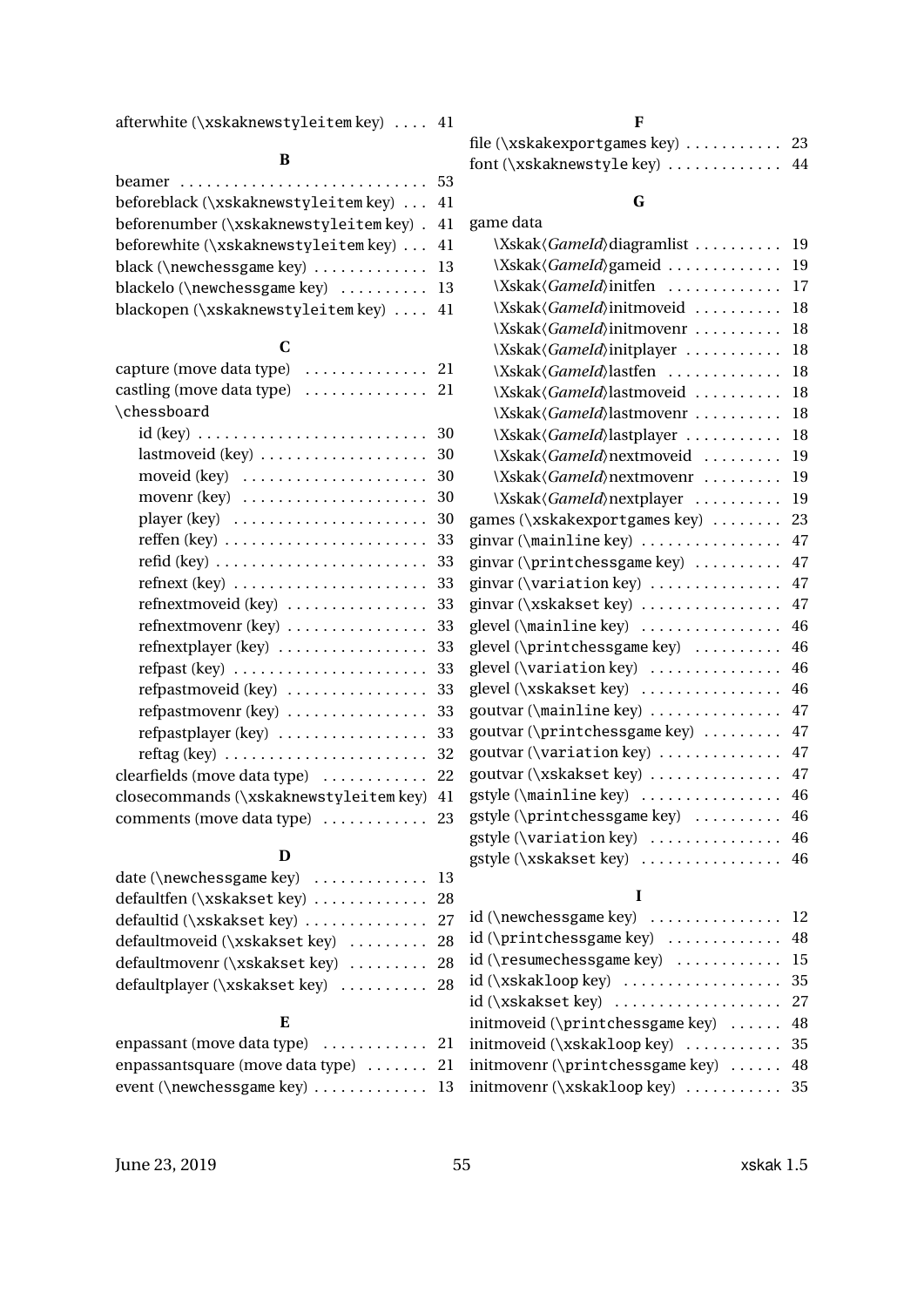| initplayer (\printchessgame key) $\dots$ 48            |  |
|--------------------------------------------------------|--|
|                                                        |  |
| $invar(\mathrm{manline\,key}) \ldots \ldots \ldots 46$ |  |
| invar ( $\prime$ rintchessgame key)  46,48             |  |
|                                                        |  |
| invar (\xskakset key)  46                              |  |

### **L**

| $lan$ (move data type) $\ldots \ldots \ldots \ldots \ldots$ 22                                                                                                                                                                                                                                                                                                                                  |  |
|-------------------------------------------------------------------------------------------------------------------------------------------------------------------------------------------------------------------------------------------------------------------------------------------------------------------------------------------------------------------------------------------------|--|
| lastmoveid (\chessboard key)  30                                                                                                                                                                                                                                                                                                                                                                |  |
| lastmoveid (\xskakset key)  27                                                                                                                                                                                                                                                                                                                                                                  |  |
| level (\mainline key)  46                                                                                                                                                                                                                                                                                                                                                                       |  |
| level (\printchessgame key)  46,48                                                                                                                                                                                                                                                                                                                                                              |  |
| level ( $\varphi$ ) ( $\varphi$ ) ( $\varphi$ ) ( $\varphi$ ) ( $\varphi$ ) ( $\varphi$ ) ( $\varphi$ ) ( $\varphi$ ) ( $\varphi$ ) ( $\varphi$ ) ( $\varphi$ ) ( $\varphi$ ) ( $\varphi$ ) ( $\varphi$ ) ( $\varphi$ ) ( $\varphi$ ) ( $\varphi$ ) ( $\varphi$ ) ( $\varphi$ ) ( $\varphi$ ) ( $\varphi$ ) ( $\varphi$ ) ( $\varphi$ ) ( $\varphi$ ) ( $\varphi$ ) ( $\varphi$ ) ( $\varphi$ ) |  |
| level (\xskaknewstyle key)  43                                                                                                                                                                                                                                                                                                                                                                  |  |
| level (\xskakset key)  46                                                                                                                                                                                                                                                                                                                                                                       |  |
| longcastling (move data type)  21                                                                                                                                                                                                                                                                                                                                                               |  |
|                                                                                                                                                                                                                                                                                                                                                                                                 |  |
|                                                                                                                                                                                                                                                                                                                                                                                                 |  |
| lostpiecechar (move data type)  21                                                                                                                                                                                                                                                                                                                                                              |  |
|                                                                                                                                                                                                                                                                                                                                                                                                 |  |

### **M**

| \mainline                                                   |     |
|-------------------------------------------------------------|-----|
| ginvar (key) $\ldots \ldots \ldots \ldots \ldots \ldots$    | 47  |
|                                                             | 46  |
|                                                             | 47  |
|                                                             | 46  |
|                                                             | 46  |
| $level (key) \ldots \ldots \ldots \ldots \ldots \ldots$     | 46  |
|                                                             | 47  |
|                                                             | 46  |
| Move data                                                   |     |
|                                                             |     |
| capture                                                     | 21  |
|                                                             | -21 |
| clearfields                                                 | 22  |
|                                                             | 23  |
| enpassant                                                   | 21  |
| enpassantsquare                                             | 21  |
|                                                             | 22  |
| longcastling                                                | 21  |
| $lostpiece \dots \dots \dots \dots \dots \dots \dots \dots$ | 21  |
| lostpiecechar                                               | 21  |
| movefrom                                                    | 21  |
| moveid (virtual type)                                       | 29  |
| movenr (virtual type)                                       | 29  |
|                                                             | 21  |

| 23   |
|------|
|      |
| 22   |
| - 22 |
| 20   |
| 21   |
| 20   |
| 20   |
| 20   |
| 29   |
| 21   |
| 21   |
| 21   |
| 22   |
| 21   |
| 30   |
| 12   |
| 15   |
| 27   |
| 29   |
| 30   |
| 12   |
| 15   |
| 27   |
| 29   |
| 21   |
|      |

#### **N**

| nag (move data type) $\dots \dots \dots \dots \dots \dots$ 23   |    |
|-----------------------------------------------------------------|----|
| \newchessgame                                                   |    |
|                                                                 | 13 |
|                                                                 | 13 |
|                                                                 | 13 |
| $event (key) \ldots \ldots \ldots \ldots \ldots \ldots \ldots$  | 13 |
|                                                                 | 12 |
| moveid $(key)$                                                  | 12 |
| movenr $(key)$                                                  | 12 |
| $newvar (key) \dots \dots \dots \dots \dots \dots \dots$        | 13 |
| player $(key) \dots \dots \dots \dots \dots \dots \dots$        | 12 |
| reffen (key) $\ldots \ldots \ldots \ldots \ldots \ldots \ldots$ | 33 |
| $\text{refid}$ (key)                                            | 33 |
| $refnext(key) \ldots \ldots \ldots \ldots \ldots \ldots$        | 33 |
| refnextmoveid (key)                                             | 33 |
| $refnextmovenr$ (key) $\dots\dots\dots\dots\dots$               | 33 |
| refnextplayer (key)                                             | 33 |
| $refpast (key) \ldots \ldots \ldots \ldots \ldots \ldots$       | 33 |
| refpastmoveid (key)                                             | 33 |
|                                                                 |    |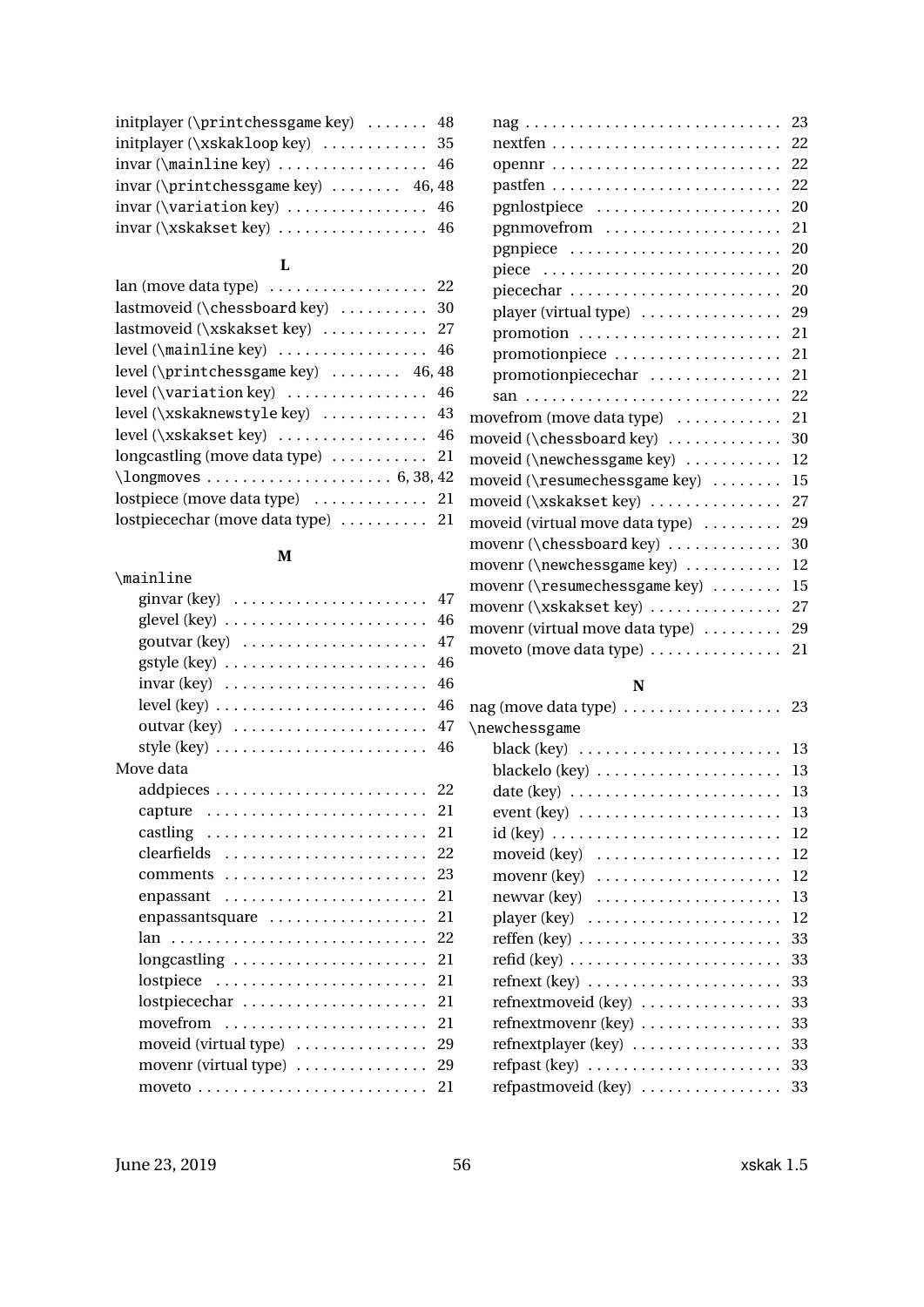| refpastmovenr (key) $\dots \dots \dots \dots \dots$ 33                |
|-----------------------------------------------------------------------|
| $refpastplayer (key) \ldots \ldots \ldots \ldots$<br>33               |
| 32                                                                    |
| 13<br>$result (key) \ldots \ldots \ldots \ldots \ldots \ldots \ldots$ |
| round $(key) \dots \dots \dots \dots \dots \dots \dots$<br>13         |
| site (key) $\dots \dots \dots \dots \dots \dots \dots \dots$<br>13    |
| using chessboard keys<br>13                                           |
| 13                                                                    |
| whiteelo $(key) \dots \dots \dots \dots \dots \dots$<br>13            |
| \newchessgame-usage<br>11                                             |
| newvar (\newchessgame key)<br>13                                      |
| newvar (\resumechessgame key)<br>16                                   |
| nextfen (move data type)  22                                          |
|                                                                       |

### **O**

| opencommands (\xskaknewstyleitem key) 41 |  |
|------------------------------------------|--|
| opennr (move data type)  22              |  |
| outvar (\mainline key)  47               |  |
| outvar (\printchessgame key)  47,48      |  |
| outvar (\variation key)  47              |  |
| outvar (\xskakset key)  47               |  |

### **P**

| pastfen (move data type)  22         |    |
|--------------------------------------|----|
| PGN-info data                        |    |
| \Xskak(GameId)black                  | 19 |
| \Xskak(GameId)blackelo  20           |    |
| \Xskak(GameId)date  20               |    |
| \Xskak(GameId) event  20             |    |
| \Xskak <i>\GameId</i> \result        | 19 |
| \Xskak\/GameId\round  20             |    |
| \Xskak(GameId)site  20               |    |
| \Xskak\ <i>GameId</i> \white         | 19 |
| \Xskak\ <i>GameId</i> \whiteelo      | 19 |
| PGN-infos see (\newchessgame keys)13 |    |
| pgnlostpiece (move data type)  20    |    |
| pgnmovefrom (move data type)  21     |    |
| pgnpiece (move data type)  20        |    |
| piece (move data type)  20           |    |
| piecechar (move data type)           | 20 |
| player (\chessboard key)             | 30 |
| player (\newchessgame key)           | 12 |
| player (\resumechessgame key)  15    |    |
| player (\xskakset key)  27           |    |
| player (virtual move data type)      | 29 |
|                                      |    |

| \printchessgame                                                        |    |
|------------------------------------------------------------------------|----|
| ginvar (key) $\dots \dots \dots \dots \dots \dots \dots$               | 47 |
|                                                                        | 46 |
| goutvar $(key) \dots \dots \dots \dots \dots \dots$                    | 47 |
|                                                                        | 46 |
|                                                                        | 48 |
| initmoveid (key)                                                       | 48 |
| initmovenr (key)                                                       | 48 |
|                                                                        | 48 |
| $invar (key)$ 46, 48                                                   |    |
| level (key) $\dots \dots \dots \dots \dots \dots \dots \dots \ 46, 48$ |    |
| outvar (key) 47, 48                                                    |    |
| $\text{refid (key)} \ldots \ldots \ldots \ldots \ldots \ldots \ldots$  | 48 |
|                                                                        | 48 |
| stopmoveid (key)  48                                                   |    |
| stopmovenr (key)                                                       | 48 |
| stopplayer $(key) \ldots \ldots \ldots \ldots \ldots$                  | 48 |
| style (key) $\ldots \ldots \ldots \ldots \ldots \ldots$ 46, 48         |    |
|                                                                        |    |
| \xskakloop                                                             |    |
| $reftag (key) \ldots \ldots \ldots \ldots \ldots \ldots$               | 32 |
| promotion (move data type)  21                                         |    |
| promotionpiece (move data type)                                        | 21 |
| promotionpiecechar (move data type)                                    | 21 |

### **R**

| reffen (\chessboard key)  33              |
|-------------------------------------------|
| reffen (\newchessgame key)  33            |
| refid (\chessboard key)  33               |
| refid (\newchessgame key)  33             |
| refid (\printchessgame key)  48           |
| refid (\resumechessgame key)  33          |
| refid (\xskakloop key)  33                |
| refid (\xskakset key)  27,33              |
| refnext (\chessboard key)  33             |
| refnext (\newchessgame key)  33           |
| refnext (\resumechessgame key)  33        |
| refnext (\xskakset key)  27,33            |
| refnextmoveid (\chessboard key)  33       |
| refnextmoveid (\newchessgame key)  33     |
| refnextmoveid (\resumechessgame key) 33   |
| refnextmoveid (\xskakset key)  27,33      |
| refnextmovenr (\chessboard key)  33       |
| refnextmovenr (\newchessgame key)  33     |
| refnextmovenr (\resumechessgame key) . 33 |
| refnextmovenr (\xskakset key)  27,33      |
| refnextplayer (\chessboard key)  33       |
|                                           |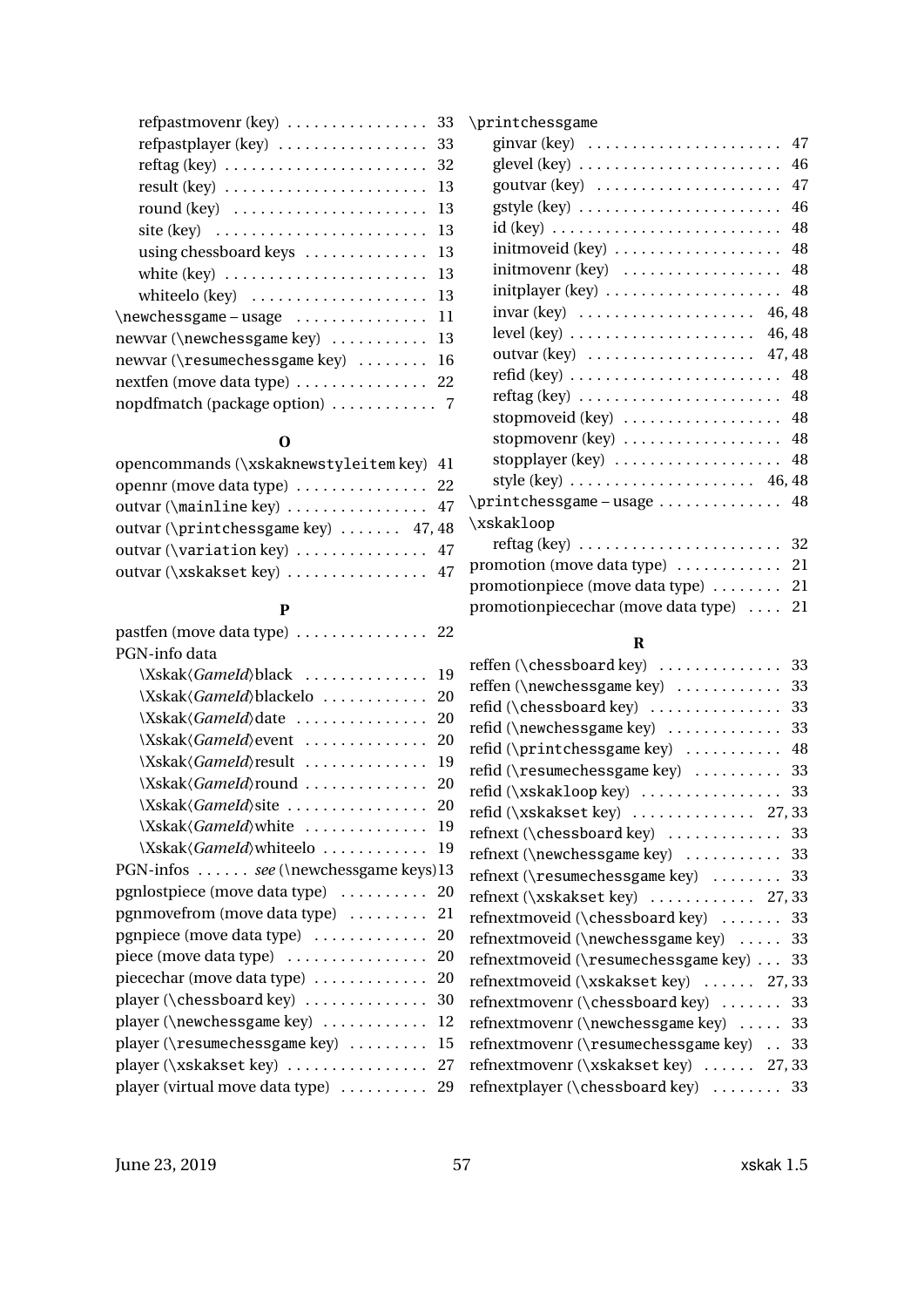| refnextplayer (\newchessgame key)                        | 33       |
|----------------------------------------------------------|----------|
| refnextplayer (\resumechessgame key)                     | 33       |
| refnextplayer (\xskakset key)  27,33                     |          |
| refpast (\chessboard key)                                | 33       |
| refpast (\newchessgame key)                              | 33       |
| refpast (\resumechessgame key)                           | 33       |
| refpast (\xskakset key)  27,33                           |          |
| refpastmoveid (\chessboard key)                          | 33       |
| refpastmoveid (\newchessgame key)                        | 33       |
| refpastmoveid (\resumechessgame key)                     | 33       |
| refpastmoveid (\xskakset key)  27,33                     |          |
| refpastmovenr (\chessboard key)                          | 33       |
| refpastmovenr (\newchessgame key)                        | 33       |
| refpastmovenr (\resumechessgame key)                     | 33       |
| refpastmovenr (\xskakset key)  27,33                     |          |
| refpastplayer (\chessboard key)                          | 33       |
| refpastplayer (\newchessgame key)                        | 33       |
| refpastplayer (\resumechessgame key)                     | 33       |
| refpastplayer (\xskakset key)  27,33                     |          |
| $reftag (\chessboard key) \ldots$                        | 32       |
| reftag (\newchessgame key)                               | 32       |
| reftag (\printchessgame key)  32,48                      |          |
| reftag (\resumechessgame key)                            | 32       |
| reftag (\xskakloop key)  32                              |          |
| reftag (\xskakset key)                                   | 32       |
| result (\newchessgame key)                               | 13       |
| \resumechessgame                                         |          |
|                                                          | 15       |
| moveid $(key)$                                           | 15       |
| movenr (key)                                             | 15       |
| $newvar (key) \dots \dots \dots \dots \dots \dots \dots$ | 16       |
|                                                          | 15       |
|                                                          | 33       |
| refnext $(key) \ldots$                                   | 33       |
| . <b>.</b><br>refnextmoveid (key)                        | 33       |
| refnextmovenr (key)                                      | 33       |
| refnextplayer (key)                                      | 33       |
| refpast (key)                                            | 33       |
| refpastmoveid (key)                                      | 33       |
| $refpastmovenr (key) \ldots \ldots \ldots \ldots$        | 33       |
| refpastplayer (key)                                      | 33       |
|                                                          |          |
| $reftag (key) \ldots \ldots \ldots \ldots \ldots \ldots$ | 32       |
| \resumechessgame-usage                                   | 15<br>13 |
| round (\newchessgame key)                                |          |
| S                                                        |          |
| san (move data type)                                     | 22       |

| showlast (\xskakloop key)  35        |    |
|--------------------------------------|----|
| site (\newchessgame key)             | 13 |
| step ( $xskakloop key$ )  35         |    |
| stepmoveid (\chessboard key)         | 30 |
| stepmoveid (\xskakset key)  27       |    |
| stopmoveid (\printchessgame key)  48 |    |
| stopmoveid (\xskakloop key)  35      |    |
| stopmovenr (\printchessgame key)  48 |    |
| stopmovenr (\xskakloop key)  35      |    |
| stopplayer (\printchessgame key)  48 |    |
| stopplayer (\xskakloop key)  35      |    |
| style (\mainline key)  46            |    |
| style (\printchessgame key)  46,48   |    |
| style (\variation key)  46           |    |
| style (\xskakset key)  46            |    |
|                                      |    |

### **T**

styleitem (\xskaknewstyle key) . . . . . . . . . [44](#page-43-0)

| $tag (\xskakset key) \dots \dots \dots \dots \dots \dots \dots \dots \dots \dots$ |  |
|-----------------------------------------------------------------------------------|--|
| template (\xskaknewstyleitemkey)  42                                              |  |
|                                                                                   |  |

### **V**

| \variation                                                                |  |
|---------------------------------------------------------------------------|--|
| ginvar (key) $\ldots \ldots \ldots \ldots \ldots \ldots$ 47               |  |
| glevel (key) $\dots \dots \dots \dots \dots \dots \dots \dots \dots \ 46$ |  |
|                                                                           |  |
| gstyle (key) $\dots \dots \dots \dots \dots \dots \dots \dots \dots$ 46   |  |
|                                                                           |  |
| level (key) $\ldots \ldots \ldots \ldots \ldots \ldots \ldots$ 46         |  |
| outvar (key) $\ldots \ldots \ldots \ldots \ldots \ldots$ 47               |  |
| style (key) $\ldots \ldots \ldots \ldots \ldots \ldots \ldots$ 46         |  |
|                                                                           |  |

#### **W**

| white (\newchessgame key) $\dots\dots\dots 13$ |  |
|------------------------------------------------|--|
| whiteelo (\newchessgame key)  13               |  |
| whiteopen (\xskaknewstyleitem key)  41         |  |

### **X**

| xfont (\xskaknewstyle key)  44  |  |
|---------------------------------|--|
| \xskakaddtostyle-usage  42      |  |
| \Xskak\\lameId\black  19        |  |
| \Xskak\/GameId\blackelo 20      |  |
| \xskakcurrentgameid-usage  24   |  |
| \Xskak\/GameId\date  20         |  |
| \Xskak\/GameId\\diagramlist  19 |  |